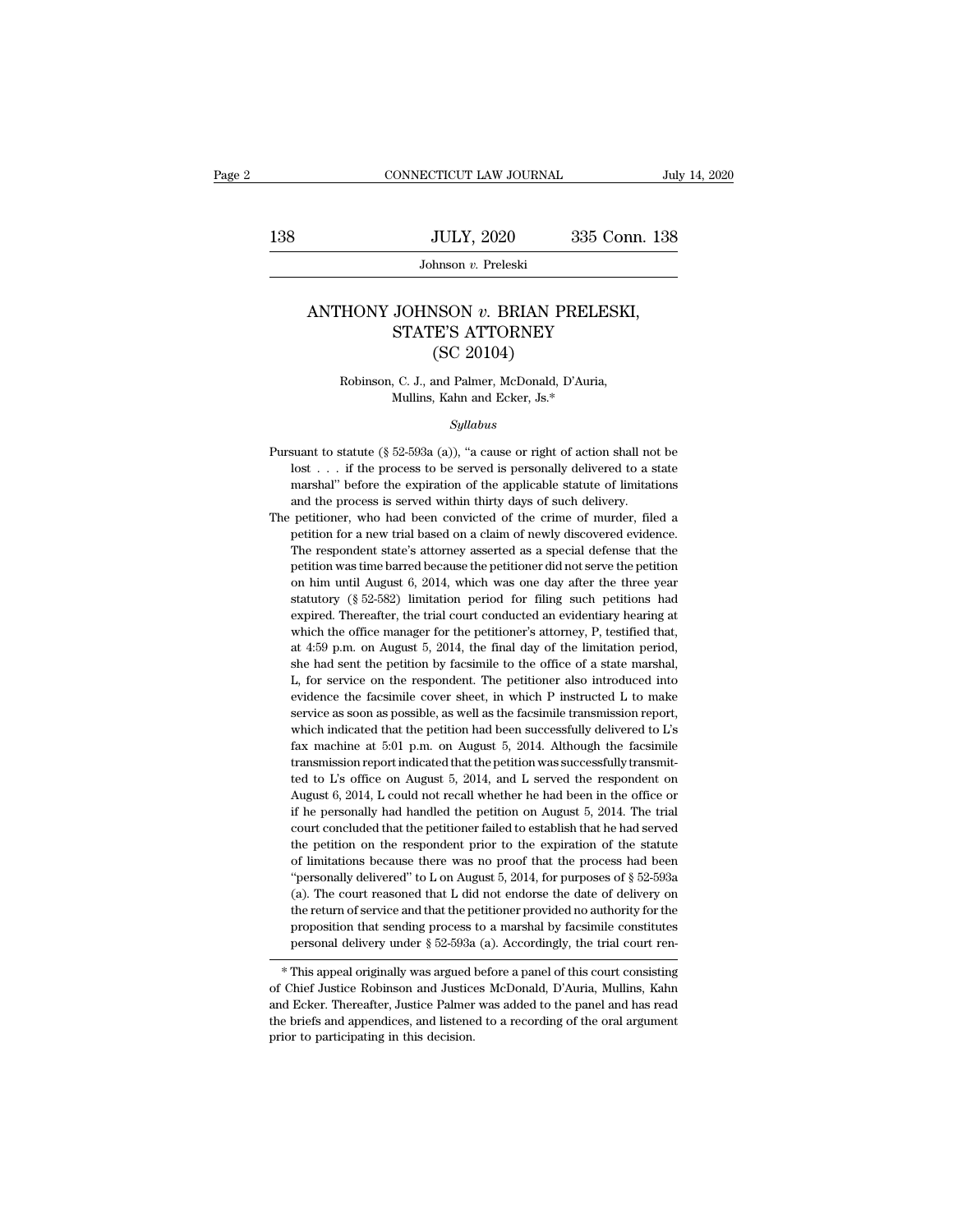dered judgment dismissing the petition, and the petitioner appealed to the Appellate Court, which agreed with the trial court that sending the petitioner appealed to the Appellate Court, which agreed with the trial court t  $\frac{5 \text{ Conn. } 139}{5 \text{ Johnson } v. }$  Preleski<br>Johnson  $v.$  Preleski<br>dered judgment dismissing the petition, and the petitioner appealed to<br>the Appellate Court, which agreed with the trial court that sending the<br>petition by facsimil 5 Conn. 138 JULY, 2020 139<br>Johnson v. Preleski<br>dered judgment dismissing the petition, and the petitioner appealed to<br>the Appellate Court, which agreed with the trial court that sending the<br>petition by facsimile to a mars Johnson v. Preleski<br>dered judgment dismissing the petition, and the petitioner appealed to<br>the Appellate Court, which agreed with the trial court that sending the<br>petition by facsimile to a marshal did not constitute perso Johnson  $v$ . Preleski<br>dered judgment dismissing the petition, and the petitioner appealed to<br>the Appellate Court, which agreed with the trial court that sending the<br>petition by facsimile to a marshal did not constitute pe dered judgment dismissing the petition, and the petitioner appealed to<br>the Appellate Court, which agreed with the trial court that sending the<br>petition by facsimile to a marshal did not constitute personal delivery<br>suffici the Appellate Court, which agreed with the trial court that sending the petition by facsimile to a marshal did not constitute personal delivery sufficient to save the otherwise untimely petition under  $\S$  52-593a (a). On petition by facsimile to a marshal did not constitute personal delivery sufficient to save the otherwise untimely petition under  $\S$  52-593a (a). On the granting of certification, the petitioner appealed to this court. *H* sufficient to save the otherwise untimely petition under  $\S$  52-593a (a).<br>On the granting of certification, the petitioner appealed to this court.<br>Held that the petitioner presented sufficient evidence to establish that,<br> On the granting of certification, the petitioner appealed to this court.<br>Held that the petitioner presented sufficient evidence to establish that,<br>by successfully sending the petition to L by facsimile on August 5, 2014,<br> *Held* that the petitioner presented sufficient evidence to establish that, by successfully sending the petition to L by facsimile on August 5, 2014, the process was personally delivered to a marshal within the meaning of by successfully sending the petition to L by facsimile on August 5, 2014, the process was personally delivered to a marshal within the meaning of § 52-293a (a) prior to the expiration of the applicable limitation period, the process was personally delivered to a marshal within the meaning<br>of § 52-293a (a) prior to the expiration of the applicable limitation period,<br>and, accordingly, the Appellate Court incorrectly concluded that § 52-<br>593a of § 52-293a (a) prior to the expiration of the applicable limitation period, and, accordingly, the Appellate Court incorrectly concluded that § 52-593a did not save the petition from dismissal: because the language of § and, accordingly, the Appellate Court incorrectly concluded that  $\S$  52-593a did not save the petition from dismissal: because the language of  $\S$  52-293a (a) was ambiguous as to whether a successful transmission of proce 593a did not save the petition from dismissal: because the language of  $\S$  52-293a (a) was ambiguous as to whether a successful transmission of process by facsimile constitutes personal delivery, this court considered ext § 52-293a (a) was ambiguous as to whether a successful transmission of process by facsimile constitutes personal delivery, this court considered extratextual sources, including the statute's legislative history, and, follo process by facsimile constitutes personal delivery, this court considered extratextual sources, including the statute's legislative history, and, following a consideration of case law interpreting the term "personal delive extratextual sources, including the statute's legislative history, and, following a consideration of case law interpreting the term "personal delivery," concluded that delivery of process via facsimile is not excluded as a lowing a consideration of case law interpreting the term "personal delivery," concluded that delivery of process via facsimile is not excluded as a proper method of personal delivery, as allowing a petitioner to satisfy th ery," concluded that delivery of process via facsimile is not excluded as a proper method of personal delivery, as allowing a petitioner to satisfy the personal delivery requirement by sending process to a marshal by facsi as a proper method of personal delivery, as allowing a petitioner to satisfy the personal delivery requirement by sending process to a marshal by facsimile was consistent with the remedial purpose of the statute, which was satisfy the personal delivery requirement by sending process to a marshal<br>by facsimile was consistent with the remedial purpose of the statute,<br>which was to assist plaintiffs in preserving their causes of action, as long<br>a by facsimile was consistent with the remedial purpose of the statute, which was to assist plaintiffs in preserving their causes of action, as long as process is delivered to a marshal for service prior to the expiration of which was to assist plaintiffs in preserving their causes of action, as long<br>as process is delivered to a marshal for service prior to the expiration<br>of the applicable statute of limitations; moreover, there was sufficient as process is delivered to a marshal for service prior to the expiration of the applicable statute of limitations; moreover, there was sufficient, circumstantial evidence to establish that the process was personally deliv of the applicable statute of limitations; moreover, there was sufficient, circumstantial evidence to establish that the process was personally delivered to L prior to the expiration of the applicable limitation period, in circumstantial evidence to establish that the process was personally delivered to L prior to the expiration of the applicable limitation period, including P's testimony that she sent the process to L on the final day of t delivered to L prior to the expiration of the applicable limitation period, including P's testimony that she sent the process to L on the final day of the limitation period, the facsimile transmission report confirming del delivered to L prior to the expiration of the applicable limitation period, including P's testimony that she sent the process to L on the final day of the limitation period, the facsimile transmission report confirming de % of the limitation period, the facsimile transmission report confirming delivery of the petition to L's fax machine on that date, the facsimile cover sheet instructing L to serve the process as soon as possible, and the elivery of the petition to L's fax machine on that date, the facsimile<br>over sheet instructing L to serve the process as soon as possible, and<br>he fact that L served the process on the respondent the day after it<br>as transmit

Three justices dissenting in one opinion)<br>Argued February 22, 2019—officially released March 24, 2020<sup>\*\*</sup><br>*Procedural History*<br>Petition for a new trial following the petitioner's conthe fact that L served the process on the respondent the day after it<br>was transmitted to L's office.<br>(*Three justices dissenting in one opinion*)<br>Argued February 22, 2019—officially released March 24, 2020<sup>\*\*</sup><br>*Procedural* was transmitted to L's office.<br>
(*Three justices dissenting in one opinion*)<br>
Argued February 22, 2019—officially released March 24, 2020<sup>\*\*</sup><br> *Procedural History*<br> **Petition for a new trial following the petitioner's con-**(Three justices dissenting in one opinion)<br>Argued February 22, 2019—officially released March 24, 2020<sup>\*\*</sup><br>Procedural History<br>Petition for a new trial following the petitioner's con-<br>viction of the crime of murder, brough Argued February 22, 2019—officially released March 24, 2020<sup>\*\*</sup><br> *Procedural History*<br>
Petition for a new trial following the petitioner's conviction of the crime of murder, brought to the Superior<br>
Court in the judicial d *Procedural History*<br>Petition for a new trial following the petitioner's conviction of the crime of murder, brought to the Superior<br>Court in the judicial district of New Britain, where the<br>respondent asserted a special def Potatra Haloy<br>proceduring the petitioner's conviction of the crime of murder, brought to the Superior<br>Court in the judicial district of New Britain, where the<br>respondent asserted a special defense; thereafter, the<br>case wa Petition for a new trial following the petitioner's conviction of the crime of murder, brought to the Superior Court in the judicial district of New Britain, where the respondent asserted a special defense; thereafter, the respondent asserted a special defense; thereafter, the case was tried to the court, *Young*, *J*.; judgment dismissing the petition, from which the petitioner appealed to the Appellate Court, *DiPentima*, *C. J.*, and *Ke* the Appellate Court, DiPentima, C. J., and Keller and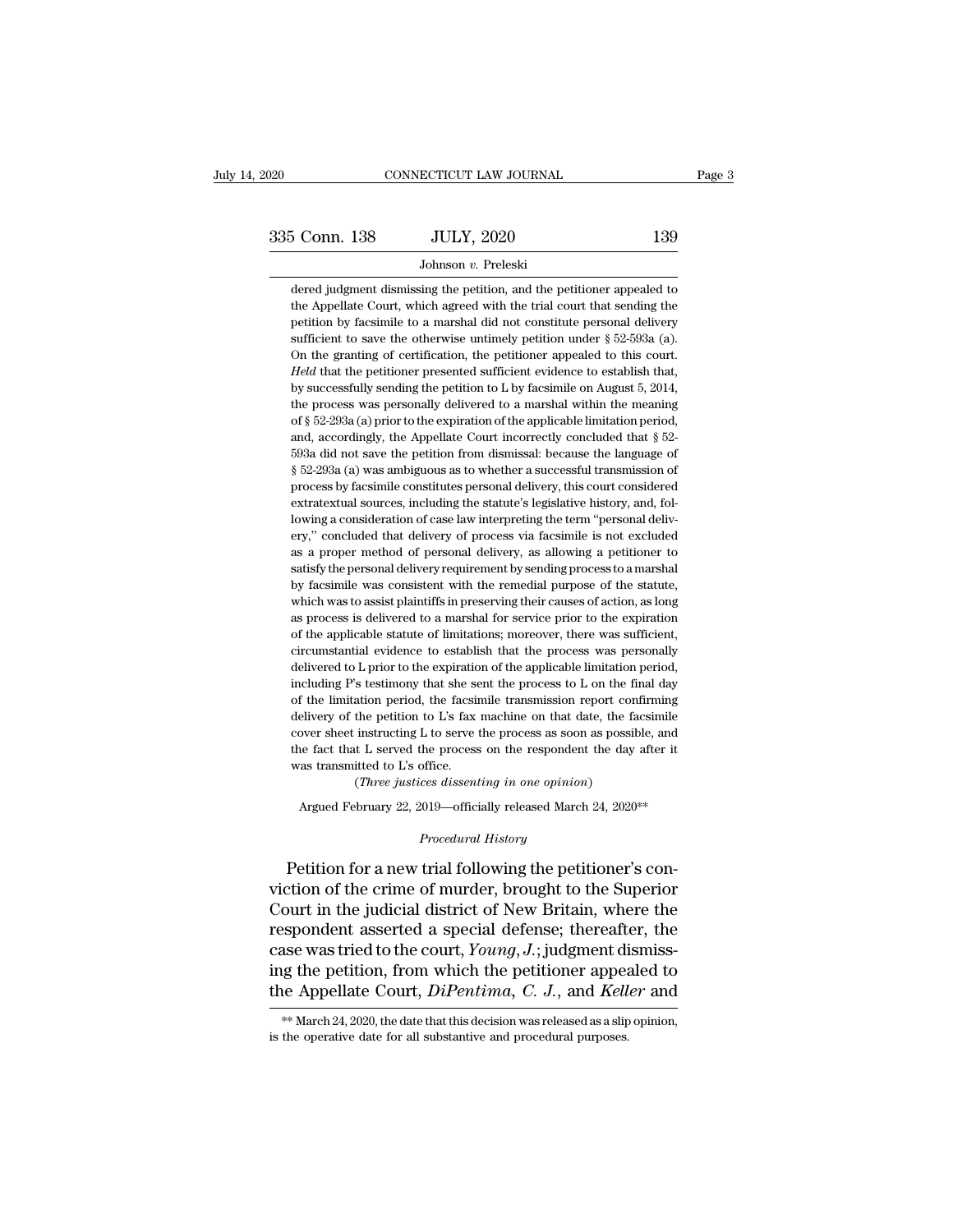|     | CONNECTICUT LAW JOURNAL                                                                                                                                                                                 | July 14, 2020 |
|-----|---------------------------------------------------------------------------------------------------------------------------------------------------------------------------------------------------------|---------------|
| 140 | <b>JULY, 2020</b>                                                                                                                                                                                       | 335 Conn. 138 |
|     | Johnson $v$ . Preleski                                                                                                                                                                                  |               |
|     | <i>Beach</i> , <i>Js.</i> , which affirmed the trial court's judgment,<br>and the petitioner, on the granting of certification,<br>approached to this court, <i>Deversed</i> , <i>judament directed</i> |               |

140 JULY, 2020 335 Conn. 138<br>Johnson v. Preleski<br>Beach, Js., which affirmed the trial court's judgment,<br>and the petitioner, on the granting of certification,<br>appealed to this court. Reversed; judgment directed. appealed to this court. *Reversed*; *judgment*, *Reach, Js.*, which affirmed the trial court's judgment, and the petitioner, on the granting of certification, appealed to this court. *Reversed*; *judgment directed. Norma Timothy, Js.*, which affirmed the trial court's judgment,<br>
d the petitioner, on the granting of certification,<br>
pealed to this court. *Reversed*; *judgment directed.*<br> *Norman A. Pattis*, for the appellant (petitioner).<br>

Beach, Js., which affirmed the trial court's judgment,<br>and the petitioner, on the granting of certification,<br>appealed to this court. Reversed; judgment directed.<br>Norman A. Pattis, for the appellant (petitioner).<br>Timothy J. and the petitioner, on the granting of certification,<br>appealed to this court. *Reversed*; *judgment directed.*<br>Norman A. Pattis, for the appellant (petitioner).<br>Timothy J. Sugrue, assistant state's attorney, with<br>whom, on appealed to this court. *Reversed*; *judgment directed*<br>Norman A. Pattis, for the appellant (petitioner).<br>Timothy J. Sugrue, assistant state's attorney, wi<br>whom, on the brief, were *Brian Preleski*, state's attorney, and Timothy J. Sugrue, assistant state's attorney, with<br>nom, on the brief, were *Brian Preleski*, state's attor-<br>y, and *Christian M. Watson*, supervisory assistant<br>ate's attorney, for the appellee (respondent).<br> $o_{pinion}$ <br>ROBINS

### *Opinion*

appeal is whether a successful facsimile (fax) transmission constitutes attorney, for the appellee (respondent).<br>
state's attorney, for the appellee (respondent).<br>  $\frac{Opinion}{P}$ <br>
ROBINSON, C. J. The sole issue in this certified<br>
appeal is whether a successful facsimile (fax) tr state's attorney, for the appellee (respondent).<br>
opinion<br>
ROBINSON, C. J. The sole issue in this certified<br>
appeal is whether a successful facsimile (fax) transmis-<br>
sion constitutes personal delivery under General Stat-<br> opinion<br>
complete of the sole issue in this certified<br>
appeal is whether a successful facsimile (fax) transmis-<br>
sion constitutes personal delivery under General Stat-<br>
utes § 52-593a,<sup>1</sup> a savings statute that permits a personal delivery in this certified<br>appeal is whether a successful facsimile (fax) transmis-<br>sion constitutes personal delivery under General Stat-<br>utes  $\S 52-593a$ , a savings statute that permits a plaintiff<br>to comply wi ROBINSON, C. J. The sole issue in this certified<br>appeal is whether a successful facsimile (fax) transmis-<br>sion constitutes personal delivery under General Stat-<br>utes § 52-593a,<sup>1</sup> a savings statute that permits a plaintif appeal is whether a successful facsimile (fax) transmission constitutes personal delivery under General Statutes  $\S 52-593a$ ,<sup>1</sup> a savings statute that permits a plaintiff to comply with a statute of limitations through t sion constitutes personal delivery under General Statutes  $\S$  52-593a,<sup>1</sup> a savings statute that permits a plaintiff to comply with a statute of limitations through timely personal delivery of process, prior to the expira utes § 52-593a,<sup>1</sup> a savings statute that permits a plaintiff<br>to comply with a statute of limitations through timely<br>personal delivery of process, prior to the expiration of<br>the limitation period, to a state marshal for se to comply with a statute of limitations through timely<br>personal delivery of process, prior to the expiration of<br>the limitation period, to a state marshal for service.<br>The petitioner, Anthony Johnson, appeals, upon our<br>gran personal delivery of process, prior to the expiration of<br>the limitation period, to a state marshal for service.<br>The petitioner, Anthony Johnson, appeals, upon our<br>granting of his petition for certification,<sup>2</sup> from the jud the limitation period, to a state marshal for service.<br>The petitioner, Anthony Johnson, appeals, upon our<br>granting of his petition for certification,<sup>2</sup> from the judg-<br>ment of the Appellate Court affirming the trial court' The petitioner, Anthony Johnson, appeals, upon our<br>granting of his petition for certification,<sup>2</sup> from the judg-<br>ment of the Appellate Court affirming the trial court's<br>dismissal of his petition for a new trial brought aga 1 General Statutes § 52-593a provides: "(a) Except in the case of an appear and administrative agency governed by section 4-183, a cause or right and administrative agency governed by section 4-183, a cause or right the respondent, Brian Preleski, the state's attorney for<br>the New Britain judicial district, as time barred. John-<br>son v. Preleski, 174 Conn. App. 285, 286, 298, 166 A.3d<br><sup>1</sup> General Statutes § 52-593a provides: "(a) Excep

the New Britain judicial district, as time barred. *Johnson v. Preleski*, 174 Conn. App. 285, 286, 298, 166 A.3d<br>
<sup>1</sup>General Statutes § 52-593a provides: "(a) Except in the case of an appeal<br>
from an administrative agency son v. Preleski, 174 Conn. App. 285, 286, 298, 166 A.3d<br>
<sup>1</sup> General Statutes § 52-593a provides: "(a) Except in the case of an appeal<br>
from an administrative agency governed by section 4-183, a cause or right<br>
of action bersonally delivered to a state marshal, constable or other proper officer within such time and the process is served, as provides to a state marshal, constable or other proper officer within such time and the process is <sup>1</sup> General Statutes § 52-593a provides: "(a) Except in the case of an appeal from an administrative agency governed by section 4-183, a cause or right of action shall not be lost because of the passage of the time limite from an administrative age<br>of action shall not be lost<br>within which the action<br>personally delivered to a<br>within such time and the p<br>days of the delivery.<br>"(b) In any such case, the action shall not be lost because of the passage of the time limited by law<br>thin which the action may be brought, if the process to be served is<br>rsonally delivered to a state marshal, constable or other proper officer<br>thin within which the action may be brought, if the process to be served is<br>personally delivered to a state marshal, constable or other proper officer<br>within such time and the process is served, as provided by law, within thirt for service in accordance with this section.'' 2 We granted the performance with this section.''<br>
"(b) In any such case, the officer making service shall endorse under oath on such officer's return the date of delivery of

days of the delivery.<br>
"(b) In any such case, the officer making service shall endorse under oath<br>
on such officer's return the date of delivery of the process to such officer<br>
for service in accordance with this section. "(b) In any such case, the officer making service shall endorse under oath<br>on such officer's return the date of delivery of the process to such officer<br>for service in accordance with this section."<br><sup>2</sup> We granted the peti on submit officer's return the date of delivery of the process to such officer<br>for service in accordance with this section."<br><sup>2</sup> We granted the petitioner's petition for certification to appeal, limited<br>to the following is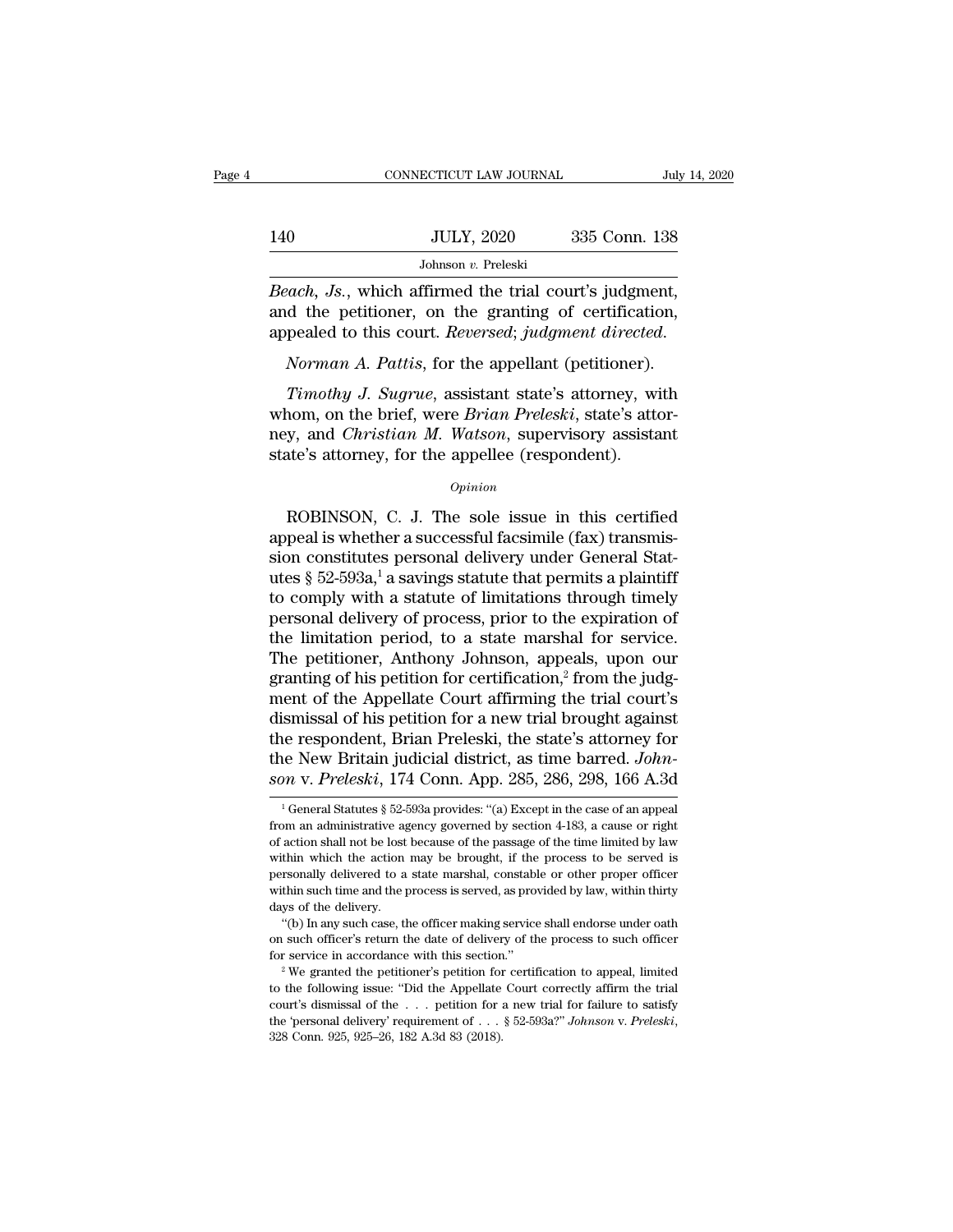| 2020          | CONNECTICUT LAW JOURNAL                                                                                                                                                | Page 5 |
|---------------|------------------------------------------------------------------------------------------------------------------------------------------------------------------------|--------|
|               |                                                                                                                                                                        |        |
| 335 Conn. 138 | <b>JULY, 2020</b>                                                                                                                                                      | 141    |
|               | Johnson v. Preleski                                                                                                                                                    |        |
|               | 783 (2017). On appeal, the petitioner contends, inter<br>alia, that the Appellate Court improperly disregarded<br>the remedial number of $8.59.502$ in concluding that |        |

335 Conn. 138 JULY, 2020 141<br>Johnson v. Preleski<br>783 (2017). On appeal, the petitioner contends, inter<br>alia, that the Appellate Court improperly disregarded<br>the remedial purpose of  $\S 52-593a$  in concluding that<br>the succe 335 Conn. 138 JULY, 2020 141<br>Johnson v. Preleski<br>783 (2017). On appeal, the petitioner contends, inter<br>alia, that the Appellate Court improperly disregarded<br>the remedial purpose of § 52-593a in concluding that<br>the success 335 Conn. 138 JULY, 2020 141<br>Johnson v. Preleski<br>783 (2017). On appeal, the petitioner contends, inter<br>alia, that the Appellate Court improperly disregarded<br>the remedial purpose of § 52-593a in concluding that<br>the success Johnson v. Preleski<br>
783 (2017). On appeal, the petitioner contends, inter<br>
alia, that the Appellate Court improperly disregarded<br>
the remedial purpose of § 52-593a in concluding that<br>
the successful fax transmission of p Johnson v. Preleski<br>
783 (2017). On appeal, the petitioner contends, inter<br>
alia, that the Appellate Court improperly disregarded<br>
the remedial purpose of § 52-593a in concluding that<br>
the successful fax transmission of p 783 (2017). On appeal, the petitioner coralia, that the Appellate Court improperly the remedial purpose of  $\S$  52-593a in con the successful fax transmission of process marshal is not personal delivery as contentiat savin a, that the Appenate Court improperly distegarded<br>
e remedial purpose of § 52-593a in concluding that<br>
e successful fax transmission of process to the state<br>
arshal is not personal delivery as contemplated by<br>
at savings the remedial purpose or y 32-535a in concluding that<br>the successful fax transmission of process to the state<br>marshal is not personal delivery as contemplated by<br>that savings statute. We agree and, accordingly, reverse<br>the

the successiu hax transmission of process to the state<br>marshal is not personal delivery as contemplated by<br>that savings statute. We agree and, accordingly, reverse<br>the judgment of the Appellate Court.<br>The record reveals th marshar is not personal denvery as contemplated by<br>that savings statute. We agree and, accordingly, reverse<br>the judgment of the Appellate Court.<br>The record reveals the following undisputed facts<br>and procedural history. On The record reveals the following undisputed facts<br>the judgment of the Appellate Court.<br>The record reveals the following undisputed facts<br>and procedural history. On May 26, 2011, the petitioner<br>was convicted of murder, and The record reveals the following undisputed facts<br>and procedural history. On May 26, 2011, the petitioner<br>was convicted of murder, and, on August 5, 2011, he<br>was sentenced to forty-five years imprisonment. The<br>Appellate Co The record reveals the following undisputed facts<br>and procedural history. On May 26, 2011, the petitioner<br>was convicted of murder, and, on August 5, 2011, he<br>was sentenced to forty-five years imprisonment. The<br>Appellate Co and procedural history. On May 26, 2011<br>was convicted of murder, and, on Augu<br>was sentenced to forty-five years impr<br>Appellate Court affirmed the judgment<br>following the petitioner's direct appeal.<br>son, 149 Conn. App. 816, as convicted of inducer, and, of August 5, 2011, he<br>as sentenced to forty-five years imprisonment. The<br>ppellate Court affirmed the judgment of conviction<br>llowing the petitioner's direct appeal. *State* v. John-<br>*n*, 149 C was sentenced to forty-five years imprisonment. The<br>Appellate Court affirmed the judgment of conviction<br>following the petitioner's direct appeal. *State v. John-*<br>son, 149 Conn. App. 816, 831, 89 A.3d 983, cert. denied,<br>3

refluxion following the petitioner's direct appeal. *State v. Johnson*, 149 Conn. App. 816, 831, 89 A.3d 983, cert. denied, 312 Conn. 915, 93 A.3d 597 (2014).<br>
Subsequently, the petitioner sought to file a petition for a From August 5, 2014, which was the final day prior to the expiration of the pertitioner sought to file a petition<br>of a new trial pursuant to General Statutes § 52-270<sup>3</sup><br>on the basis of newly discovered evidence. At 4:59 son, 149 Colin. App. 310, 39 A.3d 369, Cert. defined,<br>312 Conn. 915, 93 A.3d 597 (2014).<br>Subsequently, the petitioner sought to file a petition<br>for a new trial pursuant to General Statutes § 52-270<sup>3</sup><br>on the basis of newl Subsequently, the petitioner sought to file a petition<br>for a new trial pursuant to General Statutes § 52-270<sup>3</sup><br>on the basis of newly discovered evidence. At 4:59 p.m.<br>on August 5, 2014, which was the final day prior to t on the basis of newly discovered evidence. At 4:59 p.m.<br>
on August 5, 2014, which was the final day prior to the<br>
expiration of the three year statutory limitation period<br>
for the petition,<sup>4</sup> Donna Peat, the office manag on August 5, 2014, which was the final day prior to the expiration of the three year statutory limitation period for the petition,<sup>4</sup> Donna Peat, the office manager for  $\frac{3}{8}$  General Statutes § 52-270 provides: "(a) T

expiration of the three year statutory limitation period<br>for the petition,<sup>4</sup> Donna Peat, the office manager for<br> $\frac{3}{10}$  General Statutes  $\frac{52-270}{10}$  provides: "(a) The Superior Court may grant<br>a new trial of any a for the petition,<sup>4</sup> Donna Peat, the office manager for<br>
<sup>3</sup> General Statutes § 52-270 provides: "(a) The Superior Court may grant<br>
a new trial of any action that may come before it, for mispleading, the<br>
discovery of new <sup>3</sup> General Statutes § 52-270 provides: "(a) The Superior Court may grant a new trial of any action that may come before it, for mispleading, the discovery of new evidence or want of actual notice of the action to any def <sup>3</sup> General Statutes § 52-270 provides: "(a) The Superior Court may grant a new trial of any action that may come before it, for mispleading, the discovery of new evidence or want of actual notice of the action to any def a new trial of any action that may come before it, for mispleading, the discovery of new evidence or want of actual notice of the action to any defendant or of a reasonable opportunity to appear and defend, when a just def according to the widence or want of actual notice of the action to any defendant or of a reasonable opportunity to appear and defend, when a just defense in whole or part existed, or the want of actual notice to any plaint defendant or of a reasonable opportunity to appear and defend, when a just<br>defendant or of a reasonable opportunity to appear and defend, when a just<br>defense in whole or part existed, or the want of actual notice to any pl defense in whole or part existed, or the want of actual notice to any plaintiff of the entry of a nonsuit for failure to appear at trial or dismissal for failure to prosecute with reasonable diligence, or for other reasona For the entry of a possuit for failure to appear at trial or disfailure to prosecute with reasonable diligence, or for other reasonal according to the usual rules in such cases. The judges of the Supermay in addition provi The universe of the usual rules in such cases. The judges of the Superior Court<br>cording to the usual rules in such cases. The judges of the Superior Court<br>ay in addition provide by rule for the granting of new trials upon according to the usual rules in such cases. The judges of the Superior Court<br>may in addition provide by rule for the granting of new trials upon prompt<br>request in cases where the parties or their counsel have not adequate

<sup>(</sup>a); expired their rights during the original trial of an action.<br>
"(b) An affidavit signed by any party or his or her attorney shall be<br>
presumptive evidence of want of actual notice."<br>
"The statute of limitations for th protected their rights during the original trial of an action.<br>
"(b) An affidavit signed by any party or his or her attorney shall be<br>
presumptive evidence of want of actual notice."<br>
"The statute of limitations for this a "(b) An affidavit signed by any party or his or her attorney shall be<br>presumptive evidence of want of actual notice."<br>
"The statute of limitations for this action; see General Statutes § 52-582<br>
(a); expired three years a presumptive evidence of want of actual notice."<br>
<sup>4</sup> The statute of limitations for this action; see General Statutes § 52-582<br>
(a); expired three years after the petitioner's sentencing on August 5, 2011.<br>
See Summervill presumptive evidence of want of actual notice."<br>
<sup>4</sup> The statute of limitations for this action; see General Statutes § 52-582 (a); expired three years after the petitioner's sentencing on August 5, 2011.<br>
See Summerville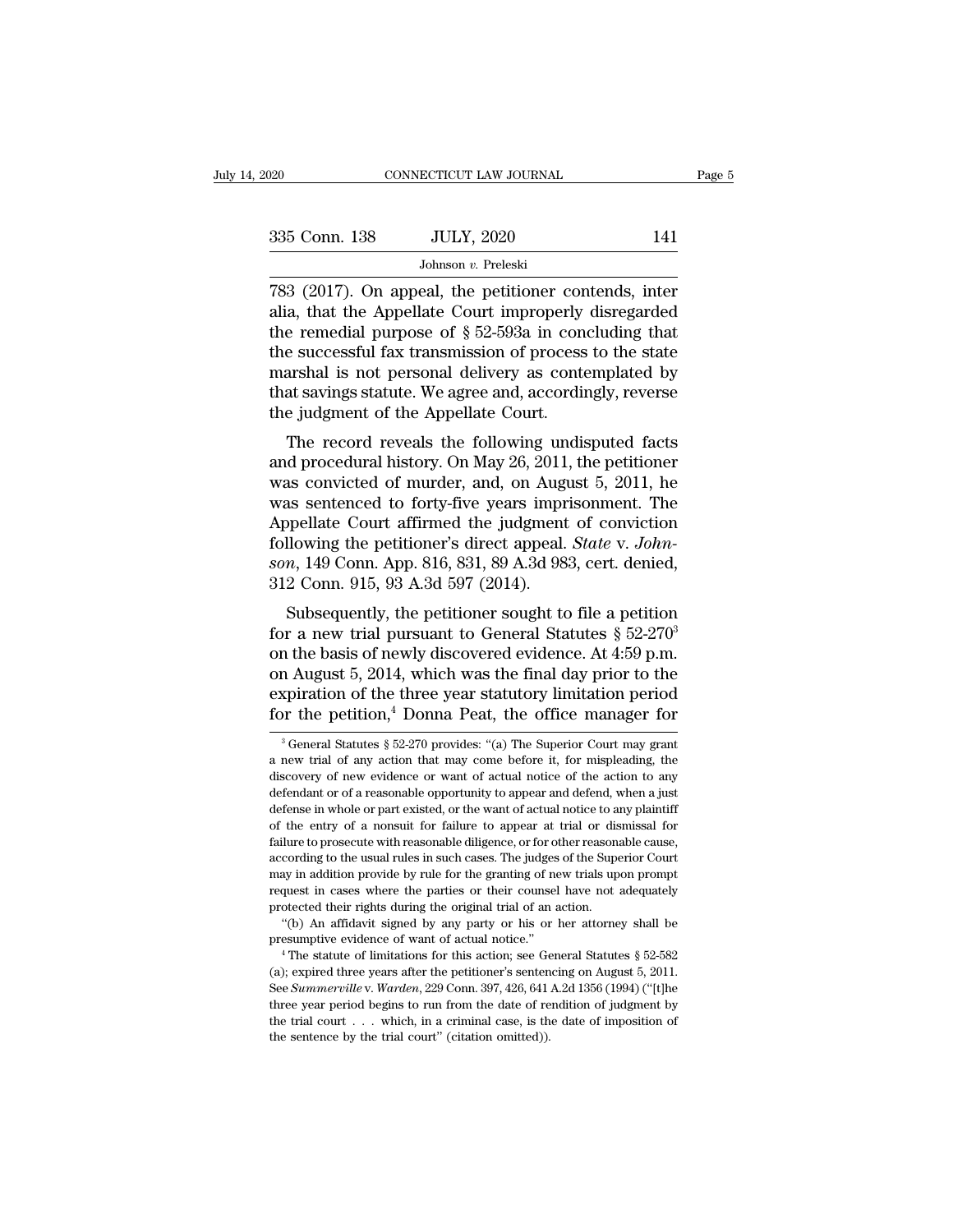|     | CONNECTICUT LAW JOURNAL | July 14, 2020 |
|-----|-------------------------|---------------|
|     |                         |               |
| 142 | <b>JULY, 2020</b>       | 335 Conn. 138 |
|     | Johnson v. Preleski     |               |

CONNECTICUT LAW JOURNAL<br>142 JULY, 2020 335 Conn. 138<br>10 Johnson v. Preleski<br>10 Johnson v. Preleski<br>10 The petition to Charles J. Lilley, a state marshal, for service. 142 JULY, 2020 335 Conn. 138<br>Johnson v. Preleski<br>the petitioner's attorney, faxed the process for the petition<br>to Charles J. Lilley, a state marshal, for service.<br>The fax transmission report indicated that the process  $\frac{JULY, 2020}{Johnson \, v. \,\text{Preleski}}$ <br>the petitioner's attorney, faxed the process for the petition to Charles J. Lilley, a state marshal, for service.<br>The fax transmission report indicated that the process was successfully deli JULY, 2020 335 Conn. 138<br>Johnson v. Preleski<br>the petitioner's attorney, faxed the process for the petition<br>to Charles J. Lilley, a state marshal, for service.<br>The fax transmission report indicated that the process<br>was succ Johnson v. Preleski<br>the petitioner's attorney, faxed the process for the peti-<br>tion to Charles J. Lilley, a state marshal, for service.<br>The fax transmission report indicated that the process<br>was successfully delivered to The petitioner's attorney, faxed the process for the petition to Charles J. Lilley, a state marshal, for service.<br>The fax transmission report indicated that the process<br>was successfully delivered to Lilley's fax machine at the petitioner's attorney, raxed the process for the petition to Charles J. Lilley, a state marshal, for service.<br>The fax transmission report indicated that the process<br>was successfully delivered to Lilley's fax machine at left him a voice mail message instead. Although Lilley's fax machine at 5:01 p.m. that day, along with a cover sheet directing Lilley to serve the process "ASAP."<sup>5</sup> Peat also attempted to call Lilley on August 5 but could The fax transmission report indicated that the process<br>was successfully delivered to Lilley's fax machine at<br>5:01 p.m. that day, along with a cover sheet directing<br>Lilley to serve the process "ASAP."<sup>5</sup> Peat also attempted was successiuny denvered to Liney's fax machine at 5:01 p.m. that day, along with a cover sheet directing Lilley to serve the process "ASAP."<sup>5</sup> Peat also attempted to call Lilley on August 5 but could not reach him and le bit p.m. that day, along with a cover sheet directing<br>Lilley to serve the process "ASAP."<sup>5</sup> Peat also attempted<br>to call Lilley on August 5 but could not reach him and<br>left him a voice mail message instead. Although Lilley Lilley to serve the process ASAP. The ratio attempted<br>to call Lilley on August 5 but could not reach him and<br>left him a voice mail message instead. Although Lilley's<br>fax machine received the fax on August 5, Lilley could<br>n to can Liney on August 5 but could not reach film and left him a voice mail message instead. Although Lilley's fax machine received the fax on August 5, Lilley could not recall whether he was at work that day or whether he Fax machine received the fax on August 5, Lilley could<br>not recall whether he was at work that day or whether<br>he physically held the process in his hand. He also did<br>not indicate the date he received the process on the<br>retu t recall whether he was at work that day or whether<br>
physically held the process in his hand. He also did<br>
t indicate the date he received the process on the<br>
turn of service. In any event, Lilley served process<br>
the respo he physically held the process in his hand. He also did<br>not indicate the date he received the process on the<br>return of service. In any event, Lilley served process<br>on the respondent on the next day, August 6, 2014.<br>On Augu

not indicate the date he received the process on the<br>return of service. In any event, Lilley served process<br>on the respondent on the next day, August 6, 2014.<br>On August 28, 2014, the respondent filed a motion to<br>dismiss th return of service. In any event, Lilley served process<br>on the respondent on the next day, August 6, 2014.<br>On August 28, 2014, the respondent filed a motion to<br>dismiss the petition for a new trial pursuant to Practice<br>Book on the respondent on the next day, August 6, 2014.<br>
On August 28, 2014, the respondent filed a motion to<br>
dismiss the petition for a new trial pursuant to Practice<br>
Book § 10-30, claiming that the petition is time barred<br> On August 28, 2014, the respondent filed a motion to<br>dismiss the petition for a new trial pursuant to Practice<br>Book § 10-30, claiming that the petition is time barred<br>because the petitioner did not serve process on him<br>un on August 28, 2014, the respondent med a motion to<br>dismiss the petition for a new trial pursuant to Practice<br>Book § 10-30, claiming that the petition is time barred<br>because the petitioner did not serve process on him<br>unti Book § 10-30, claiming that the petition is time barred<br>because the petitioner did not serve process on him<br>until one day after the expiration of the three year<br>limitation period. See General Statutes § 52-582 (a). The<br>re because the petitioner did not serve process on him<br>until one day after the expiration of the three year<br>limitation period. See General Statutes  $\S$  52-582 (a). The<br>respondent also filed an answer and special defense in<br>w because the pethtoner did not serve process on him<br>until one day after the expiration of the three year<br>limitation period. See General Statutes § 52-582 (a). The<br>respondent also filed an answer and special defense in<br>which limitation period. See General Statutes  $\S$  52-582 (a). The<br>respondent also filed an answer and special defense in<br>which he again asserted that the petition was barred by<br>the statute of limitations. Specifically, the resp minization period. See General Statutes  $\frac{1}{8}$  52-562 (a). The<br>respondent also filed an answer and special defense in<br>which he again asserted that the petition was barred by<br>the statute of limitations. Specifically, th respondent also lifed an allower and special defense in<br>which he again asserted that the petition was barred by<br>the statute of limitations. Specifically, the respondent<br>argued that the transmission of a fax to a marshal do which he again asserted that the petition was barred by<br>the statute of limitations. Specifically, the respondent<br>argued that the transmission of a fax to a marshal does<br>not constitute evidence of personal delivery prior t the statute of infinitions. Specificary<br>argued that the transmission of a<br>not constitute evidence of pers<br>the expiration of the statute of lift<br>of § 52-593a (a), and, without a<br>sonal delivery, such as an endors<br>the petiti E expiration of the statute of initiations for purposes<br>  $\frac{1}{2}$   $\frac{1}{2}$   $\frac{1}{2}$   $\frac{1}{2}$   $\frac{1}{2}$   $\frac{1}{2}$   $\frac{1}{2}$   $\frac{1}{2}$   $\frac{1}{2}$   $\frac{1}{2}$   $\frac{1}{2}$   $\frac{1}{2}$   $\frac{1}{2}$   $\frac{1}{2}$   $\frac{1}{2}$   $\frac{1}{2}$   $\frac{$ of § 52-593a (a), and, without any other proof of personal delivery, such as an endorsement by the marshal,<br>the petition is time barred.<br> $\frac{5}{6}$ As the Appellate Court noted, the trial court admitted into evidence<br>"both

sonal delivery, such as an endorsement by the marshal,<br>the petition is time barred.<br> $\frac{1}{100}$ <br> $\frac{1}{100}$ <br> $\frac{1}{100}$  a fax cover sheet and a document entitled 'TX Result Report.' Both<br>documents reflected the time '17:0 the petition is time barred.<br>  $\frac{1}{100}$  is time barred.<br>  $\frac{1}{100}$  is the Appellate Court noted, the trial court admitted into evidence<br>
"both a fax cover sheet and a document entitled "TX Result Report.' Both<br>
docume <sup>5</sup> As the Appellate Court noted, the trial court admitted into evidence<br><sup>5</sup> As the Appellate Court noted, the trial court admitted into evidence<br>"both a fax cover sheet and a document entitled 'TX Result Report.' Both<br>doc <sup>5</sup> As the Appellate Court noted, the trial court admitted into evidence "both a fax cover sheet and a document entitled 'TX Result Report.' Both documents reflected the time '17:01' on August 5, 2014. . . . [T]he message "both a fax cover sheet and a document entitled 'TX Result Report." Both documents reflected the time '17:01' on August 5, 2014. . . . [T]he message section of the fax cover sheet, which was signed by Peat and dated August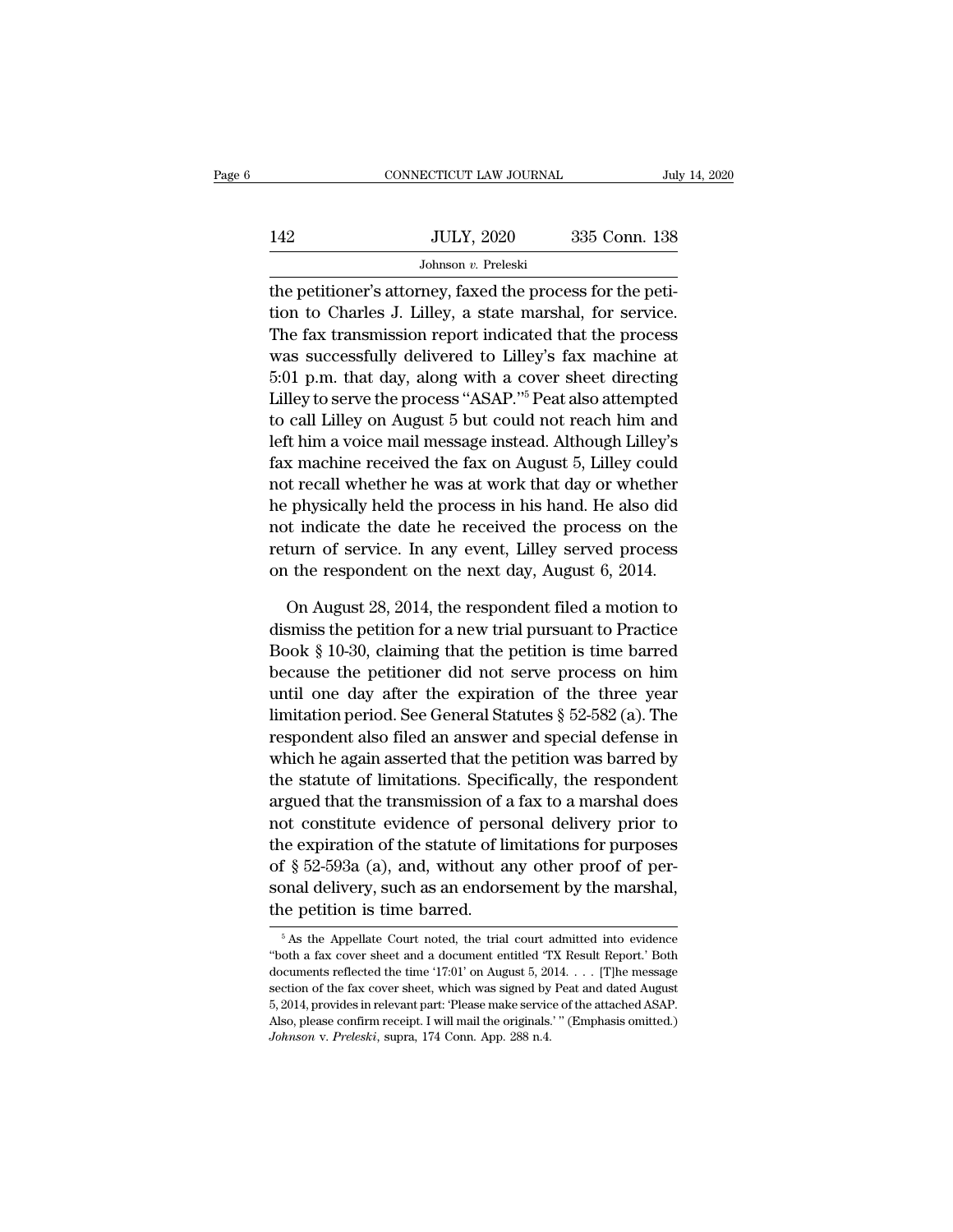| 2020          | CONNECTICUT LAW JOURNAL                                                                                              |     | Page 7 |
|---------------|----------------------------------------------------------------------------------------------------------------------|-----|--------|
|               |                                                                                                                      |     |        |
| 335 Conn. 138 | <b>JULY, 2020</b>                                                                                                    | 143 |        |
|               | Johnson v. Preleski                                                                                                  |     |        |
|               | After an evidentiary hearing, and over the petitioner's<br>objection, $6$ the trial court agreed with the respondent |     |        |
|               | and concluded that the potitionar failed to prove that                                                               |     |        |

335 Conn. 138 JULY, 2020 143<br>Johnson v. Preleski<br>After an evidentiary hearing, and over the petitioner's<br>objection,  $\binom{6}{1}$  the trial court agreed with the respondent<br>and concluded that the petitioner failed to prove t 335 Conn. 138 JULY, 2020 143<br>Johnson v. Preleski<br>After an evidentiary hearing, and over the petitioner's<br>objection,  $\binom{6}{1}$  the trial court agreed with the respondent<br>and concluded that the petitioner failed to prove t 335 Conn. 138 JULY, 2020 143<br>Johnson v. Preleski<br>After an evidentiary hearing, and over the petitioner's<br>objection,<sup>6</sup> the trial court agreed with the respondent<br>and concluded that the petitioner failed to prove that<br>he s Johnson v. Preleski<br>
After an evidentiary hearing, and over the petitioner's<br>
objection,  $6$  the trial court agreed with the respondent<br>
and concluded that the petitioner failed to prove that<br>
he served process on the res Somson v. Freesar<br>
objection,<sup>6</sup> the trial court agreed with the respondent<br>
and concluded that the petitioner failed to prove that<br>
he served process on the respondent prior to the expira-<br>
tion of the statute of limitat After an evidentiary hearing, and over the petitioner's<br>objection,<sup>6</sup> the trial court agreed with the respondent<br>and concluded that the petitioner failed to prove that<br>he served process on the respondent prior to the expi objection,<sup>6</sup> the trial court agreed with the respondent<br>and concluded that the petitioner failed to prove that<br>he served process on the respondent prior to the expira-<br>tion of the statute of limitations. Specifically, th and concluded that the petitioner failed to prove that<br>he served process on the respondent prior to the expira-<br>tion of the statute of limitations. Specifically, the trial<br>court determined that there was no proof of timel he served process on the respondent prior to the expiration of the statute of limitations. Specifically, the trial court determined that there was no proof of timely delivery of the process to Lilley for purposes of  $\S$  5 tion of the statute of limitations. Specifically, the trial<br>court determined that there was no proof of timely<br>delivery of the process to Lilley for purposes of  $\S$  52-<br>593a (a) because Lilley did not endorse the date of<br> court determined that there was no proof of timely<br>delivery of the process to Lilley for purposes of  $\S$  52-<br>593a (a) because Lilley did not endorse the date of<br>delivery pursuant to  $\S$  52-593a (b), and the petitioner<br>fai delivery of the process to Lilley for purpc 593a (a) because Lilley did not endorse delivery pursuant to  $\S 52-593a$  (b), and th failed to provide legal support for the prop a fax constituted personal delivery as a ma The livery pursuant to  $\S$  52-593a (b), and the petitioner<br>iled to provide legal support for the proposition that<br>fax constituted personal delivery as a matter of law.<br>ne trial court subsequently rendered judgment dis-<br>issing failed to provide legal support for the proposition that<br>a fax constituted personal delivery as a matter of law.<br>The trial court subsequently rendered judgment dis-<br>missing the petition for a new trial.<sup>7</sup><br>The petitioner a

in a fax constituted personal delivery as a matter of law.<br>The trial court subsequently rendered judgment dismissing the petition for a new trial.<sup>7</sup><br>The petitioner appealed from the judgment of the<br>trial court to the Appe missing the petition for a new trial.<sup>7</sup><br>The petitioner appealed from the judgment of the<br>trial court to the Appellate Court. Relying on its decision<br>in *Gianetti* v. *Connecticut Newspapers Publishing Co.*,<br>136 Conn. App. The petitioner appealed from the judgment of the<br>trial court to the Appellate Court. Relying on its decision<br>in *Gianetti* v. *Connecticut Newspapers Publishing Co.*,<br>136 Conn. App. 67, 44 A.3d 191, cert. denied, 307 Conn. The petitioner appealed from the judgment of the<br>trial court to the Appellate Court. Relying on its decision<br>in *Gianetti* v. *Connecticut Newspapers Publishing Co.*,<br>136 Conn. App. 67, 44 A.3d 191, cert. denied, 307 Conn trial court to the Appellate Court. Relying on its decision<br>in *Gianetti* v. *Connecticut Newspapers Publishing Co.*,<br>136 Conn. App. 67, 44 A.3d 191, cert. denied, 307 Conn.<br>923, 55 A.3d 567 (2012), the Appellate Court ag in *Gianetti* v. *Connecticut Newspapers Publishing Co.*, 136 Conn. App. 67, 44 A.3d 191, cert. denied, 307 Conn. 923, 55 A.3d 567 (2012), the Appellate Court agreed with the trial court's conclusion that the petitioner's transmission of process to Lilley by fax did not constitute personal delivery sufficient to save the petition for a new trial under § 52-593a (a). *Johnson v. Preleski*, supra, 174 Conn. App. 295–98. The Appellate Court r tute personal delivery sufficient to save the petition for<br>a new trial under § 52-593a (a). *Johnson* v. Preleski,<br>supra, 174 Conn. App. 295–98. The Appellate Court rea-<br><sup>6</sup>The parties agreed that the petition would have

a new trial under § 52-593a (a). *Johnson* v. *Preleski*, supra, 174 Conn. App. 295–98. The Appellate Court rea-<br>
<sup>6</sup> The parties agreed that the petition would have been time barred by § 52-582 unless the process was per **In arguing that the successful fax transmission on August 5, 2014, constituted** personal delivery under § 52-582 and the successful fax transmission on August 5, 2014, constituted personal delivery under § 52-593a, there supra, 174 COIIII. App. 230–30. The Appendic COUIT Fea-<br>
<sup>6</sup> The parties agreed that the petition would have been time barred by<br>
§ 52-582 unless the process was personally delivered to Lilley by August 5,<br>
2014, thus giv <sup>6</sup> The parties agreed that the petition would have been time barred by  $\S$  52-582 unless the process was personally delivered to Lilley by August 5, 2014, thus giving the petitioner the benefit of the savings statute,  $\S$ § 52-582 unless the process was personally delivered to Lilley by August 5, 2014, thus giving the petitioner the benefit of the savings statute, § 52-593a. In arguing that the successful fax transmission on August 5, 2014 3014, thus giving the petitioner the benefit of the savings statute,  $\S$  52-593a.<br>In arguing that the successful fax transmission on August 5, 2014, constituted<br>personal delivery under  $\S$  52-593a, thereby rendering his a In arguing that the successful fax transmission on August 5, 2014, constituted personal delivery under § 52-593a, thereby rendering his action timely, the petitioner argued that lower courts have construed the endorsement petitioner argued that lower courts have construed the endorsement requirement under § 52-593a (b) as directory rather than mandatory, and that § 52-593a is remedial and should be interpreted liberally for the benefit of

peart under § 52-593a (b) as directory rather than mandatory, and that § 52-593a is remedial and should be interpreted liberally for the benefit of plaintiffs like the petitioner.<br><sup>7</sup> The Appellate Court, in its descriptio § 52-593a is remedial and should be interpreted liberally for the benefit of plaintiffs like the petitioner.<br><sup>7</sup> The Appellate Court, in its description of the case's procedural history, described the hearing before the tr plaintiffs like the petitioner.<br>
<sup>7</sup> The Appellate Court, in its description of the case's procedural history,<br>
described the hearing before the trial court as "a hearing on the motion to<br>
dismiss" rather than a hearing on The Appellate Court, in its description of the case's procedural history, described the hearing before the trial court as "a hearing on the motion to dismiss" rather than a hearing on the respondent's special defenses. *J* described the hearing before the trial court as "a hearing on the motion to dismiss" rather than a hearing on the respondent's special defenses. *Johnson* v. *Preleski*, supra, 174 Conn. App. 288. Our description of the p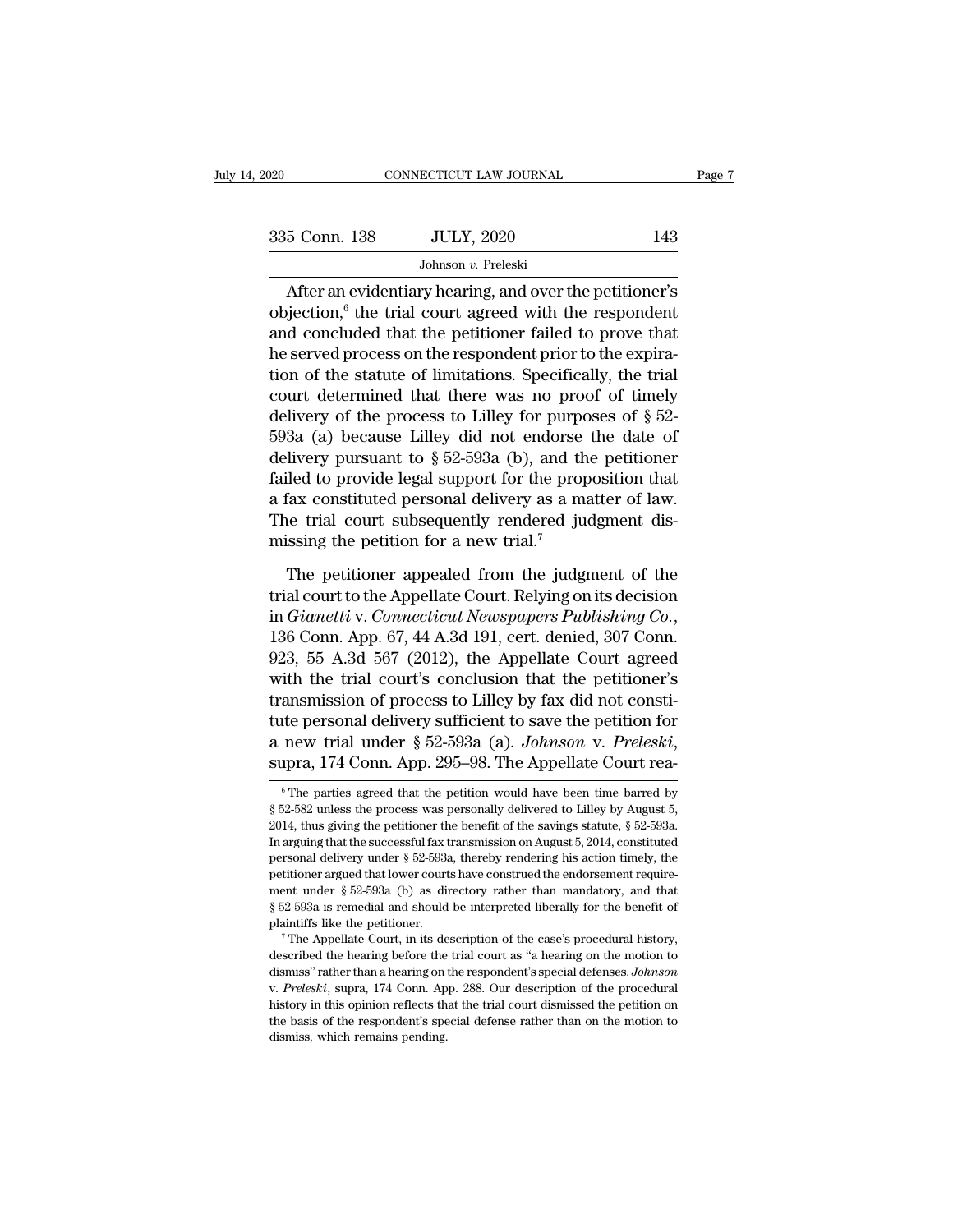|     | CONNECTICUT LAW JOURNAL | July 14, 2020 |
|-----|-------------------------|---------------|
| 144 | <b>JULY, 2020</b>       | 335 Conn. 138 |
|     | Johnson v. Preleski     |               |

CONNECTICUT LAW JOURNAL July 14, 2020<br>144 JULY, 2020 335 Conn. 138<br>10 Johnson v. Preleski<br>19 Soned that the remedial nature of § 52-593a "[did] not<br>19 require [it] to vitiate clear statutory requirements, thus<br>19 rendering 144 JULY, 2020 335 Conn. 138<br>Johnson v. Preleski<br>Soned that the remedial nature of  $\S 52-593a$  "[did] not<br>require [it] to vitiate clear statutory requirements, thus<br>rendering meaningless the thing to be accomplished by<br>th 144 JULY, 2020 335 Conn. 138<br>Johnson v. Preleski<br>soned that the remedial nature of  $\S 52-593a$  "[did] not<br>require [it] to vitiate clear statutory requirements, thus<br>rendering meaningless the thing to be accomplished by<br>th 144 JULY, 2020 335 Conn. 138<br>Johnson v. Preleski<br>soned that the remedial nature of § 52-593a "[did] not<br>require [it] to vitiate clear statutory requirements, thus<br>rendering meaningless the thing to be accomplished by<br>the soned that the remedial nature of  $\S$  52-593a "[did] not<br>require [it] to vitiate clear statutory requirements, thus<br>rendering meaningless the thing to be accomplished by<br>the statute." Id., 297. This certified appeal follo ned that the remedial nature of  $\S$  52-593a "[did] not<br>quire [it] to vitiate clear statutory requirements, thus<br>ndering meaningless the thing to be accomplished by<br>e statute." Id., 297. This certified appeal followed. See solied that the refliedant nature of  $\S$  32-3334 [did] flot<br>require [it] to vitiate clear statutory requirements, thus<br>rendering meaningless the thing to be accomplished by<br>the statute." Id., 297. This certified appeal fo

require [it] to viriate clear statutory requirements, thus<br>rendering meaningless the thing to be accomplished by<br>the statute." Id., 297. This certified appeal followed. See<br>footnote 2 of this opinion.<br>On appeal, the petit Fendering meaningless the thing to be accomplished by<br>the statute." Id., 297. This certified appeal followed. See<br>footnote 2 of this opinion.<br>On appeal, the petitioner claims that the Appellate<br>Court improperly upheld the from the statute. Id., 257. This certified appear followed. See<br>footnote 2 of this opinion.<br>On appeal, the petitioner claims that the Appellate<br>Court improperly upheld the dismissal of his petition<br>on the basis of an "und froothote 2 of this opinion.<br>
On appeal, the petitioner claims that the Appellate<br>
Court improperly upheld the dismissal of his petition<br>
on the basis of an "unduly strict interpretation" of § 52-<br>
593a (a). He argues tha On appeal, the petitioner claims that the Appellate<br>Court improperly upheld the dismissal of his petition<br>on the basis of an "unduly strict interpretation" of  $\S$  52-<br>593a (a). He argues that, even without an endorsement<br> Court improperly upheld the dismissal of his petition<br>on the basis of an "unduly strict interpretation" of  $\S$  52-<br>593a (a). He argues that, even without an endorsement<br>from the marshal showing the date of receipt pursuan on the basis of an "unduly strict interpretation" of  $\S$  52-593a (a). He argues that, even without an endorsement<br>from the marshal showing the date of receipt pursuant<br>to  $\S$  52-593a (b), the evidence of the successful fa 593a (a). He argues that, even without an endorsement<br>from the marshal showing the date of receipt pursuant<br>to  $\S$  52-593a (b), the evidence of the successful fax<br>transmission of process to Lilley's fax machine consti-<br>tu from the marshal showing the date of receipt pursuant<br>to  $\S$  52-593a (b), the evidence of the successful fax<br>transmission of process to Lilley's fax machine consti-<br>tuted other evidence sufficient as a matter of law to<br>sh to  $\S 52-593a$  (b), the evidence of the successful fax<br>transmission of process to Lilley's fax machine consti-<br>tuted other evidence sufficient as a matter of law to<br>show that the process was personally delivered to a<br>stat transmission of process to Lilley's fax machine constituted other evidence sufficient as a matter of law to show that the process was personally delivered to a state marshal prior to the expiration of the statute of limita tuted other evidence sufficient as a matter of law to<br>show that the process was personally delivered to a<br>state marshal prior to the expiration of the statute of<br>limitations. The petitioner further contends that treat-<br>ing show that the process was personally delivered to a<br>state marshal prior to the expiration of the statute of<br>limitations. The petitioner further contends that treat-<br>ing his successful fax transmission to Lilley as persona state marshal prior to the expiration of the statute of<br>limitations. The petitioner further contends that treat-<br>ing his successful fax transmission to Lilley as personal<br>delivery is consistent with the policy underlying limitations. The petitioner further contends that treating his successful fax transmission to Lilley as personal delivery is consistent with the policy underlying both statutes of limitations generally and  $\S 52-593a$  as ing his successful fax transmission to Lilley as personal<br>delivery is consistent with the policy underlying both<br>statutes of limitations generally and  $\S 52-593a$  as a sav-<br>ings statute. In response, the respondent argues delivery is consistent with the policy underlying both<br>statutes of limitations generally and  $\S$  52-593a as a sav-<br>ings statute. In response, the respondent argues that<br>sending process by fax is insufficient to comply wit statutes of limitations generally and  $\S$  52-593a as a savings statute. In response, the respondent argues that<br>sending process by fax is insufficient to comply with<br>the personal delivery requirements of  $\S$  52-593a (a).<br> ings statute. In response, the respondent argues that<br>sending process by fax is insufficient to comply with<br>the personal delivery requirements of  $\S 52-593a$  (a).<br>According to the respondent, allowing transmission of<br>a fa sending process by fax is insufficient to comply with<br>the personal delivery requirements of § 52-593a (a).<br>According to the respondent, allowing transmission of<br>a fax without confirmation of receipt from the marshal<br>himse the personal delivery requirements of  $\S$  52-593a (a).<br>According to the respondent, allowing transmission of<br>a fax without confirmation of receipt from the marshal<br>himself would render the statute's personal delivery<br>requ According to the respondent, allowing transmission of<br>a fax without confirmation of receipt from the marshal<br>himself would render the statute's personal delivery<br>requirement meaningless. We disagree with the respon-<br>dent' a fax without confirmation of receipt from the marshal<br>himself would render the statute's personal delivery<br>requirement meaningless. We disagree with the respon-<br>dent's strict interpretation of § 52-593a (a) and conclude<br>t himself would render the statute's personal delivery<br>requirement meaningless. We disagree with the respon-<br>dent's strict interpretation of  $\S$  52-593a (a) and conclude<br>that evidence of a successful fax transmission of pro requirement mean<br>dent's strict interp<br>that evidence of :<br>cess to a state ma<br>of the statute of l<br>ery that will affo<br>ings statute.<br>Whether the tri: In such the trial concrete of a successful fax transmission of pross to a state marshal's fax machine prior to the lapse<br>the statute of limitations constitutes personal deliv-<br>y that will afford a plaintiff the benefit of that evidence of a successium ax transmission of process to a state marshal's fax machine prior to the lapse<br>of the statute of limitations constitutes personal deliv-<br>ery that will afford a plaintiff the benefit of that s

the statute of limitations constitutes personal delivery that will afford a plaintiff the benefit of that savings statute.<br>
Whether the trial court properly interpreted § 52-593a<br>
(a) in connection with the respondent's s or the statute of influations constitutes personal denv-<br>ery that will afford a plaintiff the benefit of that sav-<br>ings statute.<br>Whether the trial court properly interpreted § 52-593a<br>(a) in connection with the respondent' Fry that will allord a plaintiff the benefit of that savings statute.<br>
Whether the trial court properly interpreted § 52-593a<br>
(a) in connection with the respondent's statute of limita-<br>
tions special defense presents a qu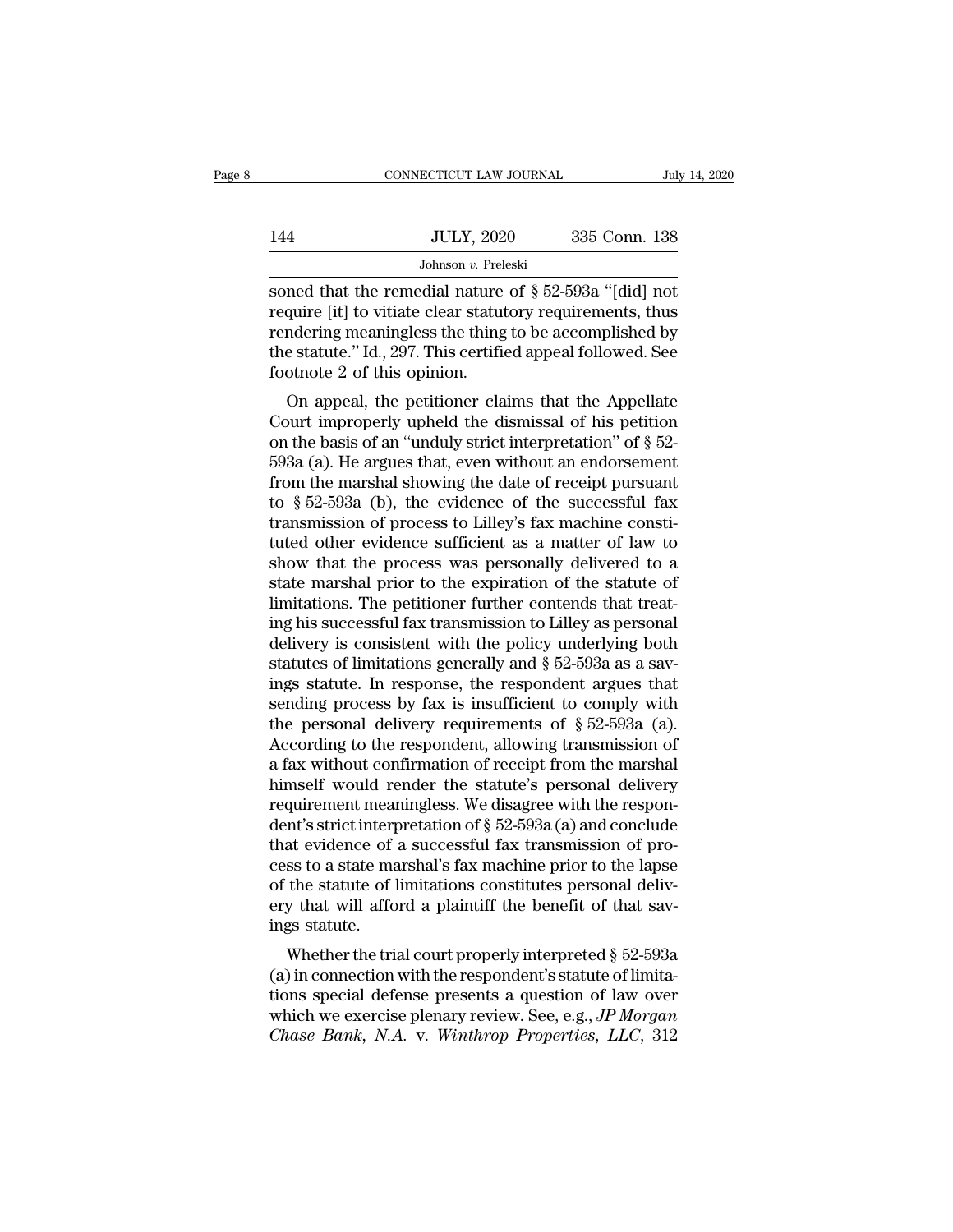| 2020          | CONNECTICUT LAW JOURNAL                                                                                                                                            | Page 9 |
|---------------|--------------------------------------------------------------------------------------------------------------------------------------------------------------------|--------|
|               |                                                                                                                                                                    |        |
| 335 Conn. 138 | <b>JULY, 2020</b>                                                                                                                                                  | 145    |
|               | Johnson v. Preleski                                                                                                                                                |        |
|               | Conn. 662, 670, 94 A.3d 622 (2014) (scope of statute<br>"is an issue of statutory interpretation over which we<br>exercise planary review"). Dasse Common Condemin |        |

<sup>335</sup> Conn. 138 JULY, 2020 145<br>
Johnson v. Preleski<br>
Conn. 662, 670, 94 A.3d 622 (2014) (scope of statute<br>
"is an issue of statutory interpretation over which we<br>
exercise plenary review"); *Pasco Common Condomin-*<br>
ium A exercise plenary review''); *Pasco Common Condomin-*<br> *Johnson v. Preleski*<br>
Conn. 662, 670, 94 A.3d 622 (2014) (scope of statute<br>
"is an issue of statutory interpretation over which we<br>
exercise plenary review"); *Pasco C JULY, 2020* 145<br> *Johnson v. Preleski*<br>
Conn. 662, 670, 94 A.3d 622 (2014) (scope of statute<br>
"is an issue of statutory interpretation over which we<br>
exercise plenary review"); *Pasco Common Condomin-*<br> *ium Assn., Inc.* Johnson v. Preleski<br>
Conn. 662, 670, 94 A.3d 622 (2014) (scope of statute<br>
"is an issue of statutory interpretation over which we<br>
exercise plenary review"); *Pasco Common Condomin-*<br> *ium Assn., Inc.* v. *Benson,* 192 Co Johnson v. Preleski<br>Conn. 662, 670, 94 A.3d 622 (2014) (scope of statute<br>"is an issue of statutory interpretation over which we<br>exercise plenary review"); *Pasco Common Condomin-*<br>ium Assn., Inc. v. Benson, 192 Conn. App. Conn. 662, 670, 94 A.3d 622 (2014) (scope of statute "is an issue of statutory interpretation over which we exercise plenary review"); *Pasco Common Condominium Assn., Inc.* v. *Benson*, 192 Conn. App. 479, 489, 218 A.3d "is an issue of statutory interpretation over which we<br>exercise plenary review"); *Pasco Common Condomin-*<br>*ium Assn., Inc.* v. *Benson,* 192 Conn. App. 479, 489,<br>218 A.3d 83 (2019) (applying plenary review to trial<br>court exercise plenary review"); *Pasco Common Condomin-*<br> *ium Assn.*, *Inc.* v. *Benson*, 192 Conn. App. 479, 489,<br>
218 A.3d 83 (2019) (applying plenary review to trial<br>
court's interpretation of statute of limitations governi ium Assn., Inc. v. Benson, 192 C<br>218 A.3d 83 (2019) (applying ple<br>court's interpretation of statute of l<br>special defense). Thus, whether a<br>mission constitutes personal deliv<br>(a) presents a question of statuto<br>which our rev o A.5d o5 (2019) (applying pienary review to that<br>
urt's interpretation of statute of limitations governing<br>
ecial defense). Thus, whether a successful fax trans-<br>
ission constitutes personal delivery under  $\S 52-593a$ <br>
) first to the text of the statute of initiations governing<br>special defense). Thus, whether a successful fax trans-<br>mission constitutes personal delivery under  $\S$  52-593a<br>(a) presents a question of statutory construction o

special defense). Thus, whether a succession fax transmission constitutes personal delivery under § 52-593a<br>(a) presents a question of statutory construction over<br>which our review is plenary.<br>"In determining the meaning of Filission constructes personal denvery under  $\S$  52-555a<br>
(a) presents a question of statutory construction over<br>
which our review is plenary.<br>
"In determining the meaning of a statute, we look<br>
first to the text of the s (a) presents a question of statutory construction over<br>which our review is plenary.<br>"In determining the meaning of a statute, we look<br>first to the text of the statute and its relationship to<br>other statutes. General Statut which our review is pienary.<br>
"In determining the meaning of a statute, we look<br>
first to the text of the statute and its relationship to<br>
other statutes. General Statutes  $\S 1-2z$ . If the text of the<br>
statute is not plai "In determining the meaning of a statute, we look<br>first to the text of the statute and its relationship to<br>other statutes. General Statutes  $\S 1-2z$ . If the text of the<br>statute is not plain and unambiguous, we may conside first to the text of the statute and its relationship to<br>other statutes. General Statutes § 1-2z. If the text of the<br>statute is not plain and unambiguous, we may consider<br>extratextual sources of information such as the sta other statutes. General Statutes § 1-2z. If the text of the statute is not plain and unambiguous, we may consider extratextual sources of information such as the statute's legislative history and circumstances surrounding statute is not plain and unambiguous, we may consider<br>extratextual sources of information such as the statute's<br>legislative history and circumstances surrounding its<br>enactment, to the legislative policy it was designed to<br> extratextual sources of information such as the statute's<br>legislative history and circumstances surrounding its<br>enactment, to the legislative policy it was designed to<br>implement, and to its relationship to existing legisl legislative history and circumstances surrounding its<br>enactment, to the legislative policy it was designed to<br>implement, and to its relationship to existing legislation<br>and [common-law] principles governing the same gen-<br>e enactment, to the legislative policy it was designed to<br>implement, and to its relationship to existing legislation<br>and [common-law] principles governing the same gen-<br>eral subject matter . . . . Our fundamental objective i implement, and to its i<br>and [common-law] pr<br>eral subject matter .<br>to ascertain the legisl<br>internal quotation m<br>Realty, LLC v. East I<br>A.3d 636 (2017).<br>We must keep in mi Meantled Schematical subject matter  $\dots$  Our fundamental objective is<br>ascertain the legislature's intent." (Citation omitted;<br>ternal quotation marks omitted.) *Chestnut Point*<br>alty, LLC v. East Windsor, 324 Conn. 528, 533 Frame Subject matter  $\cdot \cdot \cdot \cdot$  Our fundamental objective is<br>to ascertain the legislature's intent." (Citation omitted;<br>internal quotation marks omitted.) *Chestnut Point*<br>Realty, LLC v. East Windsor, 324 Conn. 528, 533,

to ascertain the regislature's intent. (Chation onlitted,<br>internal quotation marks omitted.) *Chestnut Point*<br>Realty, LLC v. East Windsor, 324 Conn. 528, 533, 153<br>A.3d 636 (2017).<br>We must keep in mind that "[§] 52-593a (a) *Realty, LLC* v. *East Windsor*, 324 Conn. 528, 533, 153<br>
A.3d 636 (2017).<br>
We must keep in mind that "[§] 52-593a (a) is a remedial provision that allows the salvage of an [action] that<br>
otherwise may be lost due to the p Realty, *LLC* v. *East windsor*, 524 Conn. 528, 555, 155<br>A.3d 636 (2017).<br>We must keep in mind that "[§] 52-593a (a) is a reme-<br>dial provision that allows the salvage of an [action] that<br>otherwise may be lost due to the p Statutes must keep in mind that "[§] 52-593a (a) is a remedial provision that allows the salvage of an [action] that otherwise may be lost due to the passage of time." *Nine State Street, LLC* v. *Planning & Zoning Commis* We must keep in mind that "[§] 52-593a (a) is a remedial provision that allows the salvage of an [action] that otherwise may be lost due to the passage of time." *Nine* State Street, LLC v. Planning & Zoning Commission, 2 dial provision that allows the salvage of an [action] that<br>
otherwise may be lost due to the passage of time." *Nine*<br> *State Street, LLC* v. *Planning & Zoning Commission*,<br>
270 Conn. 42, 55, 850 A.2d 1032 (2004). "[R]eme otherwise may be lost due to the passage of time." *Nine*<br>*State Street, LLC v. Planning & Zoning Commission,*<br>270 Conn. 42, 55, 850 A.2d 1032 (2004). "[R]emedial<br>statutes must be afforded a liberal construction in favor<br>o State Street, LLC v. Planning & Zoning Commission,<br>270 Conn. 42, 55, 850 A.2d 1032 (2004). "[R]emedial<br>statutes must be afforded a liberal construction in favor<br>of those whom the legislature intended to benefit<br> $\ldots$  ." ( 270 Conn. 42, 55, 850 A.2d 1032 (2004). "[R]emedial<br>statutes must be afforded a liberal construction in favor<br>of those whom the legislature intended to benefit<br> $\ldots$ ." (Internal quotation marks omitted.) *Dorry* v.<br>*Garde* statutes must be afforded a liberal construction in favor<br>of those whom the legislature intended to benefit<br>...." (Internal quotation marks omitted.) *Dorry* v.<br>Garden, 313 Conn. 516, 530, 98 A.3d 55 (2014). "Con-<br>necticu of those whom the legislature intended to benefit<br>...." (Internal quotation marks omitted.) *Dorry* v.<br>Garden, 313 Conn. 516, 530, 98 A.3d 55 (2014). "Con-<br>necticut law repeatedly has expressed a policy prefer-<br>ence to br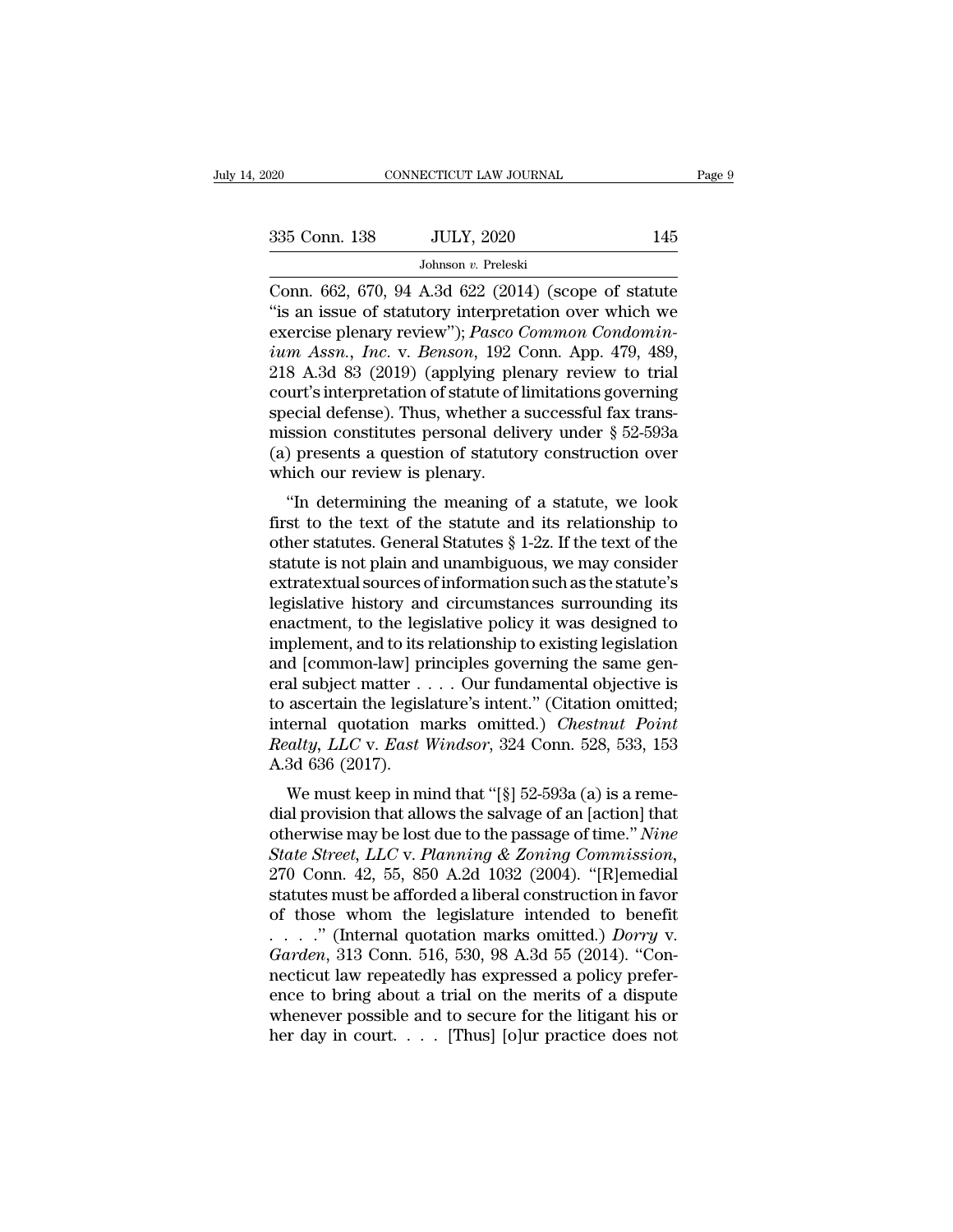|     | CONNECTICUT LAW JOURNAL | July 14, 2020 |
|-----|-------------------------|---------------|
|     |                         |               |
| 146 | <b>JULY, 2020</b>       | 335 Conn. 138 |
|     | Johnson v. Preleski     |               |

Fax CONNECTICUT LAW JOURNAL<br>
Favor the termination of proceedings without a determination of the merits of the controversy whe $[n]$  that can<br>
the have the termination of the controversy whe $[n]$  that can<br>
the have the termi  $146$  JULY, 2020 335 Conn. 138<br>Johnson v. Preleski<br>favor the termination of proceedings without a determination of the merits of the controversy whe[n] that can<br>be brought about with due regard to necessary rules<br>of proce 146 JULY, 2020 335 Conn. 138<br>
Johnson v. Preleski<br>
favor the termination of proceedings without a determination of the merits of the controversy whe[n] that can<br>
be brought about with due regard to necessary rules<br>
of pro 146 JULY, 2020 335 Conn. 138<br>Johnson v. Preleski<br>favor the termination of proceedings without a determination of the merits of the controversy whe[n] that can<br>be brought about with due regard to necessary rules<br>of procedu Johnson *v*. Preleski<br>
favor the termination of proceedings without a determi-<br>
nation of the merits of the controversy whe[n] that can<br>
be brought about with due regard to necessary rules<br>
of procedure." (Citations omitte **Franchison** *v*. Freeskingtheory of the termination of the merits of the controversy whe[n] that can be brought about with due regard to necessary rules of procedure." (Citations omitted; internal quotation marks omitted. favor the termination of proceedings without a determination of the merits of the controversy whe[n] that can<br>be brought about with due regard to necessary rules<br>of procedure." (Citations omitted; internal quotation<br>marks nation of the merits of the controversy whe[n] that can<br>be brought about with due regard to necessary rules<br>of procedure." (Citations omitted; internal quotation<br>marks omitted.) *Fedus* v. *Planning & Zoning Commis-<br>sion*, be brought about<br>of procedure."<br>marks omitted.)<br>sion, 278 Conn.<br>*Coppola v. Copp*<br>(1998); *Snow v*.<br>440 (1978).<br>We begin with arks omitted.) *Fedus* v. *Planning & Zoning Commis-*<br>  $on, 278$  Conn. 751, 769–70, 900 A.2d 1 (2006); see also<br>  $pp pola$  v. *Coppola*, 243 Conn. 657, 665, 707 A.2d 281<br>  $998$ ); *Snow* v. *Calise*, 174 Conn. 567, 574, 392 A.2 sion, 278 Conn. 751, 769–70, 900 A.2d 1 (2006); see also<br> *Coppola* v. *Coppola*, 243 Conn. 657, 665, 707 A.2d 281<br>
(1998); *Snow* v. *Calise*, 174 Conn. 567, 574, 392 A.2d<br>
440 (1978).<br>
We begin with the language of  $\S$ 

Coppola v. Coppola, 243 Conn. 657, 665, 707 A.2d 281<br>(1998); *Snow v. Calise*, 174 Conn. 567, 574, 392 A.2d<br>440 (1978).<br>We begin with the language of  $\S$  52-593a (a), which<br>provides in relevant part that an action will be (1998); *Snow v. Calise*, 174 Conn. 567, 574, 392 A.2d<br>440 (1978).<br>We begin with the language of  $\S$  52-593a (a), which<br>provides in relevant part that an action will be saved<br>from an expiring statute of limitations "if th 440 (1978).<br>We begin with the language of  $\S$  52-593a (a), which<br>provides in relevant part that an action will be saved<br>from an expiring statute of limitations "if the process<br>to be served is *personally delivered* to a s We begin with the language of  $\S$  52-593a (a), which<br>provides in relevant part that an action will be saved<br>from an expiring statute of limitations "if the process<br>to be served is *personally delivered* to a state marshal We begin with the language of  $\S$  52-593a (a), which<br>provides in relevant part that an action will be saved<br>from an expiring statute of limitations "if the process<br>to be served is *personally delivered* to a state marshal provides in relevant part that an action will be saved<br>from an expiring statute of limitations "if the process<br>to be served is *personally delivered* to a state marshal,<br>constable or other proper officer within such time a from an expiring statute of limitations "if the process<br>to be served is *personally delivered* to a state marshal,<br>constable or other proper officer within such time and<br>the process is served, as provided by law, within th to be served is *personally delivered* to a state marshal,<br>constable or other proper officer within such time and<br>the process is served, as provided by law, within thirty<br>days of the delivery." (Emphasis added.) We first<br> constable or other proper officer within such time and<br>the process is served, as provided by law, within thirty<br>days of the delivery." (Emphasis added.) We first<br>observe that the plain language of the statute does not<br>pre the process is served, as provided by law, within thirty<br>days of the delivery." (Emphasis added.) We first<br>observe that the plain language of the statute does not<br>preclude the use of a fax machine or any other method<br>to d days of the delivery." (Emphasis added.) We first<br>observe that the plain language of the statute does not<br>preclude the use of a fax machine or any other method<br>to deliver process to the marshal but, rather, is silent<br>abou observe that the plain language of the statute does not<br>preclude the use of a fax machine or any other method<br>to deliver process to the marshal but, rather, is silent<br>about what constitutes the requisite personal delivery. preclude the use of a fax machine or any other method<br>to deliver process to the marshal but, rather, is silent<br>about what constitutes the requisite personal delivery.<br>We previously have concluded that § 52-593a (a), "taken to deliver process to the marshal but, rather, is silent<br>about what constitutes the requisite personal delivery.<br>We previously have concluded that § 52-593a (a), "taken<br>as a whole," is ambiguous "regarding the requirement about what constitutes the requisite personal delivery.<br>We previously have concluded that  $\S$  52-593a (a), "taken<br>as a whole," is ambiguous "regarding the requirements<br>relating to delivery of process to the marshal." *Tay* We previously have concluded that  $\S$  52-593a (a), "taken<br>as a whole," is ambiguous "regarding the requirements<br>relating to delivery of process to the marshal." *Tayco*<br>*Corp.* v. *Planning & Zoning Commission*, 294 Conn. as a whole," is ambiguous "regarding the requirements<br>relating to delivery of process to the marshal." Tayco<br>*Corp.* v. Planning & Zoning Commission, 294 Conn.<br>673, 681, 986 A.2d 290 (2010). For example, one reason-<br>able relating to delivery of process to the marshal." Tayco Corp. v. Planning & Zoning Commission, 294 Conn.<br>673, 681, 986 A.2d 290 (2010). For example, one reasonable interpretation of the phrase personal delivery could<br>requi Corp. v. Planning & Zoning Commission, 294 Conn.<br>673, 681, 986 A.2d 290 (2010). For example, one reason-<br>able interpretation of the phrase personal delivery could<br>require a physical, in hand transfer of the process docu-<br>m 673, 681, 986 A.2d 290 (2010). For example, one reasonable interpretation of the phrase personal delivery could require a physical, in hand transfer of the process documents to the state marshal. The Appellate Court, howev able interpretation of the phrase personal delivery could<br>require a physical, in hand transfer of the process docu-<br>ments to the state marshal. The Appellate Court, how-<br>ever, has held that an in person handoff is not requ require a physical, in hand transfer of the process documents to the state marshal. The Appellate Court, however, has held that an in person handoff is not required to comply with the savings statute. See *Gianetti* v. *Co* ments to the state marshal. The Appellate Court, how-<br>ever, has held that an in person handoff is not required<br>to comply with the savings statute. See *Gianetti* v.<br>*Connecticut Newspapers Publishing Co.*, supra, 136<br>Conn. ever, has held that an in person handoff is not required<br>to comply with the savings statute. See *Gianetti* v.<br>*Connecticut Newspapers Publishing Co.*, supra, 136<br>Conn. App. 73–74 ("[a]|though delivery by mail is not<br>ment to comply with the savings statute. See *Gianetti* v.<br>Connecticut Newspapers Publishing Co., supra, 136<br>Conn. App. 73–74 ("[a]lthough delivery by mail is not<br>mentioned in the [savings] statute, such delivery is not<br>preclu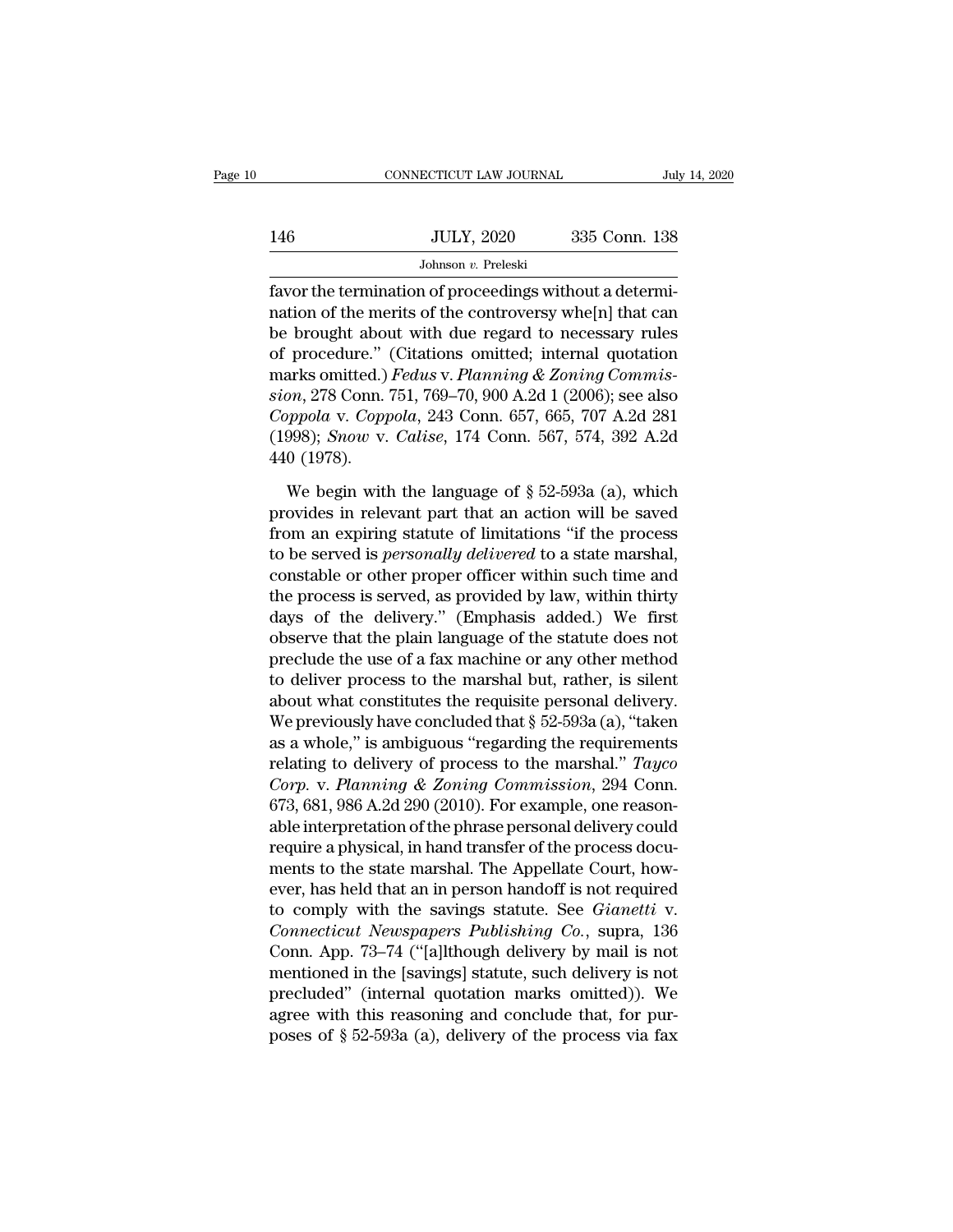| 2020                | CONNECTICUT LAW JOURNAL                                                                                                                                               | Page 11 |
|---------------------|-----------------------------------------------------------------------------------------------------------------------------------------------------------------------|---------|
|                     |                                                                                                                                                                       |         |
| 335 Conn. 138       | <b>JULY, 2020</b>                                                                                                                                                     | 147     |
|                     | Johnson v. Preleski                                                                                                                                                   |         |
| as a matter of law. | is not excluded as a proper personal delivery method                                                                                                                  |         |
|                     | Given the ambiguity in the text of the statute, we next<br>consider extratextual sources in determining whether<br>e successful fay transmission constitutes personal |         |

335 Conn. 138 JULY, 2020 147<br>Johnson v. Preleski<br>is not excluded as a proper personal delivery method<br>as a matter of law.<br>Given the ambiguity in the text of the statute, we next<br>consider extratextual sources in determinin Johnson v. Preleski<br>
is not excluded as a proper personal delivery method<br>
as a matter of law.<br>
Given the ambiguity in the text of the statute, we next<br>
consider extratextual sources in determining whether<br>
a successful f is not excluded as a proper personal delivery method<br>as a matter of law.<br>Given the ambiguity in the text of the statute, we next<br>consider extratextual sources in determining whether<br>a successful fax transmission constitut us not excluded as a proper personal delivery method<br>as a matter of law.<br>Given the ambiguity in the text of the statute, we next<br>consider extratextual sources in determining whether<br>a successful fax transmission constitut as a matter of law.<br>
Given the ambiguity in the text of the statute, we next<br>
consider extratextual sources in determining whether<br>
a successful fax transmission constitutes personal<br>
delivery under § 52-593a (a). We turn Given the ambiguity in the text of the statute, we next<br>consider extratextual sources in determining whether<br>a successful fax transmission constitutes personal<br>delivery under § 52-593a (a). We turn first to the stat-<br>ute' consider extratextual sources in determining whether<br>a successful fax transmission constitutes personal<br>delivery under  $\S 52-593a$  (a). We turn first to the stat-<br>ute's legislative history. The legislature enacted  $\S 52-5$ a successful fax transmission constitutes personal<br>delivery under § 52-593a (a). We turn first to the stat-<br>ute's legislative history. The legislature enacted § 52-<br>593a in 1967; Public Acts 1967, No. 890;<sup>8</sup> to assist pl delivery under § 52-593a (a). We turn first to the stat-<br>ute's legislative history. The legislature enacted § 52-<br>593a in 1967; Public Acts 1967, No. 890,<sup>8</sup> to assist plain-<br>tiffs in preserving their causes of action so ute's legislative history. The legislature enacted § 52-<br>593a in 1967; Public Acts 1967, No. 890;<sup>8</sup> to assist plain-<br>tiffs in preserving their causes of action so long as they<br>deliver the process to the marshal for servic 593a in 1967; Public Acts 1967, No. 890;<sup>8</sup> to assist plaintiffs in preserving their causes of action so long as they deliver the process to the marshal for service prior to the expiration of the applicable statute of lim tiffs in preserving their causes of action so long as they<br>deliver the process to the marshal for service prior to<br>the expiration of the applicable statute of limitations.<br>Speaking in support of the bill that became § 52-5 deliver the process to the marshal for service prior to<br>the expiration of the applicable statute of limitations.<br>Speaking in support of the bill that became § 52-593a,<br>Representative John W. Boyd stated: "[T]his bill is fo the expiration of the applicable statute of limitations.<br>Speaking in support of the bill that became § 52-593a,<br>Representative John W. Boyd stated: "[T]his bill is for<br>the purpose of, in a small way, extending the statute Speaking in support of the bill that became § 52-593a,<br>Representative John W. Boyd stated: "[T]his bill is for<br>the purpose of, in a small way, extending the statute<br>of limitations of causes of action. It does so by provid Representative John W. Boyd stated: "[T]his bill is for<br>the purpose of, in a small way, extending the statute<br>of limitations of causes of action. It does so by providing<br>that, in the event that the complaint or other proc the purpose of, in a small way, extending the statute<br>of limitations of causes of action. It does so by providing<br>that, in the event that the complaint or other process,<br>is personally delivered to the officer who will make of limitations of causes of action. It does so by providing<br>that, in the event that the complaint or other process,<br>is personally delivered to the officer who will make<br>service within the time limited by law . . . the peri that, in the event that the complaint or other process,<br>is personally delivered to the officer who will make<br>service within the time limited by law  $\dots$  the period<br>will be extended for [fifteen] days for the officer to<br>ma is personally delivered to the officer who will make<br>service within the time limited by law . . . the period<br>will be extended for [fifteen] days for the officer to<br>make such service."  $12$  H.R. Proc., Pt. 7, 1967 Sess., p service within the time limited by law . . . the period<br>will be extended for [fifteen] days for the officer to<br>make such service." 12 H.R. Proc., Pt. 7, 1967 Sess., p.<br>2798. Senator John F. Pickett described the savings<br>s will be extended for [fifteen] days for the officer to<br>make such service." 12 H.R. Proc., Pt. 7, 1967 Sess., p.<br>2798. Senator John F. Pickett described the savings<br>statute as intended to remedy "[t]he problem [of] when<br>a s make such service." 12 H.R. Proc., Pt. 7, 1967 Sess., p.<br>2798. Senator John F. Pickett described the savings<br>statute as intended to remedy "[t]he problem [of] when<br>a statute of limitation[s] is about to expire and the<br>sher statute of limitation[s] is about to expire and the neriff get[s] a copy of the [process] from [counsel]" y allowing the sheriff to serve it within the extra time lotted "if necessary."<sup>9</sup> 12 S. Proc., Pt. 5, 1967 Sess., sheriff get[s] a copy of the [process] from [counsel]"<br>by allowing the sheriff to serve it within the extra time<br>allotted "if necessary."<sup>9</sup> 12 S. Proc., Pt. 5, 1967 Sess., p.<br><sup>8</sup> Number 890 of the 1967 Public Acts provide

by allowing the sheriff to serve it within the extra time<br>allotted "if necessary."<sup>9</sup> 12 S. Proc., Pt. 5, 1967 Sess., p.<br><sup>8</sup> Number 890 of the 1967 Public Acts provides: "No cause or right of<br>action shall be lost because o allotted "if necessary."<sup>9</sup> 12 S. Proc., Pt. 5, 1967 Sess., p.<br><sup>8</sup>Number 890 of the 1967 Public Acts provides: "No cause or right of action shall be lost because of the passage of the time limited by law within which such Munted True Cessary. T2 S. Proc., Pt. 3, 1907 Sess., p.<br>
<sup>8</sup> Number 890 of the 1967 Public Acts provides: "No cause or right of<br>
action shall be lost because of the passage of the time limited by law within<br>
which such ac s Number 890 of the 1967 Public Acts provides: "No cause or right of action shall be lost because of the passage of the time limited by law within which such action may be brought, if the process to be served is personall action shall be lost because of the passage of the time limited by law within which such action may be brought, if the process to be served is personally delivered to an officer authorized to serve such process or is perso delivered to the office of any sheriff within the time limited by law, and such process is served, as provided by law, within fifteen days of such delivery. In any such case the officer making such service shall endorse u service in accordance with this act.'' are expressed to serve such process or is personally delivered to the office of any sheriff within the time limited by law, and such process is served, as provided by law, within fift such process is served, as provided by law, within fifteen days of such delivery. In any such case the officer making such service shall endorse under oath on his return the date of delivery of such process to him for ser

delivery. In any such case the officer making such service shall endorse under oath on his return the date of delivery of such process to him for service in accordance with this act."<br>
<sup>9</sup> This court has described § 52-59 proper service on this seture of delivery of such process to him for service in accordance with this act."<br>
<sup>9</sup> This court has described § 52-593a as "intended to prevent a party from losing the right to a cause of action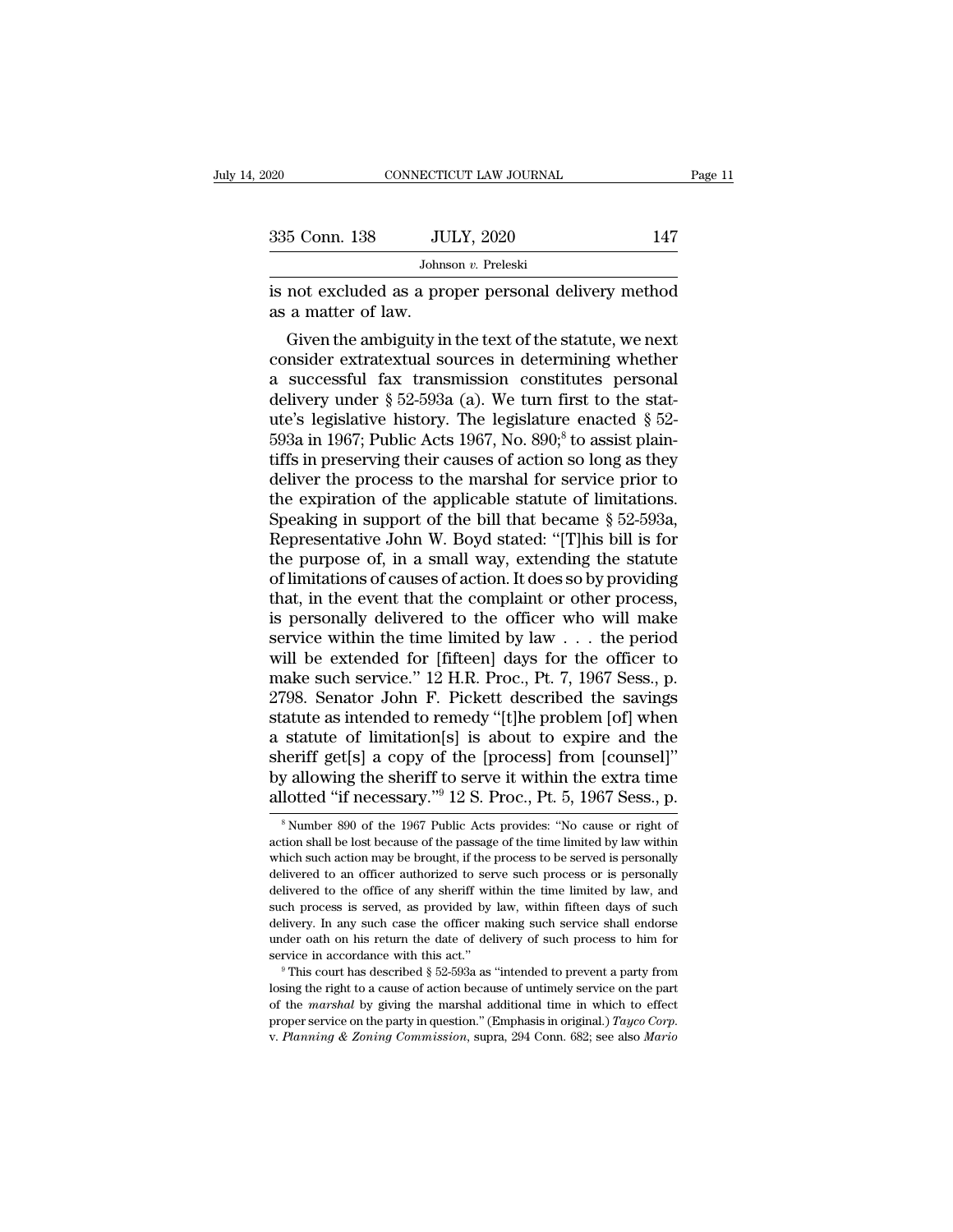|     | CONNECTICUT LAW JOURNAL | July 14, 2020 |
|-----|-------------------------|---------------|
|     |                         |               |
| 148 | <b>JULY, 2020</b>       | 335 Conn. 138 |
|     | Johnson v. Preleski     |               |

CONNECTICUT LAW JOURNAL<br>
2148 JULY, 2020 335 Conn. 138<br>
2117. In 2003, the legislature amended the savings stat-<br>
2117. In 2003, the legislature amended the savings stat-<br>
2117. In 2003, the legislature amended the savings UULY, 2020 335 Conn. 138<br>
JULY, 2020 335 Conn. 138<br>
Johnson v. Preleski<br>
2117. In 2003, the legislature amended the savings stat-<br>
ute to afford marshals thirty days, rather than the origi-<br>
nal fifteen, to serve the proce 148 JULY, 2020 335 Conn. 138<br>Johnson v. Preleski<br>2117. In 2003, the legislature amended the savings stat-<br>ute to afford marshals thirty days, rather than the original<br>fifteen, to serve the process after receipt. Public Act JULY, 2020 335 Conn. 138<br>Johnson v. Preleski<br>2117. In 2003, the legislature amended the savings stat-<br>ute to afford marshals thirty days, rather than the original<br>fifteen, to serve the process after receipt. Public Acts<br>20 Johnson v. Preleski<br>
2117. In 2003, the legislature amended the savings stat-<br>
ute to afford marshals thirty days, rather than the original<br>
fifteen, to serve the process after receipt. Public Acts<br>
2003, No. 03-224, § 14 Johnson *v*. Preleski<br>
2117. In 2003, the legislature amended the savings stat-<br>
ute to afford marshals thirty days, rather than the original<br>
fifteen, to serve the process after receipt. Public Acts<br>
2003, No. 03-224, § 2117. In 2003, the legislature amended the savings stat-<br>ute to afford marshals thirty days, rather than the origi-<br>nal fifteen, to serve the process after receipt. Public Acts<br>2003, No. 03-224, § 14. The president of the ute to afford marshals thirty days, rather than the original fifteen, to serve the process after receipt. Public Acts 2003, No. 03-224, § 14. The president of the Connecticut State Marshal's Association, Inc., Robert S. Mi nal fifteen, to serve the process after receipt. Public Acts<br>2003, No. 03-224, § 14. The president of the Connecticut<br>State Marshal's Association, Inc., Robert S. Miller, sub-<br>mitted written testimony to the Judiciary Comm 2003, No. 03-224, § 14. The president of the Connecticut<br>State Marshal's Association, Inc., Robert S. Miller, sub-<br>mitted written testimony to the Judiciary Committee in<br>support of this amendment, suggesting that the exte State Marshal's Association, Inc., Robert S. Miller, sub-<br>mitted written testimony to the Judiciary Committee in<br>support of this amendment, suggesting that the exten-<br>sion of time for service to thirty days was intended to mitted written testimony to the Judiciary Committee in<br>support of this amendment, suggesting that the exten-<br>sion of time for service to thirty days was intended to<br>"lessen the intense pressure on the [m]arshal to get<br>it s support of this amendment, suggesting that the extension of time for service to thirty days was intended to "lessen the intense pressure on the [m]arshal to get it served on time and [to] save the suit from being dismissed sion of time for service to thirty days was intended to<br>
"lessen the intense pressure on the [m]arshal to get<br>
it served on time and [to] save the suit from being<br>
dismissed." Conn. Joint Standing Committee Hearings,<br>
Judi "lessen the intense pressure on the [m]arshal to get<br>it served on time and [to] save the suit from being<br>dismissed." Conn. Joint Standing Committee Hearings,<br>Judiciary, Pt. 6, 2003 Sess., p. 1964; see, e.g., *Hatt v.<br>Burl* it served on time and [to] save the suit from being<br>dismissed." Conn. Joint Standing Committee Hearings,<br>Judiciary, Pt. 6, 2003 Sess., p. 1964; see, e.g., *Hatt* v.<br>*Burlington Coat Factory*, 263 Conn. 279, 314, 819 A.2d<br>2 dismissed." Conn. Joint Standing Committee Hearings,<br>Judiciary, Pt. 6, 2003 Sess., p. 1964; see, e.g., *Hatt* v.<br>Burlington Coat Factory, 263 Conn. 279, 314, 819 A.2d<br>260 (2003) ("[I]t is now well settled that testimony<br>be Judiciary, Pt. 6, 2003 Sess., p. 1964; see, e.g., *Hatt* v.<br> *Burlington Coat Factory*, 263 Conn. 279, 314, 819 A.2d<br>
260 (2003) ("[I]t is now well settled that testimony<br>
before legislative committees may be considered i Burlington Coat Factory, 263 Conn. 279, 314, 819 A.2d<br>260 (2003) ("[I]t is now well settled that testimony<br>before legislative committees may be considered in<br>determining the particular problem or issue that the<br>legislature 260 (2003) ("[I]t is now well settled that testimony<br>before legislative committees may be considered in<br>determining the particular problem or issue that the<br>legislature sought to address by the legislation. . . . .<br>This i before legislative committees may be considered in<br>determining the particular problem or issue that the<br>legislature sought to address by the legislation. . . .<br>This is because legislation is a purposive act . . . and,<br>the determining the particular problem or issue that the legislature sought to address by the legislation.....<br>This is because legislation is a purposive act ... and, therefore, identifying the particular problem that the legi ted.)). In a security regards in a purposition of the  $\alpha$  it is a perfective from that the gislature sought to resolve helps to identify the purse or purposes for which the legislature used the nguage in question." (Internal quo the parameters is a considerably to resolve helps to identify the purpose or purposes for which the legislature used the language in question." (Internal quotation marks omitted.)).<br>In light of this legislative history, al

registratic seagare to research mapple of racinary are particle poses or purposes for which the legislature used the language in question." (Internal quotation marks omitted.)).<br>In light of this legislative history, allowi marked in question." (Internal quotation marks omitted.)).<br>
In light of this legislative history, allowing the peti-<br>
tioner in the present case to satisfy the personal delivery<br>
requirement via successfully faxing process In light of this legislative history, allowing the petitioner in the present case to satisfy the personal delivery<br>requirement via successfully faxing process to the state<br>marshal for service is consistent with the statut In light of this legislative history, allowing the petitioner in the present case to satisfy the personal delivery requirement via successfully faxing process to the state marshal for service is consistent with the statut In light of this legislative history, allowing the petitioner in the present case to satisfy the personal delivery<br>requirement via successfully faxing process to the state<br>marshal for service is consistent with the statut tioner in the present case to satisfy the personal delivery<br>requirement via successfully faxing process to the state<br>marshal for service is consistent with the statute's reme-<br>dial purpose, especially given the imminently requirement via successfully faxing process to the state<br>marshal for service is consistent with the statute's reme-<br>dial purpose, especially given the imminently expiring<br>statute of limitations for his petition for a new marshal for service is consistent with the statute's reme-<br>dial purpose, especially given the imminently expiring<br>statute of limitations for his petition for a new trial.<br>"Section 52-593a (a) . . . represents a balance<br>bet "Section 52-593a (a) . . . . represents a balance<br>between two public policies enunciated by both the<br>legislature and this court regarding statutes of limita-<br>tion[s] and requirements for service of process. Statutes<br>w. *Co* between two public policies enunciated by both the legislature and this court regarding statutes of limitation[s] and requirements for service of process. Statutes were conservation Commission, 33 Conn. Supp. 172, 173, 367

legislature and this court regarding statutes of limitation[s] and requirements for service of process. Statutes w.<br>Conservation Commission, 33 Conn. Supp. 172, 173, 367 A.2d 698 (1976)<br>("In 1967, the legislature recognize tion[s] and requirements for service of process. Statutes<br>  $\overline{v}$ . Conservation Commission, 33 Conn. Supp. 172, 173, 367 A.2d 698 (1976)<br>
("In 1967, the legislature recognized the injustice that might result if a sherif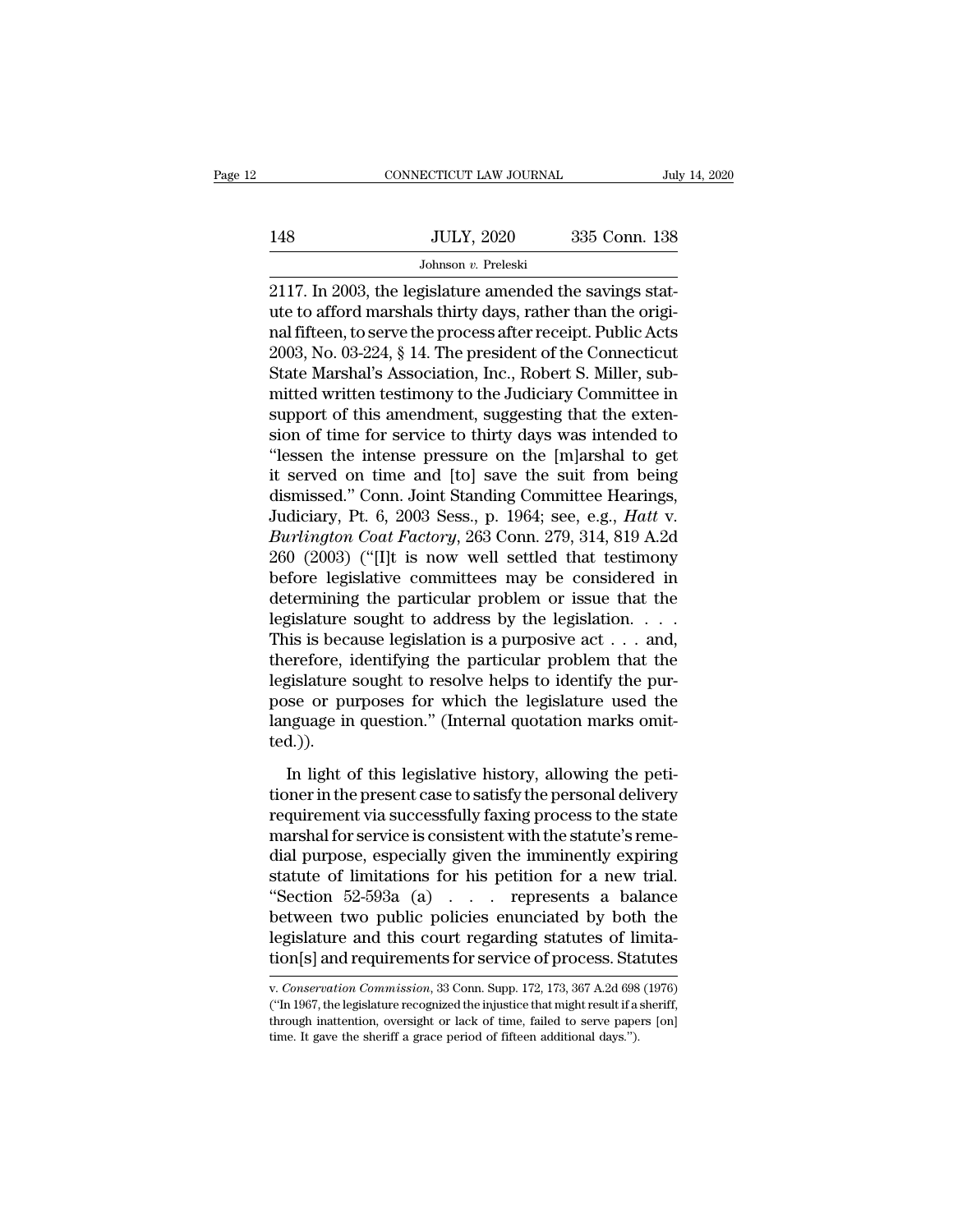$\begin{array}{ccc}\n 0.20 & \text{COMNETICUT LAW JOURNAL} & \text{Page 13}\n \hline\n 335 & \text{Conn. } 138 & \text{JULY, } 2020 & \text{149}\n \hline\n \end{array}$ <br>
Johnson v. Preleski<br>
of limitation[s] implement the public policy of limiting<br>
the legal consequences of a wrong to a reasonable 335 Conn. 138 JULY, 2020 149<br>Johnson v. Preleski<br>of limitation[s] implement the public policy of limiting<br>the legal consequences of a wrong to a reasonable time<br>after an event occurs. . . . Proper service of process,<br>in c 335 Conn. 138 JULY, 2020 149<br>
Johnson v. Preleski<br>
of limitation[s] implement the public policy of limiting<br>
the legal consequences of a wrong to a reasonable time<br>
after an event occurs. . . . Proper service of process,<br> 335 Conn. 138 JULY, 2020 149<br>
Johnson v. Preleski<br>
of limitation[s] implement the public policy of limiting<br>
the legal consequences of a wrong to a reasonable time<br>
after an event occurs.... Proper service of process,<br>
in Johnson v. Preleski<br>Johnson v. Preleski<br>of limitation[s] implement the public policy of limiting<br>the legal consequences of a wrong to a reasonable time<br>after an event occurs.... Proper service of process,<br>in comparison, p Johnson *v*. Preleski<br>
of limitation[s] implement the public policy of limiting<br>
the legal consequences of a wrong to a reasonable time<br>
after an event occurs. . . . . Proper service of process,<br>
in comparison, promotes th of limitation[s] implement the public policy of limiting<br>the legal consequences of a wrong to a reasonable time<br>after an event occurs. . . . . Proper service of process,<br>in comparison, promotes the public policy of ensuri the legal consequences of a wrong to a reasonable time<br>after an event occurs.... Proper service of process,<br>in comparison, promotes the public policy of ensuring<br>actual notice to defendants." (Citations omitted.) *Tayco*<br> after an event occurs. . . . . Proper service of process,<br>in comparison, promotes the public policy of ensuring<br>actual notice to defendants." (Citations omitted.) Tayco<br>Corp. v. Planning & Zoning Commission, supra, 294<br>Co in comparison, promotes the public policy of ensuring<br>actual notice to defendants." (Citations omitted.) Tayco<br>Corp. v. Planning & Zoning Commission, supra, 294<br>Conn. 684–85. Put differently, permitting the petitioner<br>to actual notice to defendants." (Citations omitted.) *Tayco*<br>Corp. v. Planning & Zoning Commission, supra, 294<br>Conn. 684–85. Put differently, permitting the petitioner<br>to deliver process by fax on the last day of the limitat Corp. v. Planning & Zoning Commission, supra, 294<br>Conn. 684–85. Put differently, permitting the petitioner<br>to deliver process by fax on the last day of the limitation<br>period does not impermissibly grant him extra time<br>wit Conn. 684–85. Put differently, permitting the petititio deliver process by fax on the last day of the limitar period does not impermissibly grant him extra with which to prepare his action.<sup>10</sup> See id., 686 ("593a (a) doe deliver process by fax on the last day of the limitation<br>riod does not impermissibly grant him extra time<br>th which to prepare his action.<sup>10</sup> See id., 686 ("§ 52-<br>3a (a) does not give the *litigant* time beyond the<br>atute period does not impermissibly grant him extra time<br>with which to prepare his action.<sup>10</sup> See id., 686 ("§ 52-<br>593a (a) does not give the *litigant* time beyond the<br>statute of limitations in which to deliver process to the

43 (describing duties of sheriffs and deputy sheriffs as process servers).<br>Put differently, this change to the statute speaks more to the implementation<br>of the constitutional amendment than to the permissible method of de

atute of initiations in which to deliver process to the arshal for service" (emphasis in original)).<br>Allowing a plaintiff to fax process to a marshal for<br>prvice is consistent with other Connecticut courts' pre-<br><sup>10</sup> The di marshal for service" (emphasis in original)).<br>Allowing a plaintiff to fax process to a marshal for<br>service is consistent with other Connecticut courts' pre-<br> $\frac{10}{10}$  The dissent argues that, because the text of the sta Allowing a plaintiff to fax process to a marshal for service is consistent with other Connecticut courts' pre-<br><sup>10</sup> The dissent argues that, because the text of the statute as originally enacted included the word "office, Service is consistent with other Connecticut courts' pre-<br>
<sup>10</sup> The dissent argues that, because the text of the statute as originally<br>
enacted included the word "office," which the legislature subsequently<br>
removed in 20 Service is consistent with other Connecticut courts pre-<br>
<sup>10</sup> The dissent argues that, because the text of the statute as originally<br>
enacted included the word "office," which the legislature subsequently<br>
removed in 200 <sup>10</sup> The dissent argues that, because the text of the statute as originally enacted included the word "office," which the legislature subsequently removed in 2000 in No. 00-99, §§ 116 and 138, of the 2000 Public Acts, the enacted included the word "office," which the legislature subsequently<br>removed in 2000 in No. 00-99, §§ 116 and 138, of the 2000 Public Acts, the<br>legislature could not have intended "for delivery to the marshal's place of removed in 2000 in No. 00-99, §§ 116 and 138, of the 2000 Public Acts, the legislature could not have intended "for delivery to the marshal's place of business to constitute personal delivery  $\ldots$ ." We disagree. The legi begislature could not have intended "for delivery to the marshal's place of business to constitute personal delivery  $\ldots$ ." We disagree. The legislature's removal of the word "office" in conjunction with the word "sherif business to constitute personal delivery  $\ldots$ ." We disagree. The legislature's removal of the word "office" in conjunction with the word "sheriff" was not intended to govern the means and method of delivery but, instead, ture's removal of the word "office" in conjunction with the word "sheriff"<br>was not intended to govern the means and method of delivery but, instead,<br>implemented a then proposed constitutional amendment eliminating the<br>offi was not intended to govern the means and method of delivery but, instead, implemented a then proposed constitutional amendment eliminating the office of the High Sheriff in Connecticut, which resulted in the creation of t implemented a then proposed constitutional amendment eliminating the office of the High Sheriff in Connecticut, which resulted in the creation of the state marshal system and changed, inter alia, the entity responsible fo frice of the High Sheriff in Connecticut, which resulted in the creation of the state marshal system and changed, inter alia, the entity responsible for process serving in Connecticut. Senator Donald E. Williams, Jr., exp the state marshal system and changed, inter alia, the entity responsible for process serving in Connecticut. Senator Donald E. Williams, Jr., explained the bill's purpose: "[W]e have before us today the bill which would de process serving in Connecticut. Senator Donald E. Williams, Jr., explained<br>the bill's purpose: "[W]e have before us today the bill which would delve<br>into the substance of reforming the current sheriff system. . . . . [I]f Free bill's purpose: "[W]e have before us today the bill which would deve<br>into the substance of reforming the current sheriff system. . . . . [I]f the<br>voters agree that the office of the High Sheriff is to be abolished an Into the substance of reforming the current sheriff system. The voters agree that the office of the High Sheriff is to be abolished and deleted from the state constitution, at that time this bill will take effect." 43 S. P rowters agree that the office of the High Sheriff is to be abolished and deleted from the state constitution, at that time this bill will take effect." 43 S. Proc., Pt. 5, 2000 Sess., pp. 1598–99. In creating the state mar From the state constitution, at that time this bill will take effect." 43 S. Proc., Pt. 5, 2000 Sess., pp. 1598–99. In creating the state marshal system and implementing the constitutional amendment, this bill necessarily Pt. 5, 2000 Sess., pp. 1598–99. In creating the state marshal system and implementing the constitutional amendment, this bill necessarily eliminated the "office" of the High Sheriff as a physical and governmental entity wh implementing the constitutional amendment, this bill necessarily eliminated the "office" of the High Sheriff as a physical and governmental entity where court papers could be delivered for service by sheriffs or deputy she met "office" of the High Sheriff as a physical and governmental entity where<br>court papers could be delivered for service by sheriffs or deputy sheriffs.<br>See Legislative Program Review and Investigations Committee, Connecti court papers could be delivered for service by sheriffs or deputy sheriffs.<br>See Legislative Program Review and Investigations Committee, Connecticut<br>General Assembly, Connecticut Sheriffs System (February, 2000) pp. 3–4,<br> See Legislative Program Review and Investigations Committee, Connecticut General Assembly, Connecticut Sheriffs System (February, 2000) pp. 3–4, 43 (describing duties of sheriffs and deputy sheriffs as process servers). P General Assembly, Connecticut Sheriffs System (February, 2000) pp. 3–4, 43 (describing duties of sheriffs and deputy sheriffs as process servers). Put differently, this change to the statute speaks more to the implementat Put differently, this change to the statute speaks more to the implementation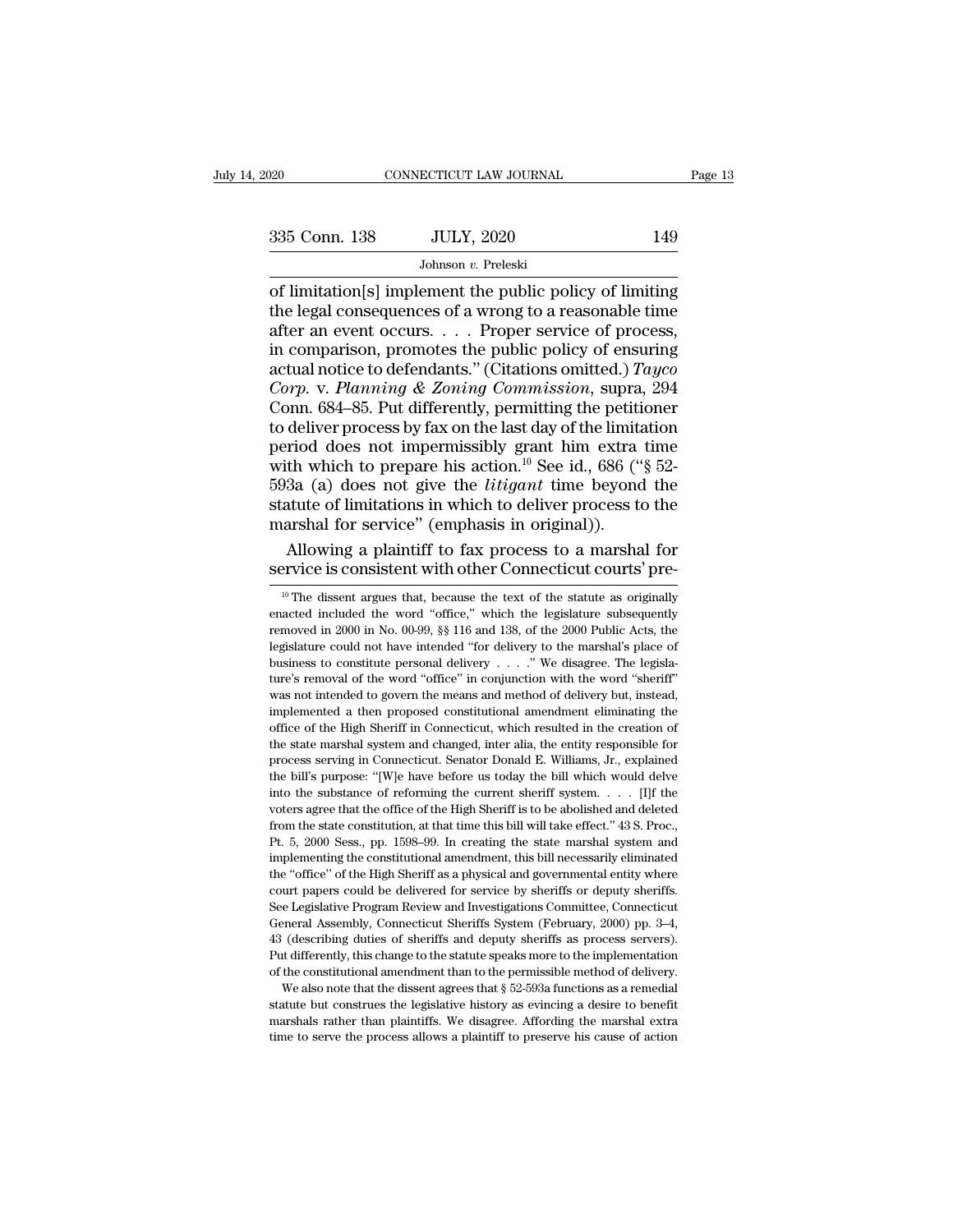|     | CONNECTICUT LAW JOURNAL | July 14, 2020 |  |
|-----|-------------------------|---------------|--|
|     |                         |               |  |
| 150 | <b>JULY, 2020</b>       | 335 Conn. 138 |  |
|     | Johnson v. Preleski     |               |  |

CONNECTICUT LAW JOURNAL<br>
Jul 150 JULY, 2020 335 Conn. 138<br>
Johnson v. Preleski<br>
vious interpretations of the phrase "personally deliv-<br>
ered" in § 52-593a (a).<sup>11</sup> We find particularly instructive<br>
the Annollate Court's d 150 JULY, 2020 335 Conn. 138<br>Johnson v. Preleski<br>vious interpretations of the phrase "personally delivered" in § 52-593a (a).<sup>11</sup> We find particularly instructive<br>the Appellate Court's decision in *Gianetti* v. *Connecti-*150 JULY, 2020 335 Conn. 138<br>
Johnson *v.* Preleski<br>
vious interpretations of the phrase "personally deliv-<br>
ered" in § 52-593a (a).<sup>11</sup> We find particularly instructive<br>
the Appellate Court's decision in *Gianetti* v. *Co Cut Teleski*<br> *Cut Newspapers Publishing Co., supraffly delivered"* in § 52-593a (a).<sup>11</sup> We find particularly instructive the Appellate Court's decision in *Gianetti* v. *Connecticut Newspapers Publishing Co.*, supra, 13 Johnson v. Preleski<br>Johnson v. Preleski<br>vious interpretations of the phrase "personally deliv-<br>ered" in § 52-593a (a).<sup>11</sup> We find particularly instructive<br>the Appellate Court's decision in *Gianetti* v. *Connecti-*<br>cut Ne Johnson v. Preleski<br>
vious interpretations of the phrase "personally deliv-<br>
ered" in § 52-593a (a).<sup>11</sup> We find particularly instructive<br>
the Appellate Court's decision in *Gianetti* v. *Connecti-*<br> *cut Newspapers Publi* vious interpretations of the phrase "personally delivered" in § 52-593a (a).<sup>11</sup> We find particularly instructive the Appellate Court's decision in *Gianetti* v. *Connecticult Newspapers Publishing Co.*, supra, 136 Conn. A ered" in § 52-593a (a).<sup>11</sup> We find particularly instructive<br>the Appellate Court's decision in *Gianetti* v. *Connecti-*<br>*cut Newspapers Publishing Co.*, supra, 136 Conn. App.<br>67. In *Gianetti*, the Appellate Court held t the Appellate Court's decision in *Gianetti* v. *Connecticut Newspapers Publishing Co.*, supra, 136 Conn. App.<br>67. In *Gianetti*, the Appellate Court held that, although<br>the plaintiff mailed the process to the marshal befo cut Newspapers Publishing Co., supra, 136 Conn. App.<br>67. In *Gianetti*, the Appellate Court held that, although<br>the plaintiff mailed the process to the marshal before<br>the statute of limitations expired, this mailing was no 67. In *Gianetti*, the Appellate Court held that, although the plaintiff mailed the process to the marshal before the statute of limitations expired, this mailing was not sufficient to demonstrate that the marshal had rec the plaintiff mailed the process to the marshal before<br>the statute of limitations expired, this mailing was not<br>sufficient to demonstrate that the marshal had received<br>it before the statute of limitations had terminated. I the statute of limitations expired, this mailing was not sufficient to demonstrate that the marshal had received it before the statute of limitations had terminated. Id., 73–74. The Appellate Court emphasized that, althoug 73–74. The Appellate Court emphasized that, although mailing is an acceptable form of delivery, "the determinative standard is *when the marshal receives the process*, not when it is mailed." (Emphasis added.) Id., and, a mailing is an acceptable form of delivery, "the determi-<br>native standard is *when the marshal receives the process*, not when it is mailed." (Emphasis added.) Id.,<br>and, accordingly, benefits the plaintiff, not the marshal

reactive statistical in its is mailed." (Emphasis added.) Id.,<br>
and, accordingly, benefits the plaintiff, not the marshal. As such, the statute<br>
should be liberally constructed in the plaintiff's favor.<br>
<sup>11</sup> This construc and, accordingly, benefits the plaintiff, not the marshal. As such, the statute should be liberally construction of "personally delivered" under  $\S$  52-593 (a) is not inconsistent with this court's decision in *Hatt* v. should be liberally construct in the plaintiff's favor.<br>
<sup>11</sup> This construction of "personally delivered" under § 52-593 (a) is not inconsistent with this court's decision in *Hatt* v. *Burlington Coat Factory*, supra, 26 <sup>11</sup> This construction of "personally delivered" under § 52-593 (a) is not inconsistent with this court's decision in *Hatt* v. *Burlington Coat Factory*, supra, 263 Conn. 279, in which we concluded that faxing a decision *or certified mail''* for purposes of triggering the statutor of the Workers' Compensation Court's decision in *Hatt* v. *Burlington Coat Factory*, supra, 263 Conn. 279, in which we concluded that faxing a decision of the supra, 263 Conn. 279, in which we concluded that faxing a decision of the Workers' Compensation Commissioner to a party's attorney did not comply with the statute requiring notice in workers' compensation proceedings to b Experience Sompensation Commissioner to a party's attorney did not comply<br>with the statute requiring notice in workers' compensation proceedings to<br>be given by "written or printed notice, *service personally or by registe* with the statute requiring notice in workers' compensation proceedings to<br>be given by "written or printed notice, *service personally or by registered*<br>or *certified mail*" for purposes of triggering the statutory appeal be given by "written or printed notice, *service personally or by registered* or certified mail" for purposes of triggering the statutory appeal period. (Emphasis in original; internal quotation marks omitted.) Id., 294–9 or certified mail" for purposes of triggering the statutory appeal period.<br>(Emphasis in original; internal quotation marks omitted.) Id., 294–95; see<br>also General Statutes § 31-321. The statutory language at issue in the p (Emphasis in original; internal quotation marks omitted.) Id., 294–95; see also General Statutes § 31-321. The statutory language at issue in the present case is distinguishable from that in *Hatt* because § 31-321 uses t can also General Statutes § 31-321. The statutory language at issue in the present case is distinguishable from that in *Hatt* because § 31-321 uses the term "service personally" rather than "personally [deliver]" as in § case is distinguishable from that in *Hatt* because § 31-321 uses the term<br>
"service personally" rather than "personally [deliver]" as in § 52-593a (a).<br>
But cf. *Hatt* v. *Burlington Coat Factory*, supra, 295 (noting that "service personally" rather than "personally [deliver]" as in § 52-593a (a).<br>But cf. *Hatt* v. *Burlington Coat Factory*, supra, 295 (noting that "the language<br>of § 31-321 indicates that the legislature considered only per But cf. *Hatt* v. *Burlington Coat Factory*, supra, 295 (noting that "the language of § 31-321 indicates that the legislature considered only personal delivery and registered or certified letters as acceptable methods of s of § 31-321 indicates that the legislature considered only personal delivery<br>and registered or certified letters as acceptable methods of service"). In<br>contrast to *Hatt*, this case does not concern the methods by which t and registered or certified letters as acceptable methods of service"). In contrast to *Hatt*, this case does not concern the methods by which the marshal must ultimately *serve* the process received. See footnote 17 of th and register of Factory, this case does not concern the methods by which the marshal must ultimately *serve* the process received. See footnote 17 of this opinion. Moreover, *Hatt* is factually distinguishable because it s marshal must ultimately *serve* the process received. See footnote 17 of this opinion. Moreover, *Hatt* is factually distinguishable because it strictly construed the commissioner's procedural obligations under  $\S$  31-321 this opinion. Moreover, *Hatt* is factually distinguishable because it strictly construed the commissioner's procedural obligations under  $\S 31-321$  in order to preserve a party's "time-sensitive" statutory right to appea construed the commissioner's procedural obligations under § 31-321 in construed the commissioner's procedural obligations under § 31-321 in  $Burtion$  Coat Factory, supra, 294–95. In contrast, this case involves § 52-593a, whi to preserve a party's "time-sensitive" statutory right to appeal. *Hatt* v. *Burlington Coat Factory*, supra, 294–95. In contrast, this case involves § 52-593a, which is a remedial statute that we are asked to construe lib *ington Coat Factory*, supra, 294–95. In contrast, this case involves § 52-<br>593a, which is a remedial statute that we are asked to construe liberally in<br>order to protect the timeliness of the plaintiff's cause of action. *ington Coat Factory*, supra, 294–95. In contrast, this case involves § 52-593a, which is a remedial statute that we are asked to construe liberally in order to protect the timeliness of the plaintiff's cause of action. S order to protect the timeliness of the plaintiff's cause of action. See id., 296–97 (distinguishing case from Compensation Review Board decision holding that, "despite the dictates of § 31-321, a party could *protect* its 296-97 (distinguishing case from Compensation Review Board decision hold-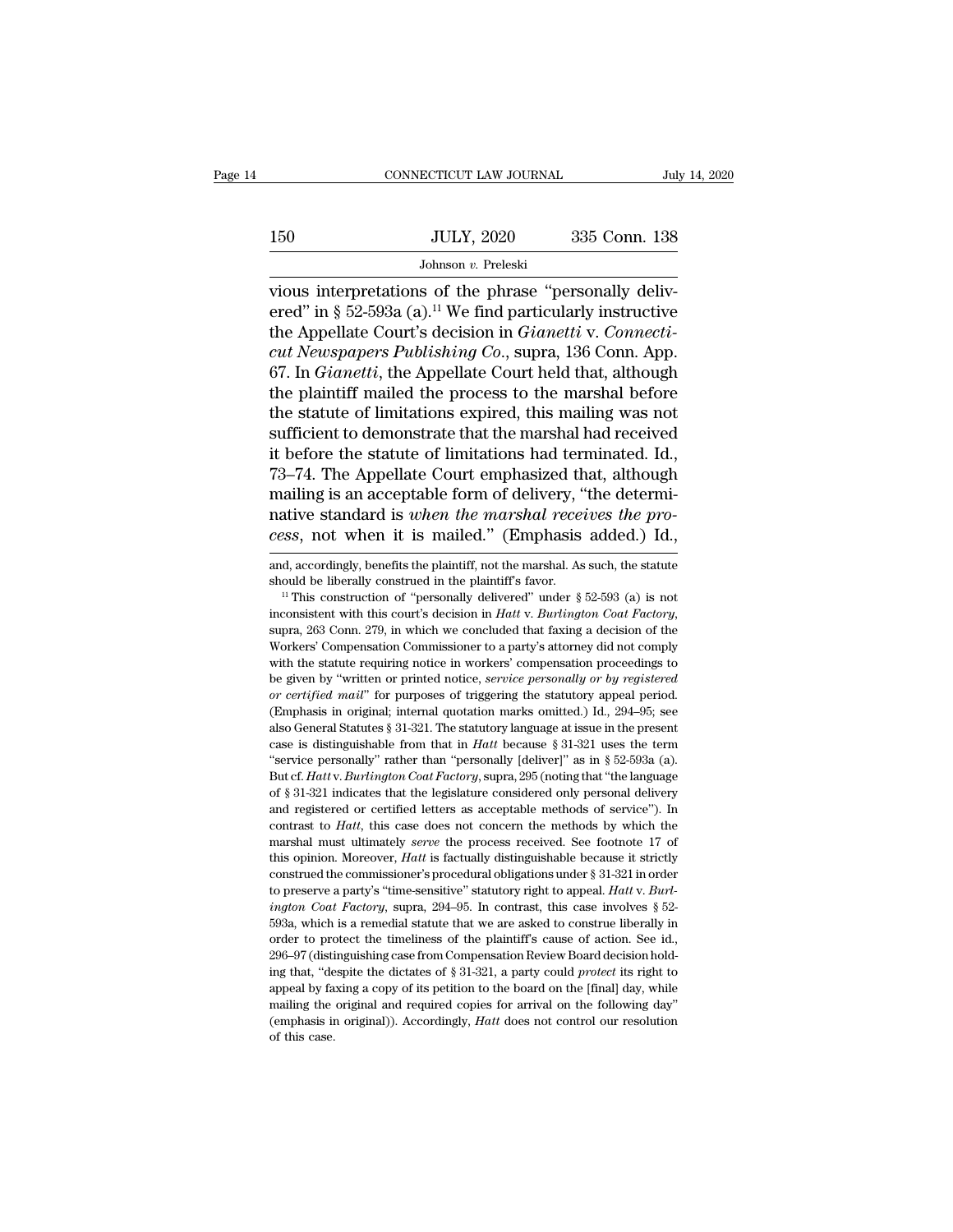| 2020          | CONNECTICUT LAW JOURNAL                                                                                                                                                          | Page 15 |
|---------------|----------------------------------------------------------------------------------------------------------------------------------------------------------------------------------|---------|
| 335 Conn. 138 | <b>JULY, 2020</b>                                                                                                                                                                | 151     |
|               | Johnson v. Preleski                                                                                                                                                              |         |
|               | 73. According to the Appellate Court in <i>Gianetti</i> , "the<br>plaintiff must get the process to the serving officer<br>within the period allowed by the statute" in order to |         |

335 Conn. 138 JULY, 2020 151<br>Johnson v. Preleski<br>73. According to the Appellate Court in *Gianetti*, "the<br>plaintiff must get the process to the serving officer<br>within the period allowed by the statute" in order to<br>satisfy 335 Conn. 138 JULY, 2020 151<br>Johnson v. Preleski<br>73. According to the Appellate Court in *Gianetti*, "the<br>plaintiff must get the process to the serving officer<br>within the period allowed by the statute" in order to<br>satisfy 335 Conn. 138 JULY, 2020<br>Johnson v. Preleski<br>73. According to the Appellate Court in G<br>plaintiff must get the process to the ser<br>within the period allowed by the statute"<br>satisfy the delivery requirement.<sup>12</sup> Id.<br>The circ Johnson *v*. Preleski<br>
. According to the Appellate Court in *Gianetti*, "the<br>
aintiff must get the process to the serving officer<br>
thin the period allowed by the statute" in order to<br>
tisfy the delivery requirement.<sup>12</sup> 73. According to the Appellate Court in *Gianetti*, "the plaintiff must get the process to the serving officer within the period allowed by the statute" in order to satisfy the delivery requirement.<sup>12</sup> Id.<br>The circumstan

For according to the Appendic Court in Gametri, the plaintiff must get the process to the serving officer within the period allowed by the statute" in order to satisfy the delivery requirement.<sup>12</sup> Id.<br>The circumstances s plantificant must get the process to the serving officer<br>within the period allowed by the statute" in order to<br>satisfy the delivery requirement.<sup>12</sup> Id.<br>The circumstances surrounding delivery in *Gianetti*<br>are distinguisha success of a fax transmission are confirmed near in order to satisfy the delivery requirement.<sup>12</sup> Id.<br>The circumstances surrounding delivery in *Gianetti* are distinguishable from the present case. Delivery by fax is mor The circumstances surrounding delivery in *Gianetti*<br>are distinguishable from the present case. Delivery by<br>fax is more akin to in hand delivery than the first class<br>mail at issue in *Gianetti* because the time, date, and The circumstances surrounding delivery in *Gianetti*<br>are distinguishable from the present case. Delivery by<br>fax is more akin to in hand delivery than the first class<br>mail at issue in *Gianetti* because the time, date, and<br> are distinguishable from the present case. Delivery by<br>fax is more akin to in hand delivery than the first class<br>mail at issue in *Gianetti* because the time, date, and<br>success of a fax transmission are confirmed near inst fax is more akin to in hand delivery than the first class<br>mail at issue in *Gianetti* because the time, date, and<br>success of a fax transmission are confirmed near instan-<br>taneously, whereas delivery by mail necessarily ta mail at issue in *Gianetti* because the time, date, and<br>success of a fax transmission are confirmed near instan-<br>taneously, whereas delivery by mail necessarily takes<br>more time, and the date of delivery is not necessarily<br> success of a fax transmission are confirmed near instan-<br>taneously, whereas delivery by mail necessarily takes<br>more time, and the date of delivery is not necessarily<br>certain.<sup>13</sup> In contrast to first class mail, faxing th extrain.<sup>13</sup> In contrast to first class mail, faxing the pro-<br>ess to a marshal's fax machine provides confirmation<br>f whether it was received, along with the date and<br>me of receipt.<sup>14</sup> The inherent reliability of the deliv cess to a marshal's fax machine provides confirmation<br>of whether it was received, along with the date and<br>time of receipt.<sup>14</sup> The inherent reliability of the delivery<br> $\frac{12 \text{ In } Gianetti, \text{ the Appellate Court further concluded that the plaintiff did not comply with the statute's delivery requirements because the marshal failed to endorse the date of delivery on the return$ 

*Gianetti* conclusion in *Doe* v. *West Hartford*, 328 Conn. 172, 186–87, 177 A.3d 1128 (2018), that the endorsement provision is directory rather than mandatory.<br><sup>13</sup> Mail or parcel delivery methods that provide confirmat 177 A.3d 1128 (2018), that the endorsement provision is directory rather than mandatory.<br><sup>13</sup> Mail or parcel delivery methods that provide confirmation of delivery upon receipt might well be more akin to a fax than the fir <sup>13</sup> Mail or parel delivery methods that provide confirmation of delivery<br><sup>13</sup> Mail or parel delivery methods that provide confirmation of delivery<br>upon receipt might well be more akin to a fax than the first class mail i <sup>13</sup> Mail or parcel delivery methods that provide confirmation of delivery<br>upon receipt might well be more akin to a fax than the first class mail in<br>*Gianetti*, which did not provide any evidence of when the marshal rece *Gianetti*, which did not<br>the process. See *Gianett*<br>136 Conn. App. 74 ("the<br>or affidavit confirming i<br><sup>14</sup> We note that there i<br>of the fax transmission.

of whether it was received, along with the date and<br>time of receipt.<sup>14</sup> The inherent reliability of the delivery<br> $\frac{12 \text{ In } Gianetti, \text{ the Appellate Court further concluded that the plaintiff did not comply with the statue's delivery requirements because the marshal failed to endorse the date of delivery on the return pursuit to § 52-593a (b). "The marshal's return is silent as to when it was received from the$ time of receipt.<sup>14</sup> The inherent reliability of the delivery<br>
<sup>12</sup> In *Gianetti*, the Appellate Court further concluded that the plaintiff did<br>
not comply with the statute's delivery requirements because the marshal<br>
fai <sup>12</sup> In *Gianetti*, the Appellate Court further concluded that the plaintiff did not comply with the statute's delivery requirements because the marshal failed to endorse the date of delivery on the return pursuant to § 5 <sup>12</sup> In *Gianetti*, the Appellate Court further concluded that the plaintiff did not comply with the statute's delivery requirements because the marshal failed to endorse the date of delivery on the return pursuant to § 5 of the marshal would have had a curative effect, the plaintiff failed to endorse the date of delivery on the return pursuant to  $\S 52-593a$  (b). "The marshal's return is silent as to when it was received from the plaintif Failed to endorse the date of delivery on the return pursuant to § 52-593a<br>(b). "The marshal's return is silent as to when it was received from the<br>plaintiff, and, thus, does not comply with the provisions of § 52-593a (b 2006. A plaintiff relying upon a 'saving statute' must be emit was received from the plaintiff, and, thus, does not comply with the provisions of  $\S$  52-593a (b). Although we take no position on whether an amended return plaintiff, and, thus, does not comply with the provisions of § 52-593a (b).<br>Although we take no position on whether an amended return or affidavit<br>of the marshal would have had a curative effect, the plaintiff failed to su Although we take no position on whether an amended return or affidavit of the marshal would have had a curative effect, the plaintiff failed to submit such an amended return or affidavit confirming receipt prior to June 2 of the marshal would have had a curative effect, the plaintiff failed to submit<br>such an amended return or affidavit confirming receipt prior to June 20,<br>2006. A plaintiff relying upon a 'saving statute' must demonstrate c such an amended return or affidavit confirming receipt prior to June 20, 2006. A plaintiff relying upon a 'saving statute' must demonstrate compliance with its provisions. See *Vessichio* v. *Hollenbeck*, 18 Conn. App. 51 2006. A plaintiff relying upon a 'saving statute' must demonstrate compliance with its provisions. See *Vessichio* v. *Hollenbeck*, 18 Conn. App. 515, 519, 558 A.2d 686 (1989). Because the plaintiff failed to establish a g **Example 10.** Superioristy and the Provisions. See *Vessichio* v. *Hollenbeck*, 18 Conn. App. 515, 519, 558 A.2d 686 (1989). Because the plaintiff failed to establish a genuine issue of material fact as to his compliance <sup>558</sup> A.2d 686 (1989). Because the plaintiff failed to establish a genuine issue of material fact as to his compliance with the provisions of § 52-593a, the court properly rendered summary judgment as to count one of the subsequent fact as to his compliance with the provisions of § 52-593a, the court properly rendered summary judgment as to count one of the complaint . . . ." (Footnote omitted.) *Gianetti* v. *Connecticut Newspapers Publis* court properly rendered summary judgment as to count one of the complaint ...." (Footnote omitted.) *Gianetti* v. *Connecticut Newspapers Publishing Co.*, supra, 136 Conn. App. 74. We note that the Appellate Court's str ....." (Footnote omitted.) *Gianetti* v. *Connecticut Newspapers Publishing* Co., supra, 136 Conn. App. 74. We note that the Appellate Court's strict interpretation of § 52-593a (b) in *Gianetti* appears inconsistent with interpretation of § 52-593a (b) in *Gianetti* appears inconsistent with our subsequent conclusion in *Doe* v. *West Hartford*, 328 Conn. 172, 186–87, 177 A.3d 1128 (2018), that the endorsement provision is directory rathe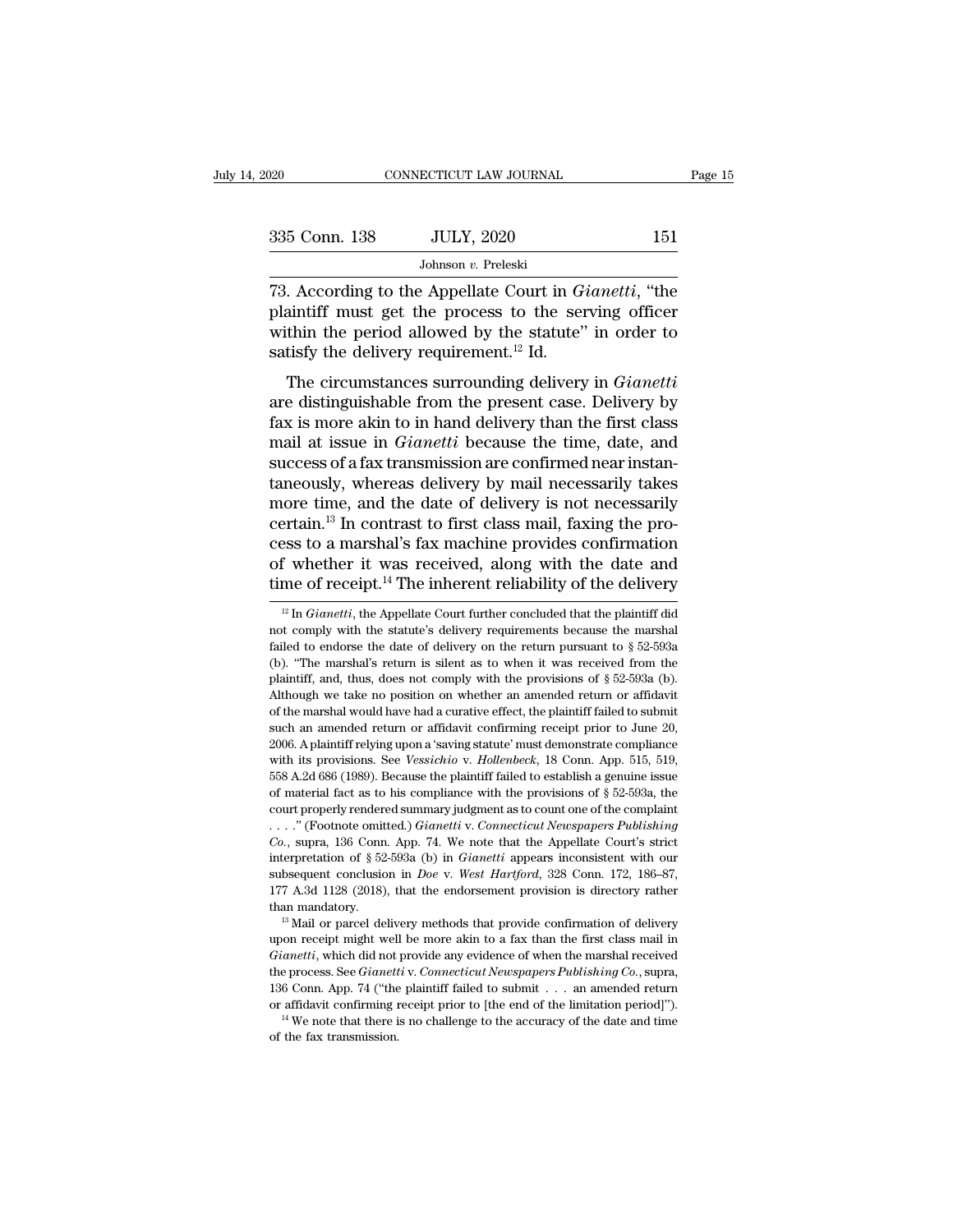|     | CONNECTICUT LAW JOURNAL | July 14, 2020 |
|-----|-------------------------|---------------|
|     |                         |               |
| 152 | <b>JULY, 2020</b>       | 335 Conn. 138 |
|     | Johnson v. Preleski     |               |

CONNECTICUT LAW JOURNAL July 14, 2020<br>
JULY, 2020 335 Conn. 138<br>
Johnson v. Preleski<br>
Confirmation provided by the fax machine avoids the<br>
problem with mail delivery identified in *Gianetti*, in<br>
which the Appellate Court problem with mail delivery identified in *Gianetti*, in which the Appellate Court observed that, "where a delivery of process is to be made by mail it has not  $335$  Conn. 138<br>
Sohnson v. Preleski<br>
Confirmation provided by the fax machine avoids the<br>
problem with mail delivery identified in *Gianetti*, in<br>
which the Appellate Court observed that, "where a<br>
delivery of process is  $\frac{JULY, 2020}{Johnson v. Preleski}$ <br>
confirmation provided by the fax machine avoids the<br>
problem with mail delivery identified in *Gianetti*, in<br>
which the Appellate Court observed that, "where a<br>
delivery of process is to be made between personally delivered until it has been received in  $\frac{1}{2}$  and  $\frac{1}{2}$  delivery of process is to be made by mail, it has not been personally delivered until it has been received in person by the serving office bohnson *v*. Preleski<br>confirmation provided by the fax machine avoids the<br>problem with mail delivery identified in *Gianetti*, in<br>which the Appellate Court observed that, "where a<br>delivery of process is to be made by mail confirmation provided by the fax machine avoids the<br>problem with mail delivery identified in *Gianetti*, in<br>which the Appellate Court observed that, "where a<br>delivery of process is to be made by mail, it has not<br>been pers Mark man actively accounted in dividend, the divery of process is to be made by mail, it has not<br>een personally delivered until it has been received in<br>rson by the serving officer, at which point he can so<br>test."<sup>15</sup> (Int delivery of process is to be made by mail, it has not<br>delivery of process is to be made by mail, it has not<br>been personally delivered until it has been received in<br>person by the serving officer, at which point he can so<br>a shows the also is consistent with the analysis of § 52-593a (a) that permits personally delivered until it has been received in person by the serving officer, at which point he can so attest."<sup>15</sup> (Internal quotation mark

A more flexible interpretation of  $\S$  52-593a (a) that<br>permits personal delivery by successful fax transmis-<br>sion also is consistent with the analysis of  $\S$  52-593a<br> $\frac{15 \text{ One of the dissent's criticism of delivery via fax is that a marshal is}$ <br>suable to confirm that the A more flexible interpretation of § 52-593a (a) that<br>permits personal delivery by successful fax transmis-<br>sion also is consistent with the analysis of § 52-593a<br><sup>15</sup> One of the dissent's criticisms of delivery via fax is

See *Blumberg Associates Worldwide, Inc. v. Brown & Brown of Connection*, 311 Conn. 123, 164, 84 A.3d 840 (2014) ("our system is an adversarial *Inc.*, 311 Conn. 123, 164, 84 A.3d 840 (2014) ("our system is an adversarial *Inc.*, 311 Conn. 123, 164, 84 A.3d 840 (2014) ("our system is an adversarial one in which the burden orderation is an adversarial by either party and the Appellate Court declined to reach it in its review. See *Blumberg A* Lilley actually received the process on August 5.<br>We too decline to reach this issue because it has not been distinctly raised<br>by either party and the Appellate Court declined to reach it in its review.<br>See *Blumberg Asso* We too decline to reach this issue because it has not been distinctly raised<br>by either party and the Appellate Court declined to reach it in its review.<br>See *Blumberg Associates Worldwide, Inc.* v. *Brown & Brown of Conne* by either party and the Appellate Court declined to reach it in its review.<br>See Blumberg Associates Worldwide, Inc. v. Brown & Brown of Connecticut,<br>Inc., 311 Conn. 123, 164, 84 A.3d 840 (2014) ("our system is an adversari as Gee Blumberg Associates Worldwide, Inc. v. Brown & Brown of Connecticut, Inc., 311 Conn. 123, 164, 84 A.3d 840 (2014) ("our system is an adversarial one in which the burden ordinarily is on the parties to frame the iss *Fnc.*, 311 Conn. 123, 164, 84 A.3d 840 (2014) ("our system is an adversarial one in which the burden ordinarily is on the parties to frame the issues, and the presumption is that issues not raised by the parties are deem not in which the burden ordinarily is on the parties to frame the issues, and the presumption is that issues not raised by the parties are deemed waived"). We note, however, that, although there was no challenge to the aut and the presumption is that issues not raised by the parties are desenved waived"). We note, however, that, although there was no challenge to the authenticity of the process delivered in this case, nothing in the statute waived"). We note, however, that, although there was no challenge to the authenticity of the process delivered in this case, nothing in the statute precludes delivery of a copy to the marshal. As we previously indicated, d still has time, we can consider the process delivered in this case, nothing in the statute precludes delivery of a copy to the marshal. As we previously indicated, delivery via fax does not permit a plaintiff extra time be precludes delivery of a copy to<br>delivery via fax does not perm<br>of limitations. Instead, a fax p<br>transmitted to the marshal. Af<br>still has time, under the statute<br>can attest to its accuracy.<br>Also, the record in this case livery via fax does not permit a plaintiff extra time beyond the statute limitations. Instead, a fax produces an exact duplicate of the process ansmitted to the marshal. After the marshal receives the fax, a plaintiff Il h actively that also interest of the process of limitations. Instead, a fax produces an exact duplicate of the process transmitted to the marshal. After the marshal receives the fax, a plaintiff still has time, under the sta

In the served the marshal. After the marshal receives the fax, a plaintiff still has time, under the statute, to produce the original so that the marshal can attest to its accuracy.<br>Also, the record in this case does not still has time, under the statute, to produce the original so that the marshal<br>can attest to its accuracy.<br>Also, the record in this case does not mandate the inference that Lilley<br>did not have access to the original when can attest to its accuracy.<br>
Also, the record in this case does not mandate the inference that Lilley<br>
did not have access to the original when he served the process, as he<br>
indicated in his return that he served "a verif Also, the record in this case does not mandate the inference that Lilley<br>did not have access to the original when he served the process, as he<br>indicated in his return that he served "a verified true and attested copy of<br>t did not have access to the original when he served the proces<br>indicated in his return that he served "a verified true and attested<br>the *original* [w]rit, [s]ummons and [p]etition [f]or [a] [n]ew [t]ria<br>(Emphasis added.) Mo

permits personal delivery by successful fax transmission also is consistent with the analysis of  $\S 52-593a$ <br><sup>15</sup> One of the dissent's criticisms of delivery via fax is that a marshal is unable to confirm that the copy se **sion also is consistent with the analysis of § 52-593a**<br>
<sup>15</sup> One of the dissent's criticisms of delivery via fax is that a marshal is unable to confirm that the copy served is a "true and attested copy"; General Statute The Appellate Court ordered supplemental briefing on this specific issue.<br>The Appellate Confirm that the copy served is a "true and attested copy"; General Statutes § 52-57 (a); of the original because the marshal does no <sup>15</sup> One of the dissent's criticisms of delivery via fax is that a marshal is unable to confirm that the copy served is a "true and attested copy"; General Statutes § 52-57 (a); of the original because the marshal does no unable to confirm that the copy served is a "true and attested copy"; General Statutes § 52-57 (a); of the original because the marshal does not have the original. See footnote 5 and accompanying text of the dissenting op Statutes § 52-57 (a); of the original because the marshal does not have the original. See footnote 5 and accompanying text of the dissenting opinion. The Appellate Court ordered supplemental briefing on this specific issue *derived* and accompanying text of the dissenting opinion.<br>The Appellate Court ordered supplemental briefing on this specific issue:<br>"Is personal delivery of the *original* writ, summons and petition, as opposed<br>to a *copy* The Appellate Court ordered supplemental briefing on this specific issue:<br>
"Is personal delivery of the *original* writ, summons and petition, as opposed<br>
to a *copy, facsimile, or electronic copy,* required by  $\ldots$  § 52 "Is personal delivery of the *original* writ, summons and petition, as opposed to a *copy*, *facsimile*, *or electronic copy*, required by . . . § 52-593a?" (Emphasis in original; internal quotation marks omitted.) Johnso to a *copy, facsimile, or electronic copy,* required by . . . . § 52-593a?" (Emphasis in original; internal quotation marks omitted.) *Johnson v. Preleski*, supra, 174 Conn. App. 292 n.7. The Appellate Court did not decid we too decline to reach this issue because it has not been distinctly raised.<br>
We this is in original; internal quotation marks omitted.) Johnson v. Pre-<br>  $kki$ , supra, 174 Conn. App. 292 n.7. The Appellate Court did not d *leski*, supra, 174 Conn. App. 292 n.7. The Appellate Court did not decide this question. Id., 293 n.7. In his brief to this court, the respondent claims that this question "is effectively moot" in the absence of any evide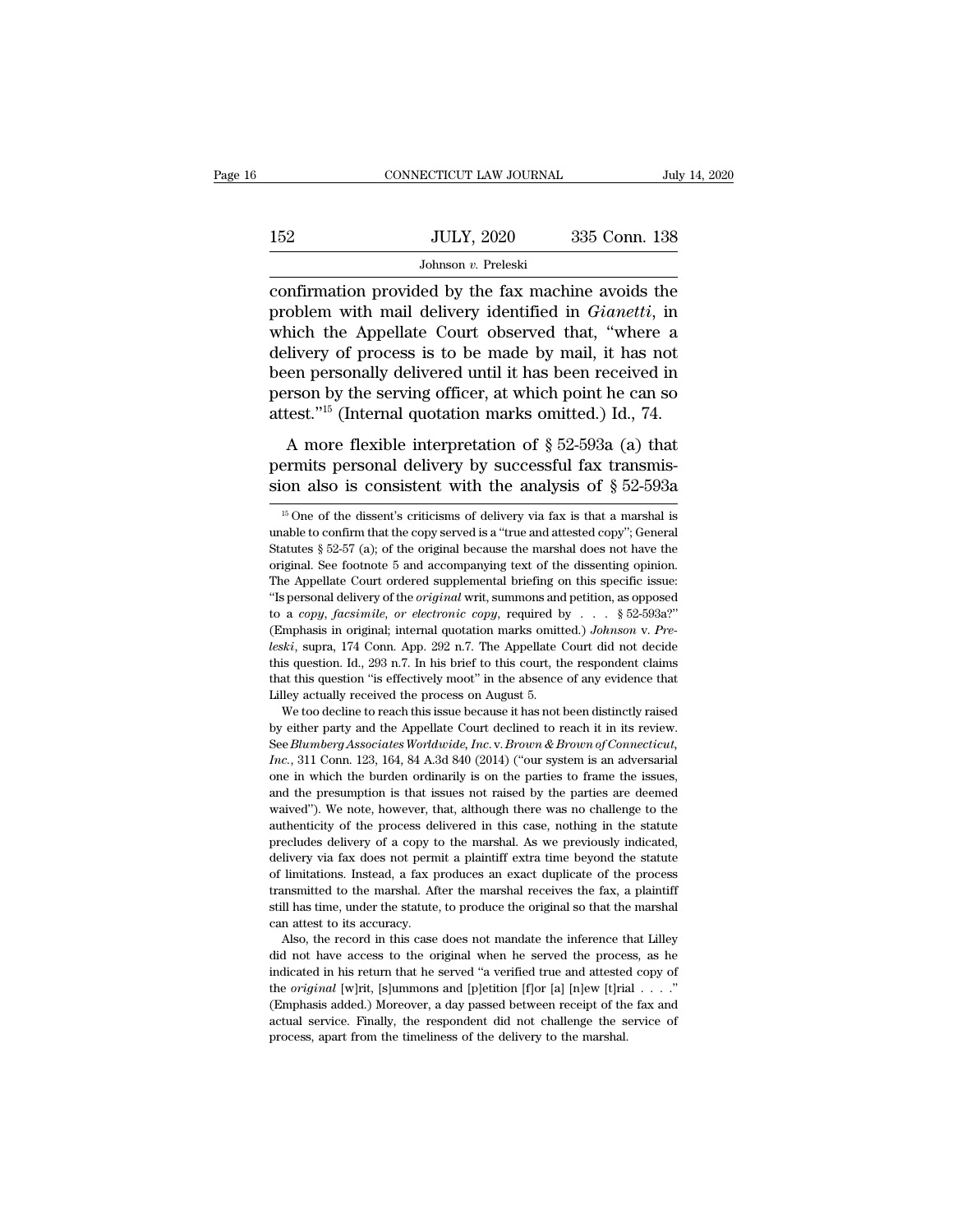(b) in our recent decision in *Doe* v. *West Hartford*, 328<br>
(b) in our recent decision in *Doe* v. *West Hartford*, 328<br>
(c) in our recent decision in *Doe* v. *West Hartford*, 328<br>
Conn. 172, 177 A.3d 1128 (2018). In *Do* 335 Conn. 138 JULY, 2020 153<br>
Johnson v. Preleski<br>
(b) in our recent decision in *Doe* v. West Hartford, 328<br>
Conn. 172, 177 A.3d 1128 (2018). In *Doe*, we concluded<br>
that the endorsement provision of § 52-593a (b), which<br> 335 Conn. 138 JULY, 2020 153<br>Johnson v. Preleski<br>(b) in our recent decision in *Doe* v. West Hartford, 328<br>Conn. 172, 177 A.3d 1128 (2018). In *Doe*, we concluded<br>that the endorsement provision of § 52-593a (b), which<br>aff 335 Conn. 138 JULY, 2020 153<br>Johnson v. Preleski<br>(b) in our recent decision in *Doe* v. West Hartford, 328<br>Conn. 172, 177 A.3d 1128 (2018). In *Doe*, we concluded<br>that the endorsement provision of § 52-593a (b), which<br>aff Johnson v. Preleski<br>
(b) in our recent decision in *Doe* v. West Hartford, 328<br>
Conn. 172, 177 A.3d 1128 (2018). In *Doe*, we concluded<br>
that the endorsement provision of § 52-593a (b), which<br>
affords plaintiffs a conveni Johnson v. Preleski<br>
(b) in our recent decision in *Doe* v. West Hartford, 328<br>
Conn. 172, 177 A.3d 1128 (2018). In *Doe*, we concluded<br>
that the endorsement provision of § 52-593a (b), which<br>
affords plaintiffs a conveni (b) in our recent decision in *Doe* v. West Hartford, 328<br>Conn. 172, 177 A.3d 1128 (2018). In *Doe*, we concluded<br>that the endorsement provision of  $\S$  52-593a (b), which<br>affords plaintiffs a convenient method to ensure t Conn. 172, 177 A.3d 1128 (2018). In *Doe*, we concluded<br>that the endorsement provision of § 52-593a (b), which<br>affords plaintiffs a convenient method to ensure that<br>"the timeliness of delivery [to the marshal] may be<br>asce that the endorsement provision of  $\S$  52-593a (b), which<br>affords plaintiffs a convenient method to ensure that<br>"the timeliness of delivery [to the marshal] may be<br>ascertained," is directory rather than mandatory. Id.,<br>186 affords plaintiffs a convenient method to ensure that<br>"the timeliness of delivery [to the marshal] may be<br>ascertained," is directory rather than mandatory. Id.,<br>186–87. We observed that, because endorsement by the<br>marshal "the timeliness of delivery [to the marshal] may be<br>ascertained," is directory rather than mandatory. Id.,<br>186–87. We observed that, because endorsement by the<br>marshal is not required, the statute leaves room to allow<br>othe ascertained," is directory rather than mandatory. Id.,<br>186–87. We observed that, because endorsement by the<br>marshal is not required, the statute leaves room to allow<br>other modes of communication to satisfy the delivery<br>req 186–87. We observed that, because endorsement by the marshal is not required, the statute leaves room to allow other modes of communication to satisfy the delivery requirement. "[P]ermitting a plaintiff to prove timely del marshal is not required, the statute leaves room to allow<br>
other modes of communication to satisfy the delivery<br>
requirement. "[P]ermitting a plaintiff to prove timely<br>
delivery of process to a marshal by means other than<br> other modes of communication to satisfy the delivery<br>requirement. "[P]ermitting a plaintiff to prove timely<br>delivery of process to a marshal by means other than<br>the statutorily directed endorsement would not result in<br>an u requirement. "[P]ermitting a plaintiff to prove timely<br>delivery of process to a marshal by means other than<br>the statutorily directed endorsement would not result in<br>an unjust windfall but, rather, *assuming that timeliness* delivery of process to a marshal by means other than<br>the statutorily directed endorsement would not result in<br>an unjust windfall but, rather, *assuming that timeliness*<br>*could be shown by other evidence*, simply would enab the statutorily directed endorsement would not result in<br>an unjust windfall but, rather, *assuming that timeliness*<br>*could be shown by other evidence*, simply would enable<br>the plaintiff to take advantage of a protection th an unjust windfall but, rather, assuming that timeliness<br>could be shown by other evidence, simply would enable<br>the plaintiff to take advantage of a protection that the<br>legislature sought to provide to him, at no expense t could be shown by other evidence, simply would enable<br>the plaintiff to take advantage of a protection that the<br>legislature sought to provide to him, at no expense to<br>the opposing party."<sup>16</sup> (Emphasis added.) Id., 186. Th ne opposing party."<sup>16</sup> (Emphasis added.) Id., 186. Thus,<br>nder *Doe*, plaintiffs may prove delivery of process to<br>the marshal by other methods beyond the endorsement<br>rescribed by § 52-593a (b).<sup>17</sup> If endorsement of the d under *Doe*, plaintiffs may prove delivery of process to<br>the marshal by other methods beyond the endorsement<br>prescribed by § 52-593a (b).<sup>17</sup> If endorsement of the date<br><sup>16</sup> We emphasize that our conclusion that the succe

the marshal by other methods beyond the endorsement<br>prescribed by § 52-593a (b).<sup>17</sup> If endorsement of the date<br><sup>16</sup> We emphasize that our conclusion that the successful fax transmission<br>of process to the marshal constitu the respondent by S 52-593a (b).<sup>17</sup> If endorsement of the date<br>
<sup>16</sup> We emphasize that our conclusion that the successful fax transmission<br>
of process to the marshal constitutes personal delivery under § 52-593a (a)<br>
does <sup>16</sup> We emphasize that our conclusion that the successful fax transmission of process to the marshal constitutes personal delivery under  $\S$  52-593a (a) does not affect the marshal's subsequent obligation to serve the pro public policy of ensuring actual notice to defendants' *personal delivery* under § 52-593a (a) does not affect the marshal's subsequent obligation to serve the process on the respondent in the manner prescribed by statute. the respondent in the manner prescribed by statute. See *Tayco Corp.* v. *Planning & Zoning Commission*, supra, 294 Conn. 685–86 (discussing due process implications of "[p]roper service of process, [which] promotes the p **Planning & Zoning Commission, supra, 294 Conn. 685–86 (discussing due** process implications of "[p]roper service of process, [which] promotes the public policy of ensuring actual notice to defendants"); *Smith v. Smith*, process implications of "[p]roper service of process, [which] promotes the public policy of ensuring actual notice to defendants"); *Smith* v. *Smith*, 150 Conn. 15, 20, 183 A.2d 848 (1962) (explaining that, to confer per Fax provides the door to a parade of horribles including, that will be done to a parade of abode"); see also General purisdiction on court, process is served either through "manual delivery or by leaving it at [the defend

alia, service of ''a protective order by WhatsApp ... ..." We disagree. Our opinion is limited to the discrete and unique of abode"); see also General Statutes §§ 52-54 and 52-57.<br>
<sup>17</sup> The dissent asserts that interpretin by leaving it at [the defendant's] usual place of abode"); see also General Statutes §§ 52-54 and 52-57.<br>
<sup>17</sup> The dissent asserts that interpreting the statute to permit delivery to a marshal by fax will open the door to Statutes §§ 52-54 and 52-57.<br>
<sup>17</sup> The dissent asserts that interpreting the statute to permit delivery to a marshal by fax will open the door to a parade of horribles including, inter alia, service of "a protective order <sup>17</sup> The dissent asserts that interpreting the statute to permit delivery to a marshal by fax will open the door to a parade of horribles including, inter alia, service of "a protective order by WhatsApp  $\dots$ ". We disagre marshal by fax will open the door to a parade of horribles including, inter<br>alia, service of "a protective order by WhatsApp  $\ldots$ ." We disagree. Our<br>opinion is limited to the discrete and unique issue of personal deliver characteristic must component with the due process clause's actual notice of "a protective order by WhatsApp . . . ." We disagree. Our opinion is limited to the discrete and unique issue of personal delivery under  $\S 52-5$ complision is limited to the discrete and unique issue of personal delivery under  $\S$  52-593a and the particular method of delivery by fax transmission; we do not intend to pass on or approve of the methods for service of  $\S$  52-593a and the particular method of delivery by fax transmission; we do not intend to pass on or approve of the methods for service of process described by the dissent. We emphasize that service of process in any cir § 52-593a and the particular method of delivery by fax transmission; we do not intend to pass on or approve of the methods for service of process described by the dissent. We emphasize that service of process in any circu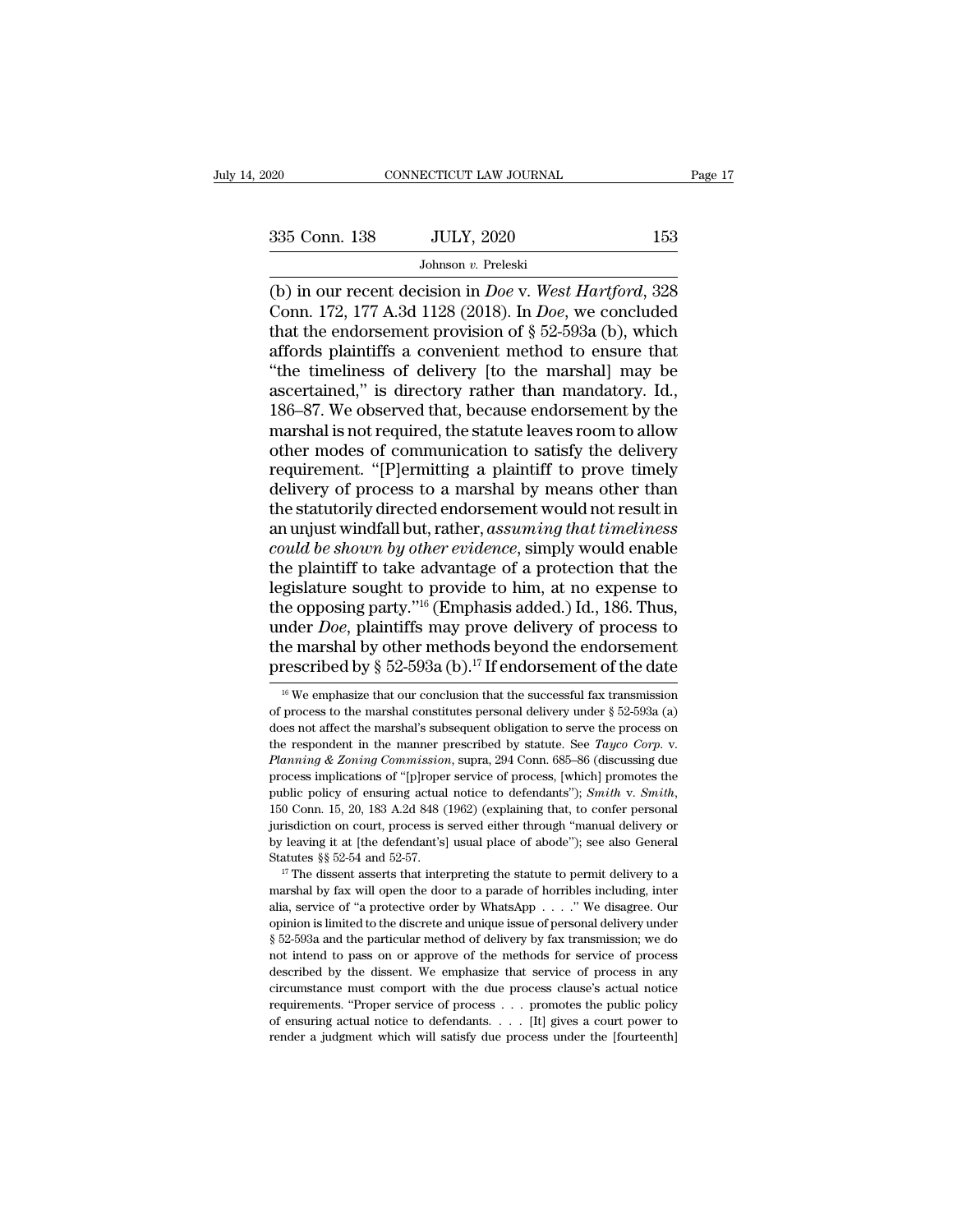|     | CONNECTICUT LAW JOURNAL | July 14, 2020 |
|-----|-------------------------|---------------|
|     |                         |               |
| 154 | <b>JULY, 2020</b>       | 335 Conn. 138 |
|     | Johnson v. Preleski     |               |

CONNECTICUT LAW JOURNAL July 14, 2020<br>
July 14, 2020<br>
Johnson v. Preleski<br>
Johnson v. Preleski<br>
of delivery is not mandatory, it follows that plaintiffs<br>
should not be penalized if, in the absence of an endorse-<br>
ment they 154 JULY, 2020 335 Conn. 138<br>Johnson v. Preleski<br>of delivery is not mandatory, it follows that plaintiffs<br>should not be penalized if, in the absence of an endorse-<br>ment, they can prove delivery by other evidence. See<br>id. 1  $\frac{JULY, 2020}{Johnson \text{ }v. \text{ Preleski}}$ <br>
of delivery is not mandatory, it follows that plaintiffs<br>
should not be penalized if, in the absence of an endorse-<br>
ment, they can prove delivery by other evidence. See<br>
id., 190–92 (summ JULY, 2020 335 Conn. 138<br>Johnson v. Preleski<br>of delivery is not mandatory, it follows that plaintiffs<br>should not be penalized if, in the absence of an endorse-<br>ment, they can prove delivery by other evidence. See<br>id., 190– Johnson *v*. Preleski<br>Johnson *v*. Preleski<br>of delivery is not mandatory, it follows that plaintiffs<br>should not be penalized if, in the absence of an endorse-<br>ment, they can prove delivery by other evidence. See<br>id., 190– Johnson  $v$ . Pretesk<br>of delivery is not mandatory, it for<br>should not be penalized if, in the alment, they can prove delivery by<br>id., 190–92 (summary judgment w.<br>testimony of plaintiff's counsel pro<br>evidence of timely deli actively is not manuatory, it follows that plantins<br>ould not be penalized if, in the absence of an endorse-<br>ent, they can prove delivery by other evidence. See<br>, 190–92 (summary judgment was improper because<br>stimony of pl should not be perialized it, in the absence of an endorse-<br>ment, they can prove delivery by other evidence. See<br>id., 190–92 (summary judgment was improper because<br>testimony of plaintiff's counsel provided circumstantial<br>ev

ment, they can prove denvery by other evidence. See<br>id., 190–92 (summary judgment was improper because<br>testimony of plaintiff's counsel provided circumstantial<br>evidence of timely delivery).<br>Accordingly, we agree with the p tal, 150–52 (summary judgment was improper because<br>testimony of plaintiff's counsel provided circumstantial<br>evidence of timely delivery).<br>Accordingly, we agree with the petitioner that he has<br>satisfied the requirement of t Essimony of plantin s courser provided encurristantial<br>evidence of timely delivery).<br>Accordingly, we agree with the petitioner that he has<br>satisfied the requirement of timely personal delivery<br>under § 52-593a (a) by provi Accordingly, we agree with the petitioner that he has<br>satisfied the requirement of timely personal delivery<br>under  $\S 52-593a$  (a) by providing sufficient, circumstan-<br>tial evidence of receipt of the process by the marshal Accordingly, we agree with the petitioner that he has<br>satisfied the requirement of timely personal delivery<br>under  $\S$  52-593a (a) by providing sufficient, circumstan-<br>tial evidence of receipt of the process by the marshal satisfied the requirement of timely personal delivery<br>under  $\S$  52-593a (a) by providing sufficient, circumstan-<br>tial evidence of receipt of the process by the marshal.<br>Specifically, Peat testified that she sent the proce under § 52-593a (a) by providing sufficient, circumstantial evidence of receipt of the process by the marshal.<br>Specifically, Peat testified that she sent the process to<br>the marshal on the last day prior to the lapse of th tial evidence of receipt of the process by the marshal.<br>Specifically, Peat testified that she sent the process to<br>the marshal on the last day prior to the lapse of the<br>statute of limitations. She sent the fax at 4:59 p.m. Specifically, Peat testified that she sent the process to<br>the marshal on the last day prior to the lapse of the<br>statute of limitations. She sent the fax at 4:59 p.m., and<br>it was received two minutes later by the marshal's the marshal on the last day prior to the lapse of the<br>statute of limitations. She sent the fax at 4:59 p.m., and<br>it was received two minutes later by the marshal's fax<br>machine. The petitioner introduced into evidence both<br> statute of limitations. She sent the fax at 4:59 p.m., and<br>it was received two minutes later by the marshal's fax<br>machine. The petitioner introduced into evidence both<br>the fax cover sheet from his attorney's office and the it was received two minutes later by the marshal's fax<br>machine. The petitioner introduced into evidence both<br>the fax cover sheet from his attorney's office and the<br>transmission report demonstrating successful delivery<br>to L machine. The petitioner introduced into evidence both<br>the fax cover sheet from his attorney's office and the<br>transmission report demonstrating successful delivery<br>to Lilley's office on August 5, 2014. See footnote 5 of<br>thi the fax cover sheet from his attorney's office and the transmission report demonstrating successful delivery to Lilley's office on August 5, 2014. See footnote 5 of this opinion. Because the fax transmission was in the mar transmission report demonstrating successful delivery<br>to Lilley's office on August 5, 2014. See footnote 5 of<br>this opinion. Because the fax transmission was in the<br>marshal's office, it was, in essence, delivered into his<br>c marshal's office, it was, in essence, delivered into his<br>constructive possession. See Black's Law Dictionary<br>(11th Ed. 2019) p. 1408 (defining "constructive posses-<br>sion" as "[c]ontrol or dominion over a property without<br>

constructive possession. See Black's Law Dictionary (11th Ed. 2019) p. 1408 (defining "constructive possession" as "[c]ontrol or dominion over a property without amendment of the federal constitution . . . . ." (Citation o sion" as "[c]ontrol or dominion over a property without<br>amendment of the federal constitution . . . . . " (Citation omitted; internal<br>quotation marks omitted.) Tayco Corp. v. Planning & Zoning Commission,<br>supra, 294 Conn. sion as [C]ontron of doffinition over a property without<br>amendment of the federal constitution . . . . " (Citation omitted; internal<br>quotation marks omitted.) Tayco Corp. v. Planning & Zoning Commission,<br>supra, 294 Conn. 6 amendment of the federal constitution . . . . . " (Citation omitted; internal quotation marks omitted.) *Tayco Corp.* v. *Planning* & *Zoning Commission*, suppra, 294 Conn. 685. Delivery to a marshal, however, does not rai quotation marks omitted.) *Tayco Corp.* v. *Planning & Zoning Commission*, supra, 294 Conn. 685. Delivery to a marshal, however, does not raise similar concerns because a marshal serves only as a mechanism to effectuate se supra, 294 Conn. 685. Delivery to a marshal, however, does not raise similar concerns because a marshal serves only as a mechanism to effectuate service; the marshal is not a party to the case. See *Zarillo* v. *Peck*, 33 becomes because a marshal serves only as a mechanism to effectuate service; the marshal is not a party to the case. See *Zarillo* v. Peck, 33 Conn. Supp. 676, 678, 366 A.2d 1165 ("Section 52-593a, unlike General Statutes vice; the marshal is not a party to the case. See *Zarillo* v. Peck, 33 Conn.<br>Supp. 676, 678, 366 A.2d 1165 ("Section 52-593a, unlike General Statutes § 52-54, the service-of-summons statute, does not spell out how delive Supp. 676, 678, 366 A.2d 1165 ("Section 52-593a, unlike General Statutes § 52-54, the service-of-summons statute, does not spell out how delivery shall be made. The latter statute, for example, prescribes that service sha  $\frac{1}{8}$  52-54, the service-of-summons statute, does not spell out how delivery shall be made. The latter statute, for example, prescribes that service shall be made by reading the summons and complaint in the hearing of shall be made. The latter statute, for example, prescribes that service shall be made by reading the summons and complaint in the hearing of the defendant or by leaving an attested copy with him or at his usual place of ab be made by reading the summons and complaint in the hearing of the defendant or by leaving an attested copy with him or at his usual place of abode. The purpose of prescribing those modes of service is to ensure actual no defendant or by leaving an attested copy with him or at his usual place of abode. The purpose of prescribing those modes of service is to ensure actual notice to the defendant. . . . All that  $\S$  52-593a requires, on the abode. The purpose of prescribing those modes of service is to ensure actual notice to the defendant. . . . All that  $\S$  52-593a requires, on the other hand, is that the process be personally delivered." (Citations omitte notice to the defendant.  $\ldots$  All that § 52-593a requires, on the other hand,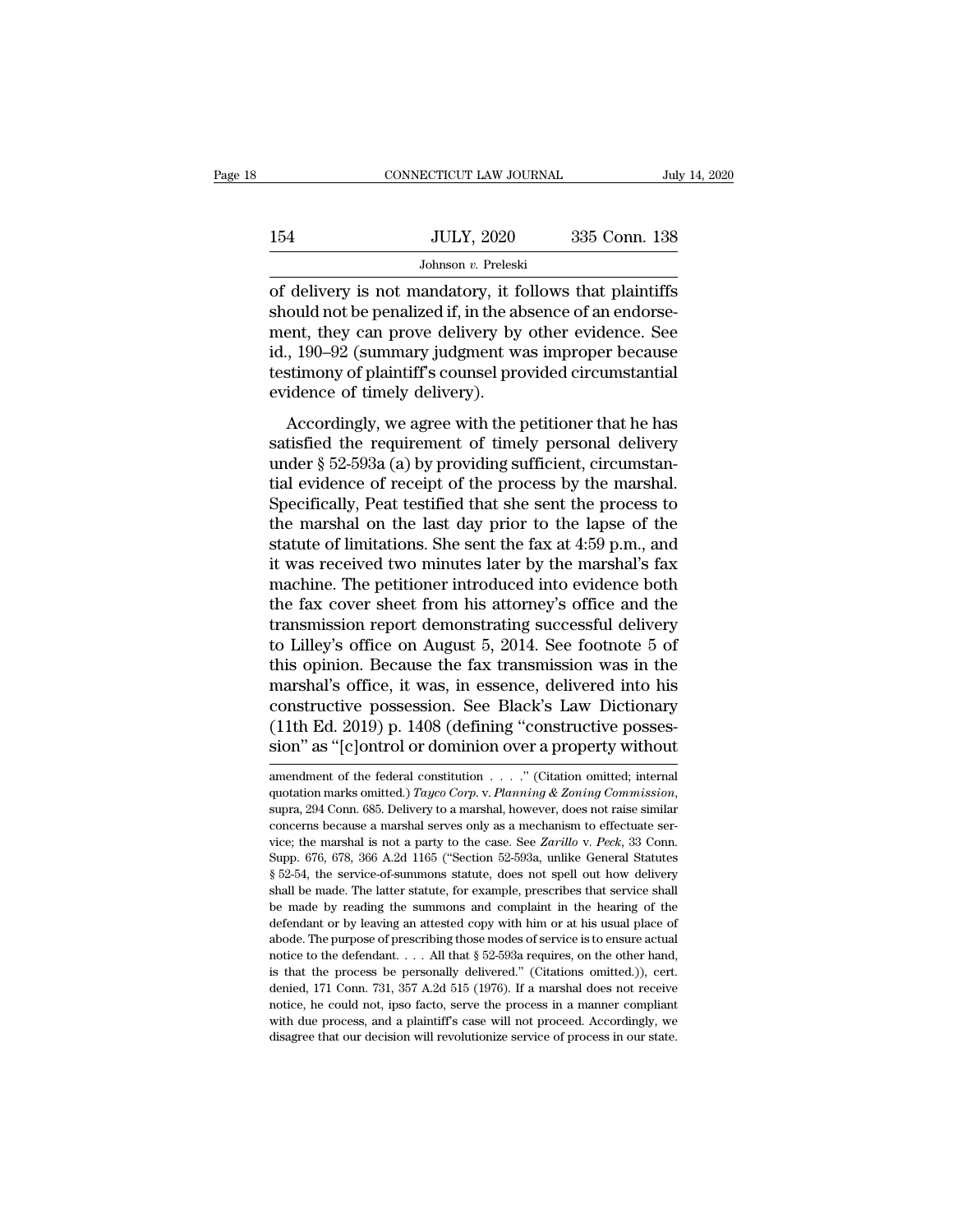| 2020          | CONNECTICUT LAW JOURNAL                                    | Page 19 |
|---------------|------------------------------------------------------------|---------|
|               |                                                            |         |
| 335 Conn. 138 | <b>JULY, 2020</b>                                          | 155     |
|               | Johnson v. Preleski                                        |         |
|               | actual possession or custody of it"). The petitioner elic- |         |
|               | ited further circumstantial evidence of timely delivery    |         |

335 Conn. 138 JULY, 2020 155<br>Johnson v. Preleski<br>actual possession or custody of it"). The petitioner elic-<br>ited further circumstantial evidence of timely delivery<br>in that Lilley served the respondent the following day,<br>a 335 Conn. 138 JULY, 2020 155<br>Johnson v. Preleski<br>actual possession or custody of it"). The petitioner elic-<br>ited further circumstantial evidence of timely delivery<br>in that Lilley served the respondent the following day,<br>a 335 Conn. 138 JULY, 2020 155<br>Johnson v. Preleski<br>actual possession or custody of it"). The petitioner elic-<br>ited further circumstantial evidence of timely delivery<br>in that Lilley served the respondent the following day,<br>a Johnson v. Preleski<br>
actual possession or custody of it"). The petitioner elic-<br>
ited further circumstantial evidence of timely delivery<br>
in that Lilley served the respondent the following day,<br>
as directed by the petitio bonson *v*. Preteski<br>actual possession or custody of it"). The petitioner elic-<br>ited further circumstantial evidence of timely delivery<br>in that Lilley served the respondent the following day,<br>as directed by the petitioner actual possession or custody of it"). The petitioner elic-<br>ited further circumstantial evidence of timely delivery<br>in that Lilley served the respondent the following day,<br>as directed by the petitioner's attorney, thereby g ited further circumstantial evidence of timely delivery<br>in that Lilley served the respondent the following day,<br>as directed by the petitioner's attorney, thereby giving<br>the respondent notice of the action well within the t in that Lilley served the respondent the following day, as directed by the petitioner's attorney, thereby giving the respondent notice of the action well within the time period allowed by § 52-593a. As the Appellate Court as directed by the petitioner's attorney, thereby giving<br>the respondent notice of the action well within the time<br>period allowed by § 52-593a. As the Appellate Court<br>concluded in *Gianetti* v. *Connecticut Newspapers Pub*the respondent notice of the action well within the time<br>period allowed by § 52-593a. As the Appellate Court<br>concluded in *Gianetti* v. *Connecticut Newspapers Pub-<br>lishing Co.*, supra, 136 Conn. App. 73, possession of<br>pr period allowed by § 52-593a. As the Appellate Court<br>concluded in *Gianetti* v. *Connecticut Newspapers Pub-<br>lishing Co.*, supra, 136 Conn. App. 73, possession of<br>process by the marshal is all that is necessary to estab-<br>li concluded in *Gianetti* v. *Connecticut Newspapers Pub-<br>lishing Co.*, supra, 136 Conn. App. 73, possession of<br>process by the marshal is all that is necessary to estab-<br>lish compliance with the statute. The manner in which<br> *lishing Co.*, supra, 136 Conn. App. 73, possession of process by the marshal is all that is necessary to establish compliance with the statute. The manner in which the process is delivered to the marshal is not relevant, process by the marshal is all that is necessary to establish compliance with the statute. The manner in which<br>the process is delivered to the marshal is not relevant,<br>as long as the petitioner has shown that he has deliver lish compliance with the statute. The manner in the process is delivered to the marshal is not r as long as the petitioner has shown that he has delive process within the prescribed limitation peripetitioner, therefore, h Iong as the petitioner has shown that he has delivered<br>e process within the prescribed limitation period. The<br>titioner, therefore, has sufficiently demonstrated that<br>e marshal received personal delivery of the process<br>comp In the process within the prescribed limitation period. The<br>petitioner, therefore, has sufficiently demonstrated that<br>the marshal received personal delivery of the process<br>in compliance with the savings statute.<sup>18</sup><br>The re

the process whall are presented inhibited person as the process means that the marshal received personal delivery of the process<br>in compliance with the savings statute.<sup>18</sup><br>The respondent argues, however, that the petition the marshal received personal delivery of the process<br>in compliance with the savings statute.<sup>18</sup><br>The respondent argues, however, that the petitioner's<br>inability to prove that anyone actually was present in<br>the marshal's in compliance with the savings statute.<sup>18</sup><br>The respondent argues, however, that the petitioner's<br>inability to prove that anyone actually was present in<br>the marshal's office at the time of receipt defeats the<br>petitioner's The respondent argues, however, that the petitioner's<br>inability to prove that anyone actually was present in<br>the marshal's office at the time of receipt defeats the<br>petitioner's claim. We disagree. This argument is incon-The respondent argues, however, that the petitioner's<br>inability to prove that anyone actually was present in<br>the marshal's office at the time of receipt defeats the<br>petitioner's claim. We disagree. This argument is inconinability to prove that anyone actually was present in<br>the marshal's office at the time of receipt defeats the<br>petitioner's claim. We disagree. This argument is incon-<br>sistent with our recent decision in *Doe* v. West Hart the marshal's office at the time of receipt defeats the<br>petitioner's claim. We disagree. This argument is incon-<br>sistent with our recent decision in *Doe* v. *West Hartford*,<br>supra, 328 Conn. 172, in which we inferred the 18 Although not cited by the parties, our independent research revealed a<br>
18 Although not cited by the parties, our independent research revealed a<br>
18 Although not cited by the parties, our independent research revealed timely possession of process on the basis of circumstantial evidence.<sup>19</sup> In *Doe*, the marshal neither endorsed the return of service nor testified to the date he received  $\frac{18}{18}$  Although not cited by the parties, o

tial evidence.<sup>19</sup> In *Doe*, the marshal neither endorsed<br>the return of service nor testified to the date he received<br><sup>18</sup> Although not cited by the parties, our independent research revealed a<br>recent decision by the Supre the return of service nor testified to the date he received<br><sup>18</sup> Although not cited by the parties, our independent research revealed a<br>recent decision by the Supreme Court of Minnesota that held that a fax<br>transmission do <sup>18</sup> Although not cited by the parties, our independent research revealed a recent decision by the Supreme Court of Minnesota that held that a fax transmission does not constitute personal delivery. *Cox v. Mid-Minnesota M* <sup>18</sup> Although not cited by the parties, our independent research revealed a recent decision by the Supreme Court of Minnesota that held that a fax transmission does not constitute personal delivery. *Cox v. Mid-Minnesota* recent decision by the Supreme Court of Minnesota that held that a fax transmission does not constitute personal delivery. *Cox v. Mid-Minnesota Mutual Ins. Co.*, 909 N.W.2d 540, 546 (Minn. 2018). We respectfully disagree transmission does not constitute personal delivery. *Cox* v. *Mid-Minnesota Mutual Ins. Co.*, 909 N.W.2d 540, 546 (Minn. 2018). We respectfully disagree with the conclusion of our sister state's high court. As noted by th *Mutual Ins. Co.*, 909 N.W.2d 540, 546 (Minn. 2018). We respectfully disagree with the conclusion of our sister state's high court. As noted by the dissent in that case, the majority conflates " 'service' " of process on with the conclusion of our sister state's high court. As noted by the dissent<br>in that case, the majority conflates " 'service' " of process on defendants<br>with " 'delivery' " of the process to a sheriff (or state marshal). with "'delivery'" of the process to a sheriff (or state marshal). Id., 549–50 (Anderson, J., dissenting). The majority's holding in *Cox* is inconsistent with the remedial nature of Connecticut's statute, and, therefore, with " 'delivery' " of the process to a sheriff (or state marshal). Id., 549–50 (Anderson, J., dissenting). The majority's holding in *Cox* is inconsistent with the remedial nature of Connecticut's statute, and, therefore the remedial nature of Connecticut's statute, and, therefore, we are not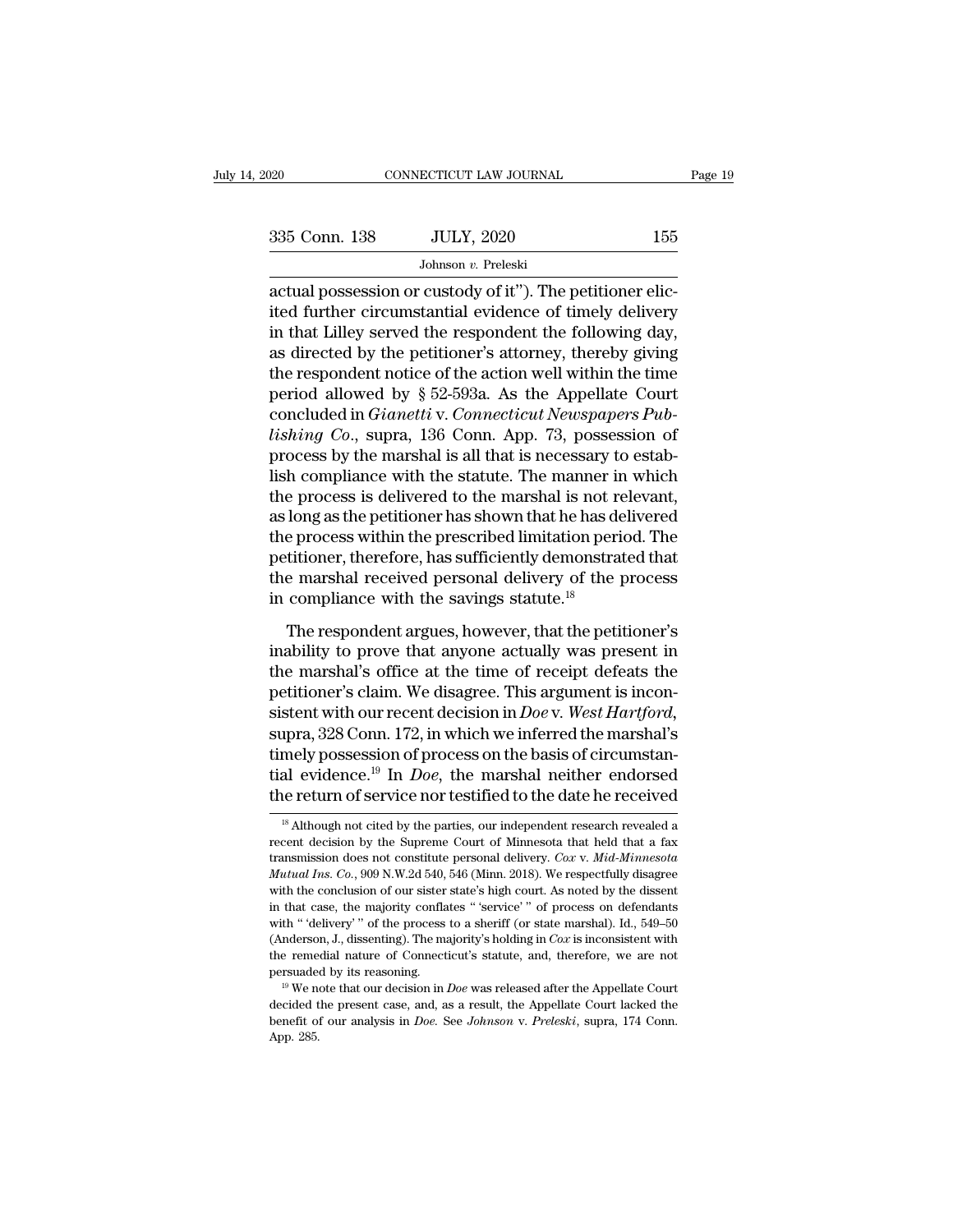|     | CONNECTICUT LAW JOURNAL                                                                                                                                                   | July 14, 2020 |
|-----|---------------------------------------------------------------------------------------------------------------------------------------------------------------------------|---------------|
| 156 | <b>JULY, 2020</b>                                                                                                                                                         | 335 Conn. 138 |
|     | Johnson $v$ . Preleski                                                                                                                                                    |               |
|     | the process. Id., 177–78. Instead, the court relied on an<br>affidavit and deposition testimony from the plaintiff's<br>ettomou in which he everyord that the marshal had |               |

156 JULY, 2020 335 Conn. 138<br>
Johnson v. Preleski<br>
the process. Id., 177–78. Instead, the court relied on an<br>
affidavit and deposition testimony from the plaintiff's<br>
attorney, in which he averred that the marshal had<br>
req 156 JULY, 2020 335 Conn. 138<br>Johnson v. Preleski<br>the process. Id., 177–78. Instead, the court relied on an<br>affidavit and deposition testimony from the plaintiff's<br>attorney, in which he averred that the marshal had<br>receive 156 JULY, 2020 335 Conn. 138<br>Johnson v. Preleski<br>the process. Id., 177–78. Instead, the court relied on an<br>affidavit and deposition testimony from the plaintiff's<br>attorney, in which he averred that the marshal had<br>receive Johnson *v*. Preleski<br>Johnson *v*. Preleski<br>the process. Id., 177–78. Instead, the court relied on an<br>affidavit and deposition testimony from the plaintiff's<br>attorney, in which he averred that the marshal had<br>received the Johnson v. Preleski<br>the process. Id., 177–78. Instead, the court relied on an<br>affidavit and deposition testimony from the plaintiff's<br>attorney, in which he averred that the marshal had<br>received the summons and complaint p the process. Id., 177–78. Instead, the court relied on an affidavit and deposition testimony from the plaintiff's attorney, in which he averred that the marshal had received the summons and complaint prior to the expiratio affidavit and deposition testimony from the plaintiff's<br>attorney, in which he averred that the marshal had<br>received the summons and complaint prior to the expi-<br>ration of the statute of limitations and that his office<br>staf attorney, in which he averred that the marshal had<br>received the summons and complaint prior to the expiration of the statute of limitations and that his office<br>staff and the marshal himself had confirmed to him<br>that the ma received the summons and complaint prior to the expiration of the statute of limitations and that his office<br>staff and the marshal himself had confirmed to him<br>that the marshal had retrieved the process within the<br>limitati ration of the statute of limitations and that his office<br>staff and the marshal himself had confirmed to him<br>that the marshal had retrieved the process within the<br>limitation period. Id., 178, 188–89. We held that this<br>affid staff and the marshal himself had confirmed to him<br>that the marshal had retrieved the process within the<br>limitation period. Id., 178, 188–89. We held that this<br>affidavit and deposition testimony, among other facts,<br>such as that the marshal had retrieved the process within the<br>limitation period. Id., 178, 188–89. We held that this<br>affidavit and deposition testimony, among other facts,<br>such as the attorney's leaving the process on the counter<br> limitation period. Id., 178, 188–89. We held that this<br>affidavit and deposition testimony, among other facts,<br>such as the attorney's leaving the process on the counter<br>near his office manager's desk for retrieval by the ma affidavit and deposition testimony, among other facts,<br>such as the attorney's leaving the process on the counter<br>near his office manager's desk for retrieval by the mar-<br>shal in accordance with his office's usual procedure such as the attorney's<br>near his office manag<br>shal in accordance<br>and the fact that th<br>counter later that devidence to defeat a 1<br>188–89, 194–95.<br>In the present case In this office manager's desk for rearctual system.<br>
In a coordance with his office's usual procedure,<br>
d the fact that the process was no longer on the<br>
unter later that day, was sufficient, circumstantial<br>
idence to defe and the fact that the process was no longer on the<br>counter later that day, was sufficient, circumstantial<br>evidence to defeat a motion for summary judgment. Id.,<br>188–89, 194–95.<br>In the present case, as in *Doe*, circumstan

the fact and the process was no longer on the<br>counter later that day, was sufficient, circumstantial<br>evidence to defeat a motion for summary judgment. Id.,<br>188–89, 194–95.<br>In the present case, as in *Doe*, circumstantial e evidence to defeat a motion for summary judgment. Id.,<br>188–89, 194–95.<br>In the present case, as in *Doe*, circumstantial evidence<br>establishes timely possession by the marshal. Although<br>the facts in *Doe* showed receipt by by the marshal's office. As in Doe, circumstantial evidence establishes timely possession by the marshal. Although the facts in Doe showed receipt by the marshal himself, there is sufficient proof presented here to infer In the present case, as in *Doe*, circumstantial evidence<br>establishes timely possession by the marshal. Although<br>the facts in *Doe* showed receipt by the marshal himself,<br>there is sufficient proof presented here to infer In the present case, as in *Doe*, circumstantial evidence<br>establishes timely possession by the marshal. Although<br>the facts in *Doe* showed receipt by the marshal himself,<br>there is sufficient proof presented here to infer establishes timely possession by the marshal. Although<br>the facts in *Doe* showed receipt by the marshal himself,<br>there is sufficient proof presented here to infer receipt<br>by the marshal's office. As we have discussed, succ the facts in *Doe* showed receipt by the marshal himself,<br>there is sufficient proof presented here to infer receipt<br>by the marshal's office. As we have discussed, success-<br>ful delivery into the actual or constructive posse there is sufficient proof presented here to infer receipt<br>by the marshal's office. As we have discussed, success-<br>ful delivery into the actual or constructive possession<br>of the marshal (whether to the marshal's agent or hi by the marshal's office. As we have discussed, success-<br>ful delivery into the actual or constructive possession<br>of the marshal (whether to the marshal's agent or his<br>office) is sufficient to meet the statute's requirements ful delivery into the actual or constructive possession<br>of the marshal (whether to the marshal's agent or his<br>office) is sufficient to meet the statute's requirements.<br>The lack of direct evidence as to when the process was of the marshal (whether to the marshal's agent or his<br>office) is sufficient to meet the statute's requirements.<br>The lack of direct evidence as to when the process was<br>physically in Lilley's hands does not render the delive office) is sufficient to meet the statute's requirements.<br>The lack of direct evidence as to when the process was<br>physically in Lilley's hands does not render the delivery<br>of the process untimely for lack of evidence of per The lack of direct evidence as to when the process was<br>physically in Lilley's hands does not render the delivery<br>of the process untimely for lack of evidence of personal<br>delivery, especially given the circumstantial eviden physically in Lilley's hands does not render the delivery<br>of the process untimely for lack of evidence of personal<br>delivery, especially given the circumstantial evidence<br>supporting the inference that Lilley's office receiv of the process untimely for lack of evidence of personal<br>delivery, especially given the circumstantial evidence<br>supporting the inference that Lilley's office received it<br>on time, namely, the time and date stamps on the fax delivery, especially given the circumstantial evidence<br>supporting the inference that Lilley's office received it<br>on time, namely, the time and date stamps on the fax<br>cover sheet and the transmission report; see footnote<br>5 supporting the inference that Lilley's office received it<br>on time, namely, the time and date stamps on the fax<br>cover sheet and the transmission report; see footnote<br>5 of this opinion; and the fact that he served the proces on time, namely, the time and date stamps on the fax<br>cover sheet and the transmission report; see footnote<br>5 of this opinion; and the fact that he served the process<br>on the respondent the very next day. We therefore dis-<br> cover sheet and the transmission report; see footnote 5 of this opinion; and the fact that he served the process on the respondent the very next day. We therefore disagree with the trial court's determination, upheld by t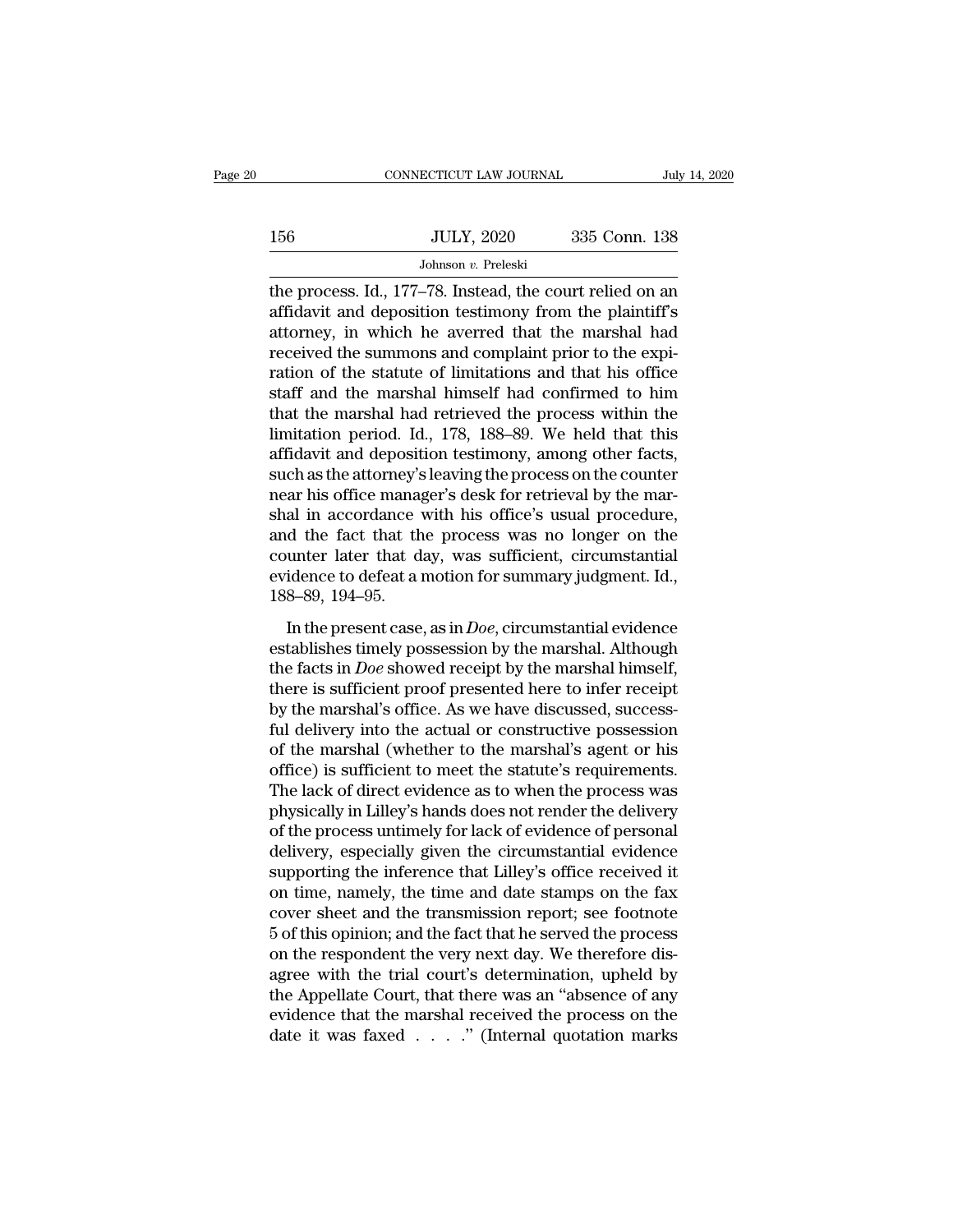| 2020          | CONNECTICUT LAW JOURNAL                                                                                                                                                          | Page 21 |
|---------------|----------------------------------------------------------------------------------------------------------------------------------------------------------------------------------|---------|
| 335 Conn. 138 | <b>JULY, 2020</b>                                                                                                                                                                | 157     |
|               | Johnson $v$ . Preleski                                                                                                                                                           |         |
|               | omitted.) <i>Johnson v. Preleski</i> , supra, 174 Conn. App.<br>291–92. Accordingly, the Appellate Court incorrectly<br>concluded that $8.59.502$ did not save the petition from |         |

335 Conn. 138 JULY, 2020 157<br>Johnson v. Preleski<br>
omitted.) Johnson v. Preleski, supra, 174 Conn. App.<br>291–92. Accordingly, the Appellate Court incorrectly<br>
concluded that § 52-593a did not save the petition from<br>
dismiss 335 Conn. 138 JULY, 2020 157<br>Johnson v. Preleski<br>
contited.) Johnson v. Preleski, supra, 174 Conn. App.<br>
291–92. Accordingly, the Appellate Court incorrectly<br>
concluded that § 52-593a did not save the petition from<br>
dismi omitted.) Johnson v. Preleski, supra, 174 Conn. App.<br>291–92. Accordingly, the Appellate Court incorrectly<br>concluded that § 52-593a did not save the petition from<br>dismissal as time barred.<br>The judgment of the Appellate Cour Johnson v. Preleski<br>
intted.) Johnson v. Preleski, supra, 174 Conn. App.<br>
1–92. Accordingly, the Appellate Court incorrectly<br>
included that § 52-593a did not save the petition from<br>
smissal as time barred.<br>
The judgment of omitted.) *Johnson* v. Preleski, supra, 174 Conn. App.<br>291–92. Accordingly, the Appellate Court incorrectly<br>concluded that  $\S 52-593a$  did not save the petition from<br>dismissal as time barred.<br>The judgment of the Appellate

conducted.) Johnson V. Treveske, supra, 174 Comt. App.<br>291–92. Accordingly, the Appellate Court incorrectly<br>concluded that  $\S 52-593a$  did not save the petition from<br>dismissal as time barred.<br>The judgment of the Appellate  $251-52$ . Accordingly, the Appenate Court filed interfectly concluded that  $\S 52-593a$  did not save the petition from dismissal as time barred.<br>The judgment of the Appellate Court is reversed and the case is remanded to t dismissal as<br>dismissal as<br>the case is<br>reverse the<br>the case to the case to the<br>to law.<br>In this of The judgment of the Appellate Court is reversed and<br>e case is remanded to that court with direction to<br>verse the judgment of the trial court and to remand<br>e case to that court for further proceedings according<br>law.<br>In this The judgment of the case is remand<br>reverse the judgment<br>the case to that cour<br>to law.<br>In this opinion<br>Js., concurred.

e case to that court for further proceedings according<br>law.<br>In this opinion PALMER, D'AURIA and ECKER,<br>., concurred.<br>McDONALD, J., with whom MULLINS and KAHN,<br>., join, dissenting. The majority's conclusion that legal<br>eages to law.<br>In this opinion PALMER, D'AURIA and ECKER,<br>Js., concurred.<br>McDONALD, J., with whom MULLINS and KAHN,<br>Js., join, dissenting. The majority's conclusion that legal<br>process is "personally delivered" to a recipient when In this opinion PALMER, D'AURIA and ECKER,<br>Js., concurred.<br>McDONALD, J., with whom MULLINS and KAHN,<br>Js., join, dissenting. The majority's conclusion that legal<br>process is "personally delivered" to a recipient when<br>a sende In this opinion PALMER, DAURIA and ECKER,<br>Js., concurred.<br>McDONALD, J., with whom MULLINS and KAHN,<br>Js., join, dissenting. The majority's conclusion that legal<br>process is "personally delivered" to a recipient when<br>a sender J.S., concurred.<br>McDONALD, J., with whom MULLINS and KAHN,<br>J.S., join, dissenting. The majority's conclusion that legal<br>process is "personally delivered" to a recipient when<br>a sender transmits a copy of that process from a McDONALD, J., with whom MULLINS and KAHN,<br>Js., join, dissenting. The majority's conclusion that legal<br>process is "personally delivered" to a recipient when<br>a sender transmits a copy of that process from a remote<br>location v McDONALD, J., with whom MULLINS and KAHN,<br>Js., join, dissenting. The majority's conclusion that legal<br>process is "personally delivered" to a recipient when<br>a sender transmits a copy of that process from a remote<br>location v Js., join, dissenting. The majority's conclusion that legal<br>process is "personally delivered" to a recipient when<br>a sender transmits a copy of that process from a remote<br>location via facsimile (fax) transmission to the rec process is "personally delivered" to a recipient when<br>a sender transmits a copy of that process from a remote<br>location via facsimile (fax) transmission to the recipi-<br>ent's place of business cannot be squared with the well a sender transmits a copy of that process from a remote<br>location via facsimile (fax) transmission to the recipi-<br>ent's place of business cannot be squared with the well<br>established, and widely accepted, meaning of this<br>phr location via facsimile (fax) transmission to the recipient's place of business cannot be squared with the well<br>established, and widely accepted, meaning of this<br>phrase. Whether legal process may be delivered through<br>such m ent's place of business cannot be squared with the well<br>established, and widely accepted, meaning of this<br>phrase. Whether legal process may be delivered through<br>such means, without evidence that it actually has been<br>receiv established, and widely accepted, meaning of this<br>phrase. Whether legal process may be delivered through<br>such means, without evidence that it actually has been<br>received by the recipient, has profound ramifications<br>given th phrase. Whether legal process may be delivered through<br>such means, without evidence that it actually has been<br>received by the recipient, has profound ramifications<br>given the wide range of electronic forms of communica-<br>tio such means, without evidence that it actually has been<br>received by the recipient, has profound ramifications<br>given the wide range of electronic forms of communica-<br>tion and delivery platforms that exist today. To be clear, received by the recipient, has profound ramifications<br>given the wide range of electronic forms of communica-<br>tion and delivery platforms that exist today. To be clear,<br>the rationale utilized by the majority will apply not given the wide range of electronic forms of communication and delivery platforms that exist today. To be clear,<br>the rationale utilized by the majority will apply not only<br>to the transmittal of a petition for a new trial by tion and delivery platforms that exist today. To be clear,<br>the rationale utilized by the majority will apply not only<br>to the transmittal of a petition for a new trial by fax<br>machine—an increasingly obsolete technology—but the rationale utilized by the majority will apply not only<br>to the transmittal of a petition for a new trial by fax<br>machine—an increasingly obsolete technology—but<br>would apply with equal force to the transmittal of  $(1)$ <br>a to the transmittal of a petition for a new trial by fax<br>machine—an increasingly obsolete technology—but<br>would apply with equal force to the transmittal of  $(1)$ <br>a complaint by text message,  $(2)$  a subpoena by a<br>LinkedIn machine—an increasingly obsole<br>would apply with equal force to th<br>a complaint by text message, (2)<br>LinkedIn account, (3) a temporar<br>by Facebook instant messenger, (<br>Twitter, (5) a protective order by<br>property execution by band apply what equal force to the transmitted of  $(1)$ <br>complaint by text message,  $(2)$  a subpoena by a<br>nkedIn account,  $(3)$  a temporary restraining order<br>Facebook instant messenger,  $(4)$  an injunction by<br>witter,  $(5)$ a complaint by text inessage,  $(2)$  a subpocha by a<br>LinkedIn account, (3) a temporary restraining order<br>by Facebook instant messenger, (4) an injunction by<br>Twitter, (5) a protective order by WhatsApp, or (6) a<br>property ex Einkedin account, (b) a temporary restraining order<br>by Facebook instant messenger, (4) an injunction by<br>Twitter, (5) a protective order by WhatsApp, or (6) a<br>property execution by e-mail.<br>Whether to bridge the digital div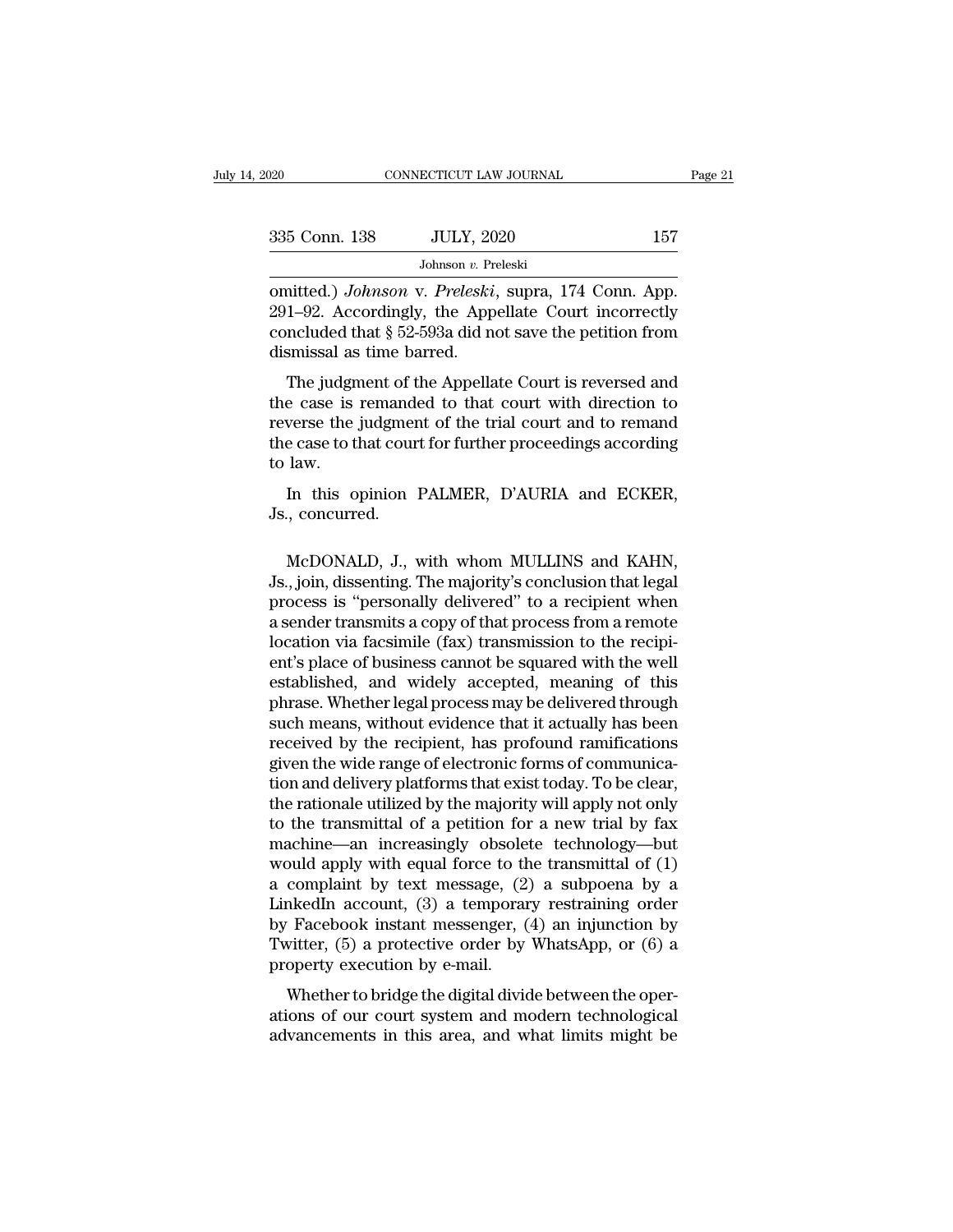|     | CONNECTICUT LAW JOURNAL                                                                                                                                               | July 14, 2020 |
|-----|-----------------------------------------------------------------------------------------------------------------------------------------------------------------------|---------------|
| 158 | <b>JULY, 2020</b>                                                                                                                                                     | 335 Conn. 138 |
|     | Johnson v. Preleski                                                                                                                                                   |               |
|     | necessary to protect the parties' interests, are undoubt-<br>edly matters for the legislature to address, not this<br>court Indeed when the legislature has chosen to |               |

158 JULY, 2020 335 Conn. 138<br>Johnson v. Preleski<br>necessary to protect the parties' interests, are undoubtedly matters for the legislature to address, not this<br>court. Indeed, when the legislature has chosen to<br>embrace alter  $\frac{JULY, 2020}{Johnson \, v. \,\text{Preleski}}$ <br>  $\frac{Johnson \, v. \,\text{Preleski}}{Johnson \, v. \,\text{Preleski}}$ <br>  $\frac{Johnson \, v. \,\text{Preleski}}{Jenchedly \,\text{matter}}$ <br>  $\frac{Johnson \, v. \,\text{Preleski}}{Jethedly \,\text{matter}}$ <br>  $\frac{Johnson \, v. \,\text{Preleski}}{Jethedly \,\text{matter}}$ <br>  $\frac{JbmC}{Jethedly \,\text{inter}}$ <br>  $\frac{JbmC}{Jethedly \,\text{inter}}$ <br>  $\frac{JbmC}{Jeth$ JULY, 2020 335 Conn. 138<br>
Johnson *v*. Preleski<br>
necessary to protect the parties' interests, are undoubtedly matters for the legislature to address, not this<br>
court. Indeed, when the legislature has chosen to<br>
embrace alt Johnson v. Preleski<br>
necessary to protect the parties' interests, are undoubtedly matters for the legislature to address, not this<br>
court. Indeed, when the legislature has chosen to<br>
embrace alternative means for the deli Johnson v. Preleski<br>
necessary to protect the parties' interests, are undoubt-<br>
edly matters for the legislature to address, not this<br>
court. Indeed, when the legislature has chosen to<br>
embrace alternative means for the d necessary to protect the parties' interests, are undoubtedly matters for the legislature to address, not this court. Indeed, when the legislature has chosen to embrace alternative means for the delivery of legal process, i edly matters for the legislature to address, not this<br>court. Indeed, when the legislature has chosen to<br>embrace alternative means for the delivery of legal pro-<br>cess, it has demonstrated its ability to craft legislation<br>th court. Indeed, when the legislature has chosen to<br>embrace alternative means for the delivery of legal pro-<br>cess, it has demonstrated its ability to craft legislation<br>that accomplishes that objective. Because I conclude<br>tha embrace alternative means for the delivery of legal process, it has demonstrated its ability to craft legislation that accomplishes that objective. Because I conclude that legislatively mandated "personal delivery" require cess, it has demonstrated its ability to craft legislation<br>that accomplishes that objective. Because I conclude<br>that legislatively mandated "personal delivery" requires<br>that the recipient be in actual possession of the leg that accomplishes<br>that legislatively n<br>that the recipient<br>process and beca<br>that the marshal w<br>before the lapse o<br>fully dissent.<br>The following u at legislatively mandated "personal delivery" requires<br>at the recipient be in actual possession of the legal<br>ocess and because the petitioner failed to establish<br>at the marshal was in actual possession of the process<br>fore that the recipient be in actual possession of the legal<br>process and because the petitioner failed to establish<br>that the marshal was in actual possession of the process<br>before the lapse of the statute of limitations, I res

process and because the petitioner failed to establish<br>that the marshal was in actual possession of the process<br>before the lapse of the statute of limitations, I respect-<br>fully dissent.<br>The following undisputed facts are r that the marshal was in actual possession of the process<br>before the lapse of the statute of limitations, I respect-<br>fully dissent.<br>The following undisputed facts are relevant to the<br>resolution of this appeal. The petitione before the lapse of the statute of limitations, I respect-<br>fully dissent.<br>The following undisputed facts are relevant to the<br>resolution of this appeal. The petitioner, Anthony John-<br>son, sought to file a petition for a new fully dissent.<br>The following undisputed facts are relevant to the<br>resolution of this appeal. The petitioner, Anthony John-<br>son, sought to file a petition for a new trial pursuant<br>to General Statutes § 52-270 on the basis The following undisputed facts are relevant to the<br>resolution of this appeal. The petitioner, Anthony John-<br>son, sought to file a petition for a new trial pursuant<br>to General Statutes § 52-270 on the basis of newly dis-<br>c resolution of this appeal. The petitioner, Anthony Johnson, sought to file a petition for a new trial pursuant<br>to General Statutes  $\S~52-270$  on the basis of newly dis-<br>covered evidence. Donna Peat, the office manager for son, sought to file a petition for a new trial pursuant<br>to General Statutes § 52-270 on the basis of newly dis-<br>covered evidence. Donna Peat, the office manager for<br>the petitioner's attorney, faxed the process for the pet to General Statutes  $\S$  52-270 on the basis of newly discovered evidence. Donna Peat, the office manager for the petitioner's attorney, faxed the process for the petition for a new trial to Charles J. Lilley, a state mars covered evidence. Donna Peat, the office manager for<br>the petitioner's attorney, faxed the process for the peti-<br>tion for a new trial to Charles J. Lilley, a state marshal,<br>for service at 4:59 p.m. on August 5, 2014.<sup>1</sup> The For service at 4:59 p.m. on August 5, 2014.<sup>1</sup> The fax ansmission report indicates that the fax was electronially received by the fax machine in Lilley's office on ugust 5 at 5:01 p.m.<sup>2</sup> The evidence also establishes tha transmission report indicates that the fax was electronically received by the fax machine in Lilley's office on August 5 at 5:01 p.m.<sup>2</sup> The evidence also establishes that  $\frac{1}{1}$  The transmittal cover page was addresse

cally received by the fax machine in Lilley's office on<br>August 5 at 5:01 p.m.<sup>2</sup> The evidence also establishes that<br><sup>1</sup> The transmittal cover page was addressed to "Debbie," not Lilley, and<br>contained the following message: August 5 at 5:01 p.m.<sup>2</sup> The evidence also establishes that  $\frac{1}{1}$  The transmittal cover page was addressed to "Debbie," not Lilley, and contained the following message: "Please make service of the attached ASAP. Also, August 5 at 5:01 p.m. The evidence also establishes that<br>
<sup>1</sup> The transmittal cover page was addressed to "Debbie," not Lilley, and<br>
contained the following message: "Please make service of the attached<br>
ASAP. <u>Also</u>, plea <sup>1</sup> The transmittal cover page was addressed to "Debbie," not Lilley, and contained the following message: "Please make service of the attached ASAP. <u>Also</u>, please confirm receipt. *I will mail the originals*. Thank you. contained the following message: "Please make service of the attached ASAP. Also, please confirm receipt. *I will mail the originals*. Thank you. Donna." (Emphasis altered.) There is no indication in the record that eithe EXAP. Also, please confirm receipt. *I will mail the originals*. Thank you.<br>Donna." (Emphasis altered.) There is no indication in the record that either "Debbie" or Lilley ever confirmed the receipt of the transmission, t ASAP. Also, please confirm receipt. *I will mail the originals*. Thank you. Donna." (Emphasis altered.) There is no indication in the record that either "Debbie" or Lilley ever confirmed the receipt of the transmission, t "Debbie" or Lilley ever confirmed the receipt of the transmission, that the original process was mailed, or that Lilley received the original process before he served the faxed copy of the process the next day. I observe original process was mailed, or that Lilley received the original process before he served the faxed copy of the process the next day. I observe that the fax cover page stated that the originals would be mailed and that t before he served the faxed copy of the process the next day. I observe that the fax cover page stated that the originals would be mailed and that the fax was transmitted at 4:59 p.m. Under such circumstances, it is inconce the fax cover page stated that the originals would be mailed and that the fax was transmitted at 4:59 p.m. Under such circumstances, it is inconceivable that Lilley received the original documents in time to serve them th able that Lilley received the original documents in time to serve them the following day. As such, the petitioner's attorney could not have provided Lilley, on a timely basis, with all the materials he needed to certify p

such a theory is such, the petitioner's attorney could not have provided Lilley, on a timely basis, with all the materials he needed to certify proper service.<br>
<sup>2</sup> Although I do not agree with the majority that receipt at Lilley, on a timely basis, with all the materials he needed to certify proper service.<br>
<sup>2</sup> Although I do not agree with the majority that receipt at the recipient's office constitutes constructive possession and, in turn <sup>2</sup> Although I do not agree with the majority that receipt at the recipient's office constitutes constructive possession and, in turn, personal delivery, such a theory would have to fail in the present case, in any event,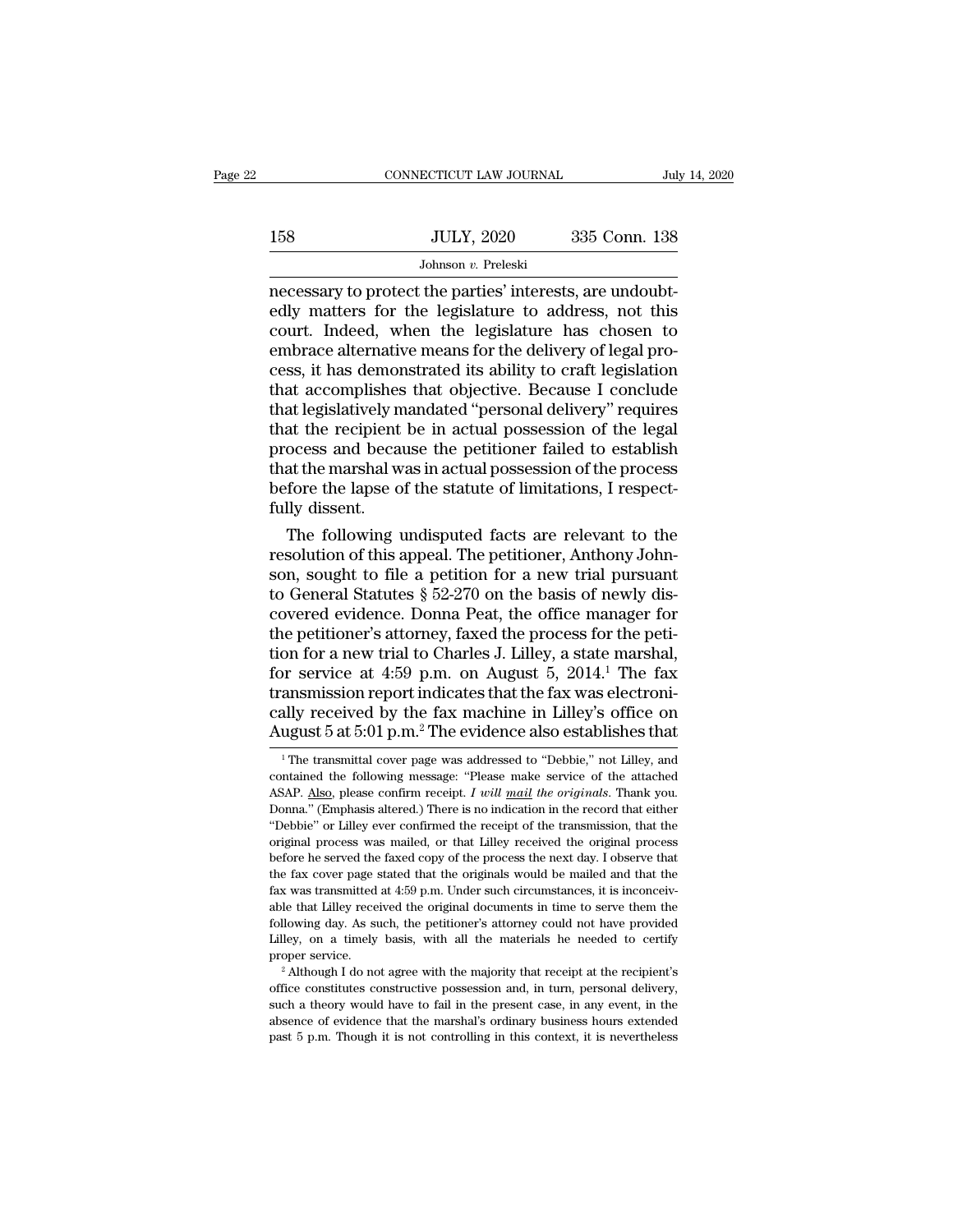| 2020          | CONNECTICUT LAW JOURNAL                                                                                                                                               | Page 23 |
|---------------|-----------------------------------------------------------------------------------------------------------------------------------------------------------------------|---------|
| 335 Conn. 138 | <b>JULY, 2020</b>                                                                                                                                                     | 159     |
|               | Johnson v. Preleski                                                                                                                                                   |         |
|               | Lilley did not answer Peat's telephone call on August<br>5, and he had no recollection of whether he was in his<br>office that day Moreover there is no evidence that |         |

335 Conn. 138 JULY, 2020 159<br>Johnson v. Preleski<br>Lilley did not answer Peat's telephone call on August<br>5, and he had no recollection of whether he was in his<br>office that day. Moreover, there is no evidence that<br>Lilley rec 335 Conn. 138 JULY, 2020 159<br>Johnson v. Preleski<br>Lilley did not answer Peat's telephone call on August<br>5, and he had no recollection of whether he was in his<br>office that day. Moreover, there is no evidence that<br>Lilley res 335 Conn. 138 JULY, 2020 159<br>Johnson v. Preleski<br>Lilley did not answer Peat's telephone call on August<br>5, and he had no recollection of whether he was in his<br>office that day. Moreover, there is no evidence that<br>Lilley res Johnson *v*. Preleski<br>Lilley did not answer Peat's telephone call on August<br>5, and he had no recollection of whether he was in his<br>office that day. Moreover, there is no evidence that<br>Lilley responded on August 5 to Peat' Johnson *v.* Preleski<br>Lilley did not answer Peat's telephone call on August<br>5, and he had no recollection of whether he was in his<br>office that day. Moreover, there is no evidence that<br>Lilley responded on August 5 to Peat's Lilley did not answer Peat's telephone call on August<br>5, and he had no recollection of whether he was in his<br>office that day. Moreover, there is no evidence that<br>Lilley responded on August 5 to Peat's voice mail. Lilley<br>se 5, and he had no recollection of whether he was in his<br>office that day. Moreover, there is no evidence that<br>Lilley responded on August 5 to Peat's voice mail. Lilley<br>served the faxed copy of the process on August 6. In<br>sum office that day. Moreover, there is no evidence that<br>Lilley responded on August 5 to Peat's voice mail. Lilley<br>served the faxed copy of the process on August 6. In<br>sum, there is no evidence establishing that Lilley per-<br>so Lilley responded on August 5 to Peat's voice mail. Lilley<br>served the faxed copy of the process on August 6. In<br>sum, there is no evidence establishing that Lilley per-<br>sonally received the faxed process the day it was trans served the faxed copy of the pr<br>sum, there is no evidence estably<br>sonally received the faxed proces<br>mitted, and the majority does<br>There is also no evidence of wh<br>original process, which the fax t<br>indicated would be mailed. In the given by the content of contents the day it was trans-<br>
itted, and the majority does not claim otherwise.<br>
I begin by noting my agreement with the applicable<br>
I begin by noting my agreement with the applicable<br>
and standard and the majority does not claim otherwise.<br>There is also no evidence of when Lilley received the<br>original process, which the fax transmittal cover page<br>indicated would be mailed.<br>I begin by noting my agreement wi

There is also no evidence of when Lilley received the original process, which the fax transmittal cover page indicated would be mailed.<br>
I begin by noting my agreement with the applicable standard of review as set forth i Friete is also no evaluated of which langt redeved are<br>original process, which the fax transmittal cover page<br>indicated would be mailed.<br>I begin by noting my agreement with the applicable<br>standard of review as set forth i indicated would be mailed.<br>
I begin by noting my agreement with the applicable<br>
standard of review as set forth in the majority opinion.<br>
The text of General Statutes  $\S 52-593a$  (a) provides that<br>
a cause of action will *personally delivered* to a state marshal, constandant of review as set forth in the majority opinion.<br>The text of General Statutes § 52-593a (a) provides that<br>a cause of action will not be barred by an expiring<br>statute of I begin by noting my agreement with the applicable<br>standard of review as set forth in the majority opinion.<br>The text of General Statutes  $\S 52-593a$  (a) provides that<br>a cause of action will not be barred by an expiring<br>st standard of review as set forth in the majority opinion.<br>The text of General Statutes  $\S$  52-593a (a) provides that<br>a cause of action will not be barred by an expiring<br>statute of limitations "if the process to be served i The text of General Statutes § 52-593a (a) provides that<br>a cause of action will not be barred by an expiring<br>statute of limitations "if the process to be served is<br>*personally delivered* to a state marshal, constable or<br>o a cause of action will not be barred by an expiring<br>statute of limitations "if the process to be served is<br>*personally delivered* to a state marshal, constable or<br>other proper officer within such time and the process<br>is s statute of limitations "if the process to be served is<br>*personally delivered* to a state marshal, constable or<br>other proper officer within such time and the process<br>is served, as provided by law, within thirty days of the personally delivered to a state marshal, constable or<br>other proper officer within such time and the process<br>is served, as provided by law, within thirty days of the<br>delivery." (Emphasis added.) I agree with the majority's other proper officer within such time and the process<br>is served, as provided by law, within thirty days of the<br>delivery." (Emphasis added.) I agree with the majority's<br>conclusion that § 52-593a (a) is ambiguous and, in<br>acc delivery." (Emphasis added.) I agree with the majority's conclusion that § 52-593a (a) is ambiguous and, in accordance with General Statutes § 1-2z,<sup>3</sup> that extratextual sources may be considered in ascertaining the meani tual sources may be considered in ascertaining the<br>meaning of "personal delivery." See, e.g., *State* v. *Panek*,<br>328 Conn. 219, 238, 177 A.3d 1113 (2018). I disagree<br>with the majority's conclusion, however, that the mere meaning of "personal delivery." See, e.g., *State v. Panek*,<br>328 Conn. 219, 238, 177 A.3d 1113 (2018). I disagree<br>with the majority's conclusion, however, that the mere<br>informative that we regularly consider something deli

<sup>328</sup> Conn. 219, 238, 177 A.3d 1113 (2018). I disagree with the majority's conclusion, however, that the mere informative that we regularly consider something delivered electronically after  $5 p.m.$  as not delivered on that d with the majority's conclusion, however, that the mere<br>informative that we regularly consider something delivered electronically<br>after 5 p.m. as not delivered on that day. Indeed, our rules of practice provide<br>that any fil that any filing sent electronically to the clerk's office that is received after 5 p.m. "shall be deemed filed on the next business day upon which such office is open." Practice Book § 7-17; see also *Real Estate Mortgage* Informative that we regularly consider something delivered electronically<br>after 5 p.m. as not delivered on that day. Indeed, our rules of practice provide<br>that any filing sent electronically to the clerk's office that is r rafter 5 p.m. as not delivered on that day. Indeed, our rules of practice provide that any filing sent electronically to the clerk's office that is received after 5 p.m. "shall be deemed filed on the next business day upo 5 p.m. "shall be deemed filed on the next business day upon which such office is open." Practice Book § 7-17; see also *Real Estate Mortgage Network*, *Inc.* v. *Squillante*, 184 Conn. App. 356, 362, 194 A.3d 1262, cert.

Fire is open." Practice Book § 7-17; see also *Real Estate Mortgage Network*, *Inc.* v. *Squillante*, 184 Conn. App. 356, 362, 194 A.3d 1262, cert. denied, 330 Conn. 950, 197 A.3d 390 (2018).<br><sup>3</sup> General Statutes § 1-2z p *Inc.* v. *Squillante*, 184 Conn. App. 356, 362, 194 A.3d 1262, cert. denied, 330 Conn. 950, 197 A.3d 390 (2018).<br><sup>3</sup> General Statutes § 1-2z provides: "The meaning of a statute shall, in the first instance, be ascertained Conn. 950, 197 A.3d 390 (2018).<br>
<sup>3</sup> General Statutes § 1-2z provides: "The meaning of a statute shall, in the first instance, be ascertained from the text of the statute itself and its relationship to other statutes. If,  $^3$  General Statutes  $\S$  1-2z provides: "The meaning of a statute shall, in the first instance, be ascertained from the text of the statute itself and its relationship to other statutes. If, after examining such text and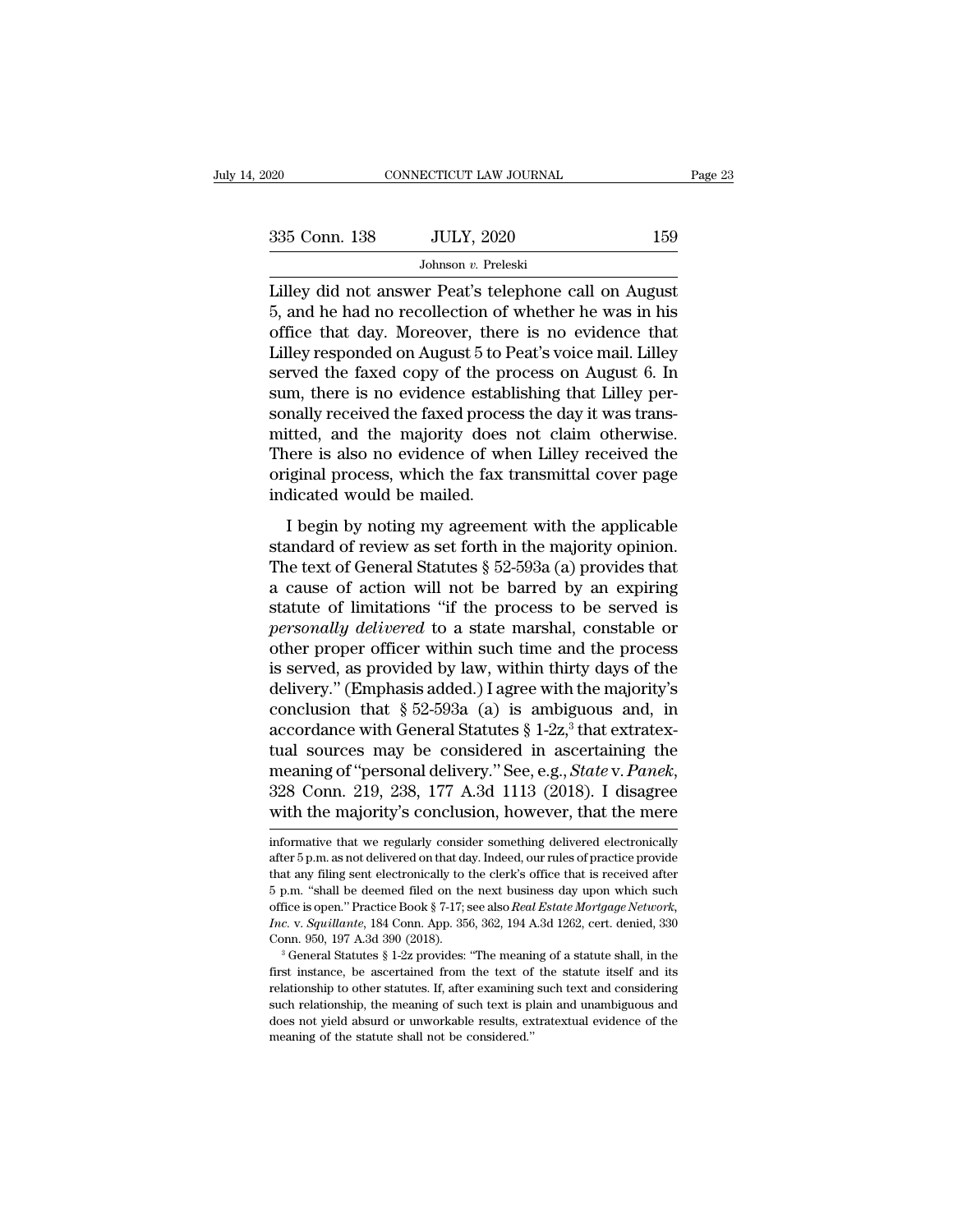|     | CONNECTICUT LAW JOURNAL                                                                                  |               | July 14, 2020 |
|-----|----------------------------------------------------------------------------------------------------------|---------------|---------------|
|     |                                                                                                          |               |               |
| 160 | <b>JULY, 2020</b>                                                                                        | 335 Conn. 138 |               |
|     | Johnson v. Preleski                                                                                      |               |               |
|     | successful transmission of a fax satisfies the "person-<br>ally delivered" requirement of $\S~52$ -593a. |               |               |
|     | I find the Appellate Court's decision in <i>Gianetti</i> v.                                              |               |               |

I Find the Appellate Court's decision in *Gianetti* v.<br>
I find the Appellate Court's decision in *Gianetti* v.<br>
I find the Appellate Court's decision in *Gianetti* v.<br>
I find the Appellate Court's decision in *Gianetti* v. *Connet 160 Connet Connet in the Sohnson v. Preleski*<br> *Cohnson v. Preleski*<br> *Connecticut Newspapers Publishing Co., 136 Conneticut Newspapers Publishing Co., 136 Conneticut Newspapers Publishing Co., 136 Conn.<br>
App. 67* Johnson v. Preleski<br>
successful transmission of a fax satisfies the "person-<br>
ally delivered" requirement of  $\S$  52-593a.<br>
I find the Appellate Court's decision in *Gianetti* v.<br>
Connecticut Newspapers Publishing Co., 136 successful transmission of a fax satisfies the "person-<br>ally delivered" requirement of § 52-593a.<br>I find the Appellate Court's decision in *Gianetti* v.<br>Connecticut Newspapers Publishing Co., 136 Conn.<br>App. 67, 73, 44 A.3d successful transmission of a fax satisfies the "person-<br>ally delivered" requirement of  $\S$  52-593a.<br>I find the Appellate Court's decision in *Gianetti* v.<br>*Connecticut Newspapers Publishing Co.*, 136 Conn.<br>App. 67, 73, 44 ally delivered" requirement of  $\S$  52-593a.<br>
I find the Appellate Court's decision in *Gianetti* v.<br> *Connecticut Newspapers Publishing Co.*, 136 Conn.<br>
App. 67, 73, 44 A.3d 191, cert. denied, 307 Conn. 923,<br>
55 A.3d 567 I find the Appellate Court's decision in *Gianetti* v.<br> *Connecticut Newspapers Publishing Co.*, 136 Conn.<br>
App. 67, 73, 44 A.3d 191, cert. denied, 307 Conn. 923,<br>
55 A.3d 567 (2012), particularly helpful in ascertaining<br> Connecticut Newspapers Publishing Co., 136 Conn.<br>App. 67, 73, 44 A.3d 191, cert. denied, 307 Conn. 923,<br>55 A.3d 567 (2012), particularly helpful in ascertaining<br>the meaning of " 'personal delivery.' " In analyzing § 52-<br>59 App. 67, 73, 44 A.3d 191, cert. denied, 307 Conn. 923,<br>55 A.3d 567 (2012), particularly helpful in ascertaining<br>the meaning of " 'personal delivery.' " In analyzing § 52-<br>593a, the Appellate Court explained that, "[a]lthou 55 A.3d 567 (2012), particularly helpful in ascertaining<br>the meaning of " 'personal delivery.' " In analyzing § 52-<br>593a, the Appellate Court explained that, "[a]lthough<br>the plaintiff is permitted to mail the process to t the meaning of "'personal delivery.'" In analyzing  $\S$  52-593a, the Appellate Court explained that, "[a]lthough<br>the plaintiff is permitted to mail the process to the<br>marshal, the determinative standard is *when the mar-*<br> 593a, the Appellate Court explained that, "[a]lthough<br>the plaintiff is permitted to mail the process to the<br>marshal, the determinative standard is *when the mar-<br>shal receives the process*, not when it is mailed."<br>(Emphas the plaintiff is permitted to mail the process to the<br>marshal, the determinative standard is *when the mar-*<br>shal receives the process, not when it is mailed."<br>(Emphasis added.) Id. Specifically, the court explained<br>that marshal, the determinative standard is *when the marshal receives the process*, not when it is mailed."<br>(Emphasis added.) Id. Specifically, the court explained<br>that something is not "personally delivered" until it has<br>been shal receives the process, not when it is mailed."<br>(Emphasis added.) Id. Specifically, the court explained<br>that something is not "personally delivered" until it has<br>been "received in person by" or has "come into the<br>posse (Emphasis added.) Id. Specifically, the court explained<br>that something is not "personally delivered" until it has<br>been "received in person by" or has "come into the<br>possession of" the receiving officer. Id., 74; see also<br> that something is not "personally delivered" until it has<br>been "received in person by" or has "come into the<br>possession of" the receiving officer. Id., 74; see also<br>Zarillo v. Peck, 33 Conn. Supp. 676, 679, 366 A.2d 1165<br> been "received in person by" or has "come into the possession of" the receiving officer. Id., 74; see also *Zarillo v. Peck*, 33 Conn. Supp. 676, 679, 366 A.2d 1165 ("The use of the word 'personally' in [§ 52-593a (a)] mak possession of" the receiving officer. Id., 74; see also<br>
Zarillo v. Peck, 33 Conn. Supp. 676, 679, 366 A.2d 1165<br>
("The use of the word 'personally' in [§ 52-593a (a)]<br>
makes it crystal clear that the process must be *rec* Zarillo v. Peck, 33 Conn. Supp. 676, 679, 366 A.2d 1165<br>("The use of the word 'personally' in  $[\S 52-593a (a)]$  makes it crystal clear that the process must be *received*<br>by the officer within the limitations period . . . . ("The use of the word 'personally' in  $[\S 52-593a (a)]$ <br>makes it crystal clear that the process must be *received*<br>by the officer within the limitations period . . . . [P]ro-<br>cess which *came into the hands* of the deputy s makes it crystal clear that the process must be *received*<br>by the officer within the limitations period . . . . [P]ro-<br>cess which *came into the hands* of the deputy sheriff<br>by mail was 'personally delivered' to him withi by the officer within the limitations period . . . . [P]rocess which *came into the hands* of the deputy sheriff<br>by mail was 'personally delivered' to him within the<br>meaning of § 52-593a . . . . " (Emphasis added.)), cert cess which *came into the hands* of the deputy sheriff<br>by mail was 'personally delivered' to him within the<br>meaning of  $\S 52-593a$ ...." (Emphasis added.)), cert.<br>denied, 171 Conn. 731, 357 A.2d 515 (1976). Accordingly,<br>in by mail was 'personally delivered' to him within<br>meaning of  $\S$  52-593a . . . ." (Emphasis added.)),<br>denied, 171 Conn. 731, 357 A.2d 515 (1976). Accordi<br>in order to satisfy the "personal delivery" requirer<br>of  $\S$  52-593a, eaning of § 52-593a . . . . " (Emphasis added.)), cert.<br>
mied, 171 Conn. 731, 357 A.2d 515 (1976). Accordingly,<br>
order to satisfy the "personal delivery" requirement<br>
§ 52-593a, the petitioner must establish that the mardenied, 171 Conn. 731, 357 A.2d 515 (1976). Accordingly,<br>in order to satisfy the "personal delivery" requirement<br>of § 52-593a, the petitioner must establish that the mar-<br>shal actually received the process in person prior in order to satisfy the "personal delivery" requirement<br>of § 52-593a, the petitioner must establish that the mar-<br>shal actually received the process in person prior to<br>the expiration of the statute of limitations.<sup>4</sup><br>The

The Appellate Court's reasoning is consistent with<br>ther statutes addressing service, which distinguish<br>ersonal service from abode service.<sup>5</sup> General Statutes<br> $^{4}$ This reasoning is consistent with the legislative history The Appellate Court's reasoning is consistent with<br>other statutes addressing service, which distinguish<br>personal service from abode service.<sup>5</sup> General Statutes<br> $\frac{4}{1}$ This reasoning is consistent with the legislative h

other statutes addressing service, which distinguish<br>personal service from abode service.<sup>5</sup> General Statutes<br> $\overline{ }$ <sup>4</sup>This reasoning is consistent with the legislative history of § 52-593a. See<br>12 S. Proc., Pt. 5, 1967 **is about to expire and the** *service*.<sup>5</sup> General Statutes  $\frac{1}{4}$  This reasoning is consistent with the legislative history of § 52-593a. See 12 S. Proc., Pt. 5, 1967 Sess., p. 2117, remarks of Senator John F. Pickett **PETSONIAT SETVICE ITOINT ADOUE SETVICE.** CHELFERI STATURES<br>
<sup>4</sup> This reasoning is consistent with the legislative history of § 52-593a. See<br>
12 S. Proc., Pt. 5, 1967 Sess., p. 2117, remarks of Senator John F. Pickett<br>
(s 12 S. Proc., Pt. 5, 1967 Sess., p. 2117, remarks of Senator John F. Pickett (savings statute is intended to remedy issue of when "a statute of limitation[s] is about to expire and the *sheriff get*[s] *a copy* of the writ (savings statute is intended to remedy issue of when "a statute of limitation[s] is about to expire and the sheriff get[s]  $a copy$  of the writ from [counsel]"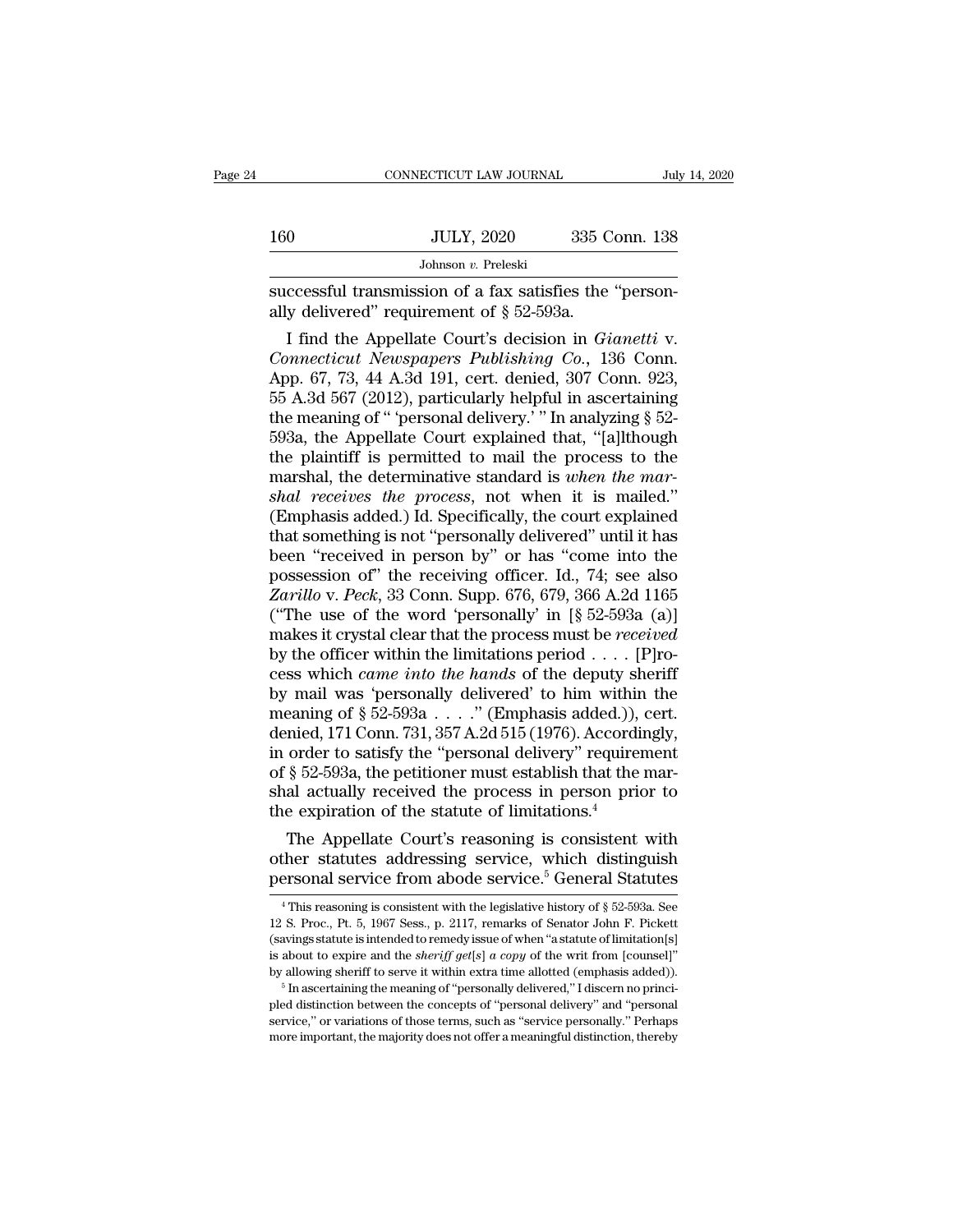Fage 25<br>
Sand Connecticut LAW JOURNAL Page 25<br>
Sand Connecticut and provides that "process in any civil<br>
Sand Connecticut and provides that "process in any civil<br>
Sand Connecticut and provides that "process in any civil<br>
S 335 Conn. 138 JULY, 2020 161<br>Johnson v. Preleski<br> $\frac{161}{100}$ <br> $\frac{162}{100}$ <br> $\frac{163}{100}$ <br>S 52-57 governs the manner of service of process in<br>Connecticut and provides that "process in any civil<br>action shall be served by 335 Conn. 138 JULY, 2020 161<br>Johnson v. Preleski<br>
§ 52-57 governs the manner of service of process in<br>
Connecticut and provides that "process in any civil<br>
action shall be served by *leaving a true and attested*<br> *copy of* **235 Conn. 138** JULY, 2020 161<br>
Johnson *v.* Preleski<br>
§ 52-57 governs the manner of service of process in<br>
Connecticut and provides that "process in any civil<br>
action shall be served by *leaving a true and attested*<br> *c* Johnson v. Preleski<br>
Society and the manner of service of process in<br>
Connecticut and provides that "process in any civil<br>
action shall be served by *leaving a true and attested*<br>
copy of it . . . with the defendant, or a Johnson v. Preleski<br>
§ 52-57 governs the manner of service of process in<br>
Connecticut and provides that "process in any civil<br>
action shall be served by *leaving a true and attested*<br> *copy of it* . . . with the defendant § 52-57 governs the manner of service of process in Connecticut and provides that "process in any civil action shall be served by *leaving a true and attested copy of it* . . . *with the defendant*, or at his usual plac Connecticut and provides that "process in any civil<br>action shall be served by *leaving a true and attested*<br>copy of it . . . with the defendant, or at his usual place<br>of abode, in this state." (Emphasis added.) General St action shall be served by *leaving* a *true and attested*<br>copy of it . . . with the defendant, or at his usual place<br>of abode, in this state." (Emphasis added.) General Stat-<br>utes § 52-57 (a); see also General Statutes § utes  $\S$  52-57 (a); see also General Statutes  $\S$  52-54 ("[t]ne<br>service of a writ of summons shall be made by . . .<br>leaving an attested copy thereof with [the defendant]<br>or at his usual place of abode"). Leaving a copy of service of a writ of summons shall be made by  $\ldots$ <br>leaving an attested copy thereof with [the defendant]<br>or at his usual place of abode"). Leaving a copy of<br>leaving our trial courts to conjure one for themselves. Though

leaving an attested copy thereof with [the defer<br>or at his usual place of abode"). Leaving a co<br>leaving our trial courts to conjure one for themselves. Though the r<br>states that its holding is limited to the "discrete and u The formal process of the formal correlation of the formal process or notice. The majority ates that its holding is limited to the "discrete and unique issue" here, one left to speculate why the issue is either discrete or

Law Dictionary (11th Ed. 2019) p. 1643 (service is "[t]he formal delivery of a writ, summons, or other legal process, pleading or notice to a litigant or a writ, summons, or other legal process, pleading or notice to a lit leaving our trial courts to conjure one for themselves. Though the majority states that its holding is limited to the "discrete and unique issue" here, one is left to speculate why the issue is either discrete or unique. S states that its holding is limited to the "discrete and unique issue" here, one is left to speculate why the issue is either discrete or unique. Service is merely the formal delivery of legal process or notice. See Black's is left to speculate why the issue is either discrete or unique.<br>
Service is merely the formal delivery of legal process or notice. See Black's<br>
Law Dictionary (11th Ed. 2019) p. 1643 (service is "[t]he formal delivery of<br> Service is merely the formal delivery of legal process or notic. See Black's Law Dictionary (11th Ed. 2019) p. 1643 (service is "[t]he formal delivery of a writ, summons, or other legal process, pleading or notice to a lit Law Dictionary (11th Ed. 2019) p. 1643 (service is "[t]he formal delivery of a writ, summons, or other legal process, pleading or notice to a litigant or other party interested in litigation"). The majority is correct tha Fractionary contracts are a verify process, pleading or notice to a litigant or other party interested in litigation"). The majority is correct that service of process must comport with due process but properly served pro in the personal delivery requirement of § 52-593a ensures that the marshal receives must comport with due process but properly served process requires that the marshal certify that the document he or she is serving is a tr process must comport with due process but properly served process requires that the marshal certify that the document he or she is serving is a true and attested copy of the original process. See General Statutes  $\S$  52-5 froces marshal certify that the document he or she is serving is a true and attested copy of the original process. See General Statutes  $\S$  52-54 and 52-57. This can only be accomplished if the marshal has the original pr attested copy of the original process. See General Statutes §§ 52-54 and 52-57. This can only be accomplished if the marshal has the original process in hand. The personal delivery requirement of § 52-593a ensures that th <sup>57</sup>. This can only be accomplished if the marshal has the original process in hand. The personal delivery requirement of  $\S$  52-593a ensures that the marshal receives the original process. The majority does not address t in hand. The personal delivery requirement of § 52-593a ensures that the marshal receives the original process. The majority does not address the fact that the marshal did not have the original process but, rather, had a marshal receives the original process. The majority does not address the fact that the marshal did not have the original process but, rather, had a replica of the original. The majority attempts to distinguish "service" fr fact that the marshal did not have the original process but, rather, had a replica of the original. The majority attempts to distinguish "service" from "delivery" on the due process principle of "actual notice," but does n The method of the original. The majority attempts to distinguish "service" from "delivery" on the due process principle of "actual notice," but does not explain how one who receives a fax, e-mail or text message containin as a ''mechanism to effectuate service . . . .'' But how is that legally or explain how one who receives a fax, e-mail or text message containing a copy of the original process has "actual notice" of its contents. Additionally, the majority tries to divine some light between "personally served" an notice'' of the original process has "actual notice" of its contents. Additionally, the majority tries to divine some light between "personally served" and "personally delivered" by asserting that delivery to a marshal onl For a majority tries to divine some light between "personally served" and ersonally delivered" by asserting that delivery to a marshal only serves a "mechanism to effectuate service  $\ldots$ ." But how is that legally or earn "'eresonally delivered" by asserting that delivery to a marshal only serves as a "mechanism to effectuate service  $\ldots$ ." But how is that legally or meaningfully different than the due process concern that one have "actua

because the legislature is presumed to have created a consistent of law." But how is that legally or meaningfully different than the due process concern that one have "actual notice" of the original process? The majority meaningfully different than the due process concern that one have "actual<br>notice" of the original process? The majority opinion is silent on the question.<br>I look to related statutes, such as service of process statutes, be motice" of the original process? The majority opinion is silent on the question.<br>
I look to related statutes, such as service of process statutes, because<br>
"[s]tatutes are to be interpreted with regard to other relevant st "[s] tattues are to be interpreted with regard to other relevant statutes because the legislature is presumed to have created a consistent body of law." (Internal quotation marks omitted.) *State v. Reynolds*, 264 Conn. 1 For the legislature is presumed to have created a consistent body of black is a consistent body of law." (Internal quotation marks omitted.) *State v. Reynolds*, 264 Conn. 1, 77–78, 836 A.2d 224 (2003); see also *Cox v. M* law." (Internal quotation marks omitted.) *State v. Reynolds*, 264 Com. 1, 77–78, 836 A.2d 224 (2003); see also *Cox v. Mid-Minnesota Mutual Ins. Co.*, 909 N.W.2d 540, 545–46 (Minn. 2018) (concluding that fax transmission 77–78, 836 A.2d 224 (2003); see also  $Cox$  v. *Mid-Minnesota Mutual Ins.*  $Co$ , 909 N.W.2d 540, 545–46 (Minn. 2018) (concluding that fax transmission did not satisfy requirement of delivery to sheriff because, among other t  $\frac{1}{200}$   $\frac{1}{200}$   $\frac{1}{200}$   $\frac{1}{200}$   $\frac{1}{200}$   $\frac{1}{200}$   $\frac{1}{200}$   $\frac{1}{200}$   $\frac{1}{200}$   $\frac{1}{200}$   $\frac{1}{200}$   $\frac{1}{200}$   $\frac{1}{200}$   $\frac{1}{200}$   $\frac{1}{200}$   $\frac{1}{200}$   $\frac{1}{200}$   $\frac{1}{200}$   $\frac{1$ not satisfy requirement of delivery to sheriff because, among other things,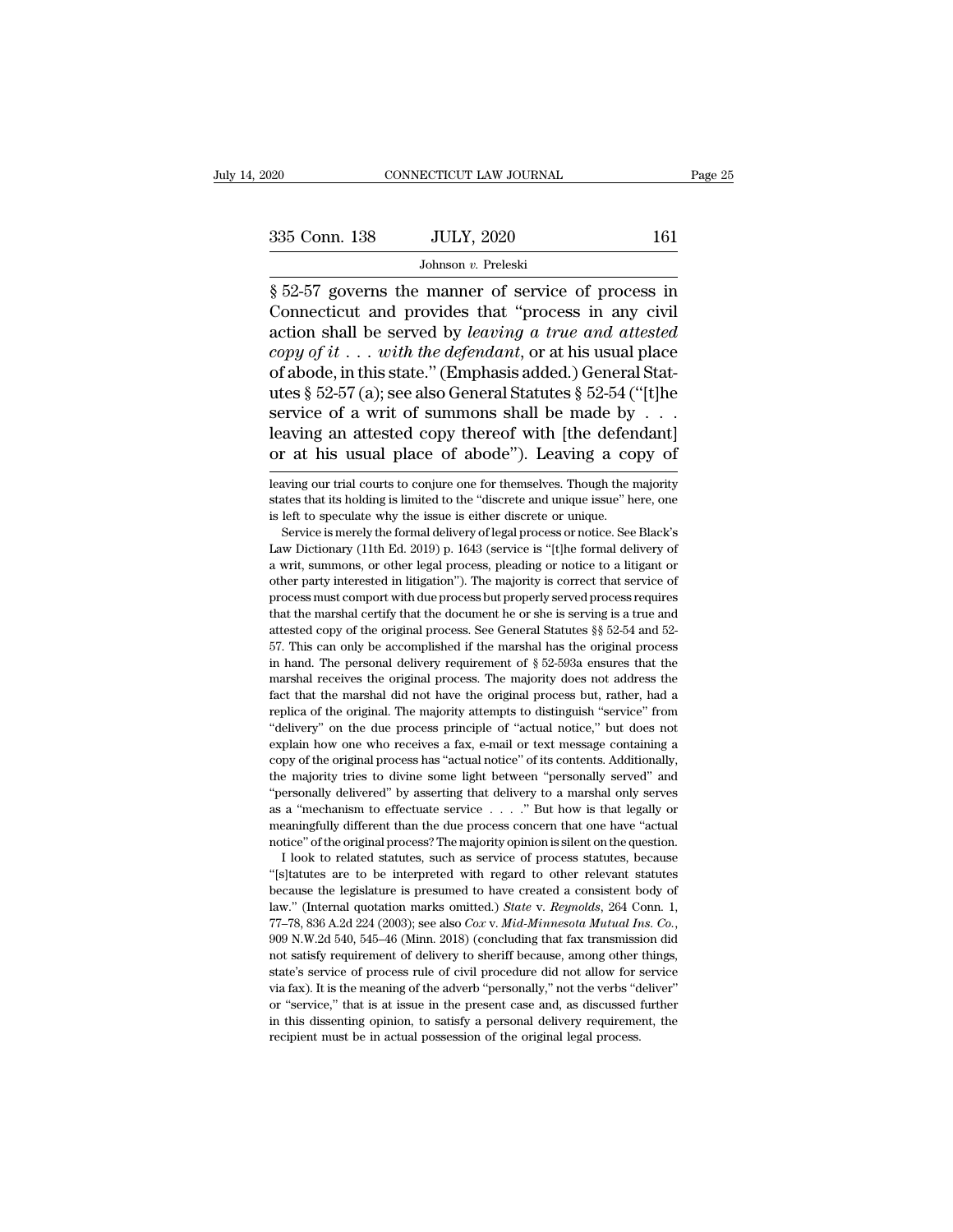|     | CONNECTICUT LAW JOURNAL | July 14, 2020 |  |
|-----|-------------------------|---------------|--|
|     |                         |               |  |
| 162 | <b>JULY, 2020</b>       | 335 Conn. 138 |  |
|     | Johnson v. Preleski     |               |  |

CONNECTICUT LAW JOURNAL July 14, 2020<br>162 JULY, 2020 335 Conn. 138<br>Johnson v. Preleski<br>the original process with the defendant is commonly<br>referred to as personal service. See *Jimenez* v. *DeRosa*,<br>100 Conn. App. 322, 230 The service of a summary service. See *Jimenez* v. *DeRosa*, 109 Conn. App. 332, 339, 951 A.2d 632 (2008) ("[w]hen jurisdiction is based on *personal* or abode service, the matters stated in the return if true confor juris JULY, 2020 335 Conn. 138<br>
Johnson *v.* Preleski<br>
the original process with the defendant is commonly<br>
referred to as personal service. See *Jimenez* v. *DeRosa*,<br>
109 Conn. App. 332, 339, 951 A.2d 632 (2008) ("[w]hen<br>
juri Johnson v. Preleski<br>the original process with the defendant is commonly<br>referred to as personal service. See *Jimenez* v. DeRosa,<br>109 Conn. App. 332, 339, 951 A.2d 632 (2008) ("[w]hen<br>jurisdiction is based on *personal* o Johnson *v.* Preleski<br>
the original process with the defendant is commonly<br>
referred to as personal service. See *Jimenez* v. DeRosa,<br>
109 Conn. App. 332, 339, 951 A.2d 632 (2008) ("[w]hen<br>
jurisdiction is based on *perso* the original process with the defendant is commonly<br>referred to as personal service. See *Jimenez* v. DeRosa,<br>109 Conn. App. 332, 339, 951 A.2d 632 (2008) ("[w]hen<br>jurisdiction is based on *personal* or abode service, the<br> referred to as personal service. See *Jimenez* v. DeRosa,<br>109 Conn. App. 332, 339, 951 A.2d 632 (2008) ("[w]hen<br>jurisdiction is based on *personal* or abode service, the<br>matters stated in the return, if true, confer juris 109 Conn. App. 332, 339, 951 A.2d 632 (2008) ("[w]hen<br>jurisdiction is based on *personal* or abode service, the<br>matters stated in the return, if true, confer jurisdiction"<br>(emphasis added; internal quotation marks omitted) jurisdiction is based on *personal* or abode service, the<br>matters stated in the return, if true, confer jurisdiction"<br>(emphasis added; internal quotation marks omitted)).<br>It is significant that, in Connecticut, personal se matters stated in the return, if true, confer jurisdiction"<br>(emphasis added; internal quotation marks omitted)).<br>It is significant that, in Connecticut, personal service<br>has been interpreted to mean hand delivery. See, e.g (emphasis added; internal quotation marks omitted)).<br>It is significant that, in Connecticut, personal service<br>has been interpreted to mean hand delivery. See, e.g.,<br>Black v. London & Egazarian Associates, Inc., 30 Conn.<br>Ap It is significant that, in Connecticut, personal service<br>has been interpreted to mean hand delivery. See, e.g.,<br>*Black v. London & Egazarian Associates, Inc.*, 30 Conn.<br>App. 295, 300, 620 A.2d 176, cert. denied, 225 Conn. has been interpreted to mean hand delivery. See, e.g.,<br>Black v. London & Egazarian Associates, Inc., 30 Conn.<br>App. 295, 300, 620 A.2d 176, cert. denied, 225 Conn. 916,<br>623 A.2d 1024 (1993); see also Weiss v. Glemp, 127 Wn. *Black* v. *London & Egazarian Associates, Inc.*, 30 Conn.<br>App. 295, 300, 620 A.2d 176, cert. denied, 225 Conn. 916,<br>623 A.2d 1024 (1993); see also *Weiss* v. *Glemp*, 127 Wn.<br>2d 726, 729–30, 903 P.2d 455 (1995) (en banc) App. 295, 300, 620 A.2d 176, cert. denied, 225 Conn. 916, 623 A.2d 1024 (1993); see also *Weiss v. Glemp*, 127 Wn.<br>2d 726, 729–30, 903 P.2d 455 (1995) (en banc) (summons left on windowsill of rectory, four feet from defend 623 A.2d 1024 (1993); see also *Weiss* v. *Glemp*, 127 Wn.<br>2d 726, 729–30, 903 P.2d 455 (1995) (en banc) (summons<br>left on windowsill of rectory, four feet from defendant,<br>did not comply with personal service requirements) 2d 726, 729–30, 903 P.2d 455 (1995) (en banc) (summons<br>left on windowsill of rectory, four feet from defendant,<br>did not comply with personal service requirements).<br>This is consistent with the dictionary definition of "perleft on windowsill of rectory, four feet from defendant,<br>did not comply with personal service requirements).<br>This is consistent with the dictionary definition of "per-<br>sonal service." See Black's Law Dictionary (11th Ed.<br>2 did not comply with personal service requirements).<br>This is consistent with the dictionary definition of "per-<br>sonal service." See Black's Law Dictionary (11th Ed.<br>2019) p. 1381 (defining "personal service" as "[a]ctual<br>de This is consistent with the dictionary definition of "per-<br>sonal service." See Black's Law Dictionary (11th Ed.<br>2019) p. 1381 (defining "personal service" as "[a]ctual<br>delivery of the notice or process to the person to who added)). They p. 1301 (defining personal service due papeladar livery of the notice or process to the person to whom<br>is directed"); see also American Heritage College Dic-<br>phary (4th Ed. 2007) p. 1039 (defining "personal" as<br>aljon it is directed"); see also American Heritage College Dictionary (4th Ed. 2007) p. 1039 (defining "personal" as<br>"[d]one, made, or performed *in person*" (emphasis added)).<br>These service of process statutes also require tha

process with Ed. 2007) p. 1039 (defining "personal" as<br>
"[d]one, made, or performed *in person*" (emphasis<br>
added)).<br>
These service of process statutes also require that<br>
the marshal leave a true and attested copy of the "[d]one, made, or performed *in person*" (emphasis added)).<br>"[d]one, made, or performed *in person*" (emphasis added)).<br>These service of process statutes also require that<br>the marshal leave a true and attested copy of the Fujore, mate, or performed *in person* (emphasis added)).<br>
These service of process statutes also require that<br>
the marshal leave a true and attested copy of the original<br>
process with the defendant. See General Statutes These service of process statutes also require that<br>the marshal leave a true and attested copy of the original<br>process with the defendant. See General Statutes §§ 52-<br>54 and 52-57. The theoretical underpinning of service<br> These service of process statutes also require that<br>the marshal leave a true and attested copy of the original<br>process with the defendant. See General Statutes §§ 52-<br>54 and 52-57. The theoretical underpinning of service<br>i the marshal leave a true and attested copy of the original<br>process with the defendant. See General Statutes §§ 52-<br>54 and 52-57. The theoretical underpinning of service<br>is that the marshal compares the original process to<br> process with the defendant. See General Statutes  $\S$ § 52-<br>54 and 52-57. The theoretical underpinning of service<br>is that the marshal compares the original process to<br>the copy that he is serving, thus certifying that it is 54 and 52-57. The theoretical underpinning of service<br>is that the marshal compares the original process to<br>the copy that he is serving, thus certifying that it is a<br>true and attested copy. See *City Lumber Co. of Bridge-<br>p* is that the marshal compares the original process to<br>the copy that he is serving, thus certifying that it is a<br>true and attested copy. See *City Lumber Co. of Bridge-*<br>port, *Inc.* v. *Borsuk*, 131 Conn. 640, 646, 41 A.2d the copy that he is serving, thus certifying that it is a<br>true and attested copy. See *City Lumber Co. of Bridge-*<br>port, *Inc.* v. *Borsuk*, 131 Conn. 640, 646, 41 A.2d 775<br>(1945) ("To attest means 'to bear witness to . . true and attested copy. See *City Lumber Co. of Bridge-*<br>port, *Inc.* v. *Borsuk*, 131 Conn. 640, 646, 41 A.2d 775<br>(1945) ("To attest means 'to bear witness to . . . to<br>affirm to be true or genuine.' *McGuire* v. *Church* port, Inc. v. Borsuk, 131 Conn. 640, 646, 41 A.2d 775 (1945) ("To attest means 'to bear witness to . . . to affirm to be true or genuine.' McGuire v. Church, 49 Conn. 248, 249 [1881]."). Although it is not necessary for a (1945) ("To attest means 'to bear witness to  $\ldots$  to affirm to be true or genuine.' McGuire v. Church, 49 Conn. 248, 249 [1881]."). Although it is not necessary for a "true and attested copy" of an original court documen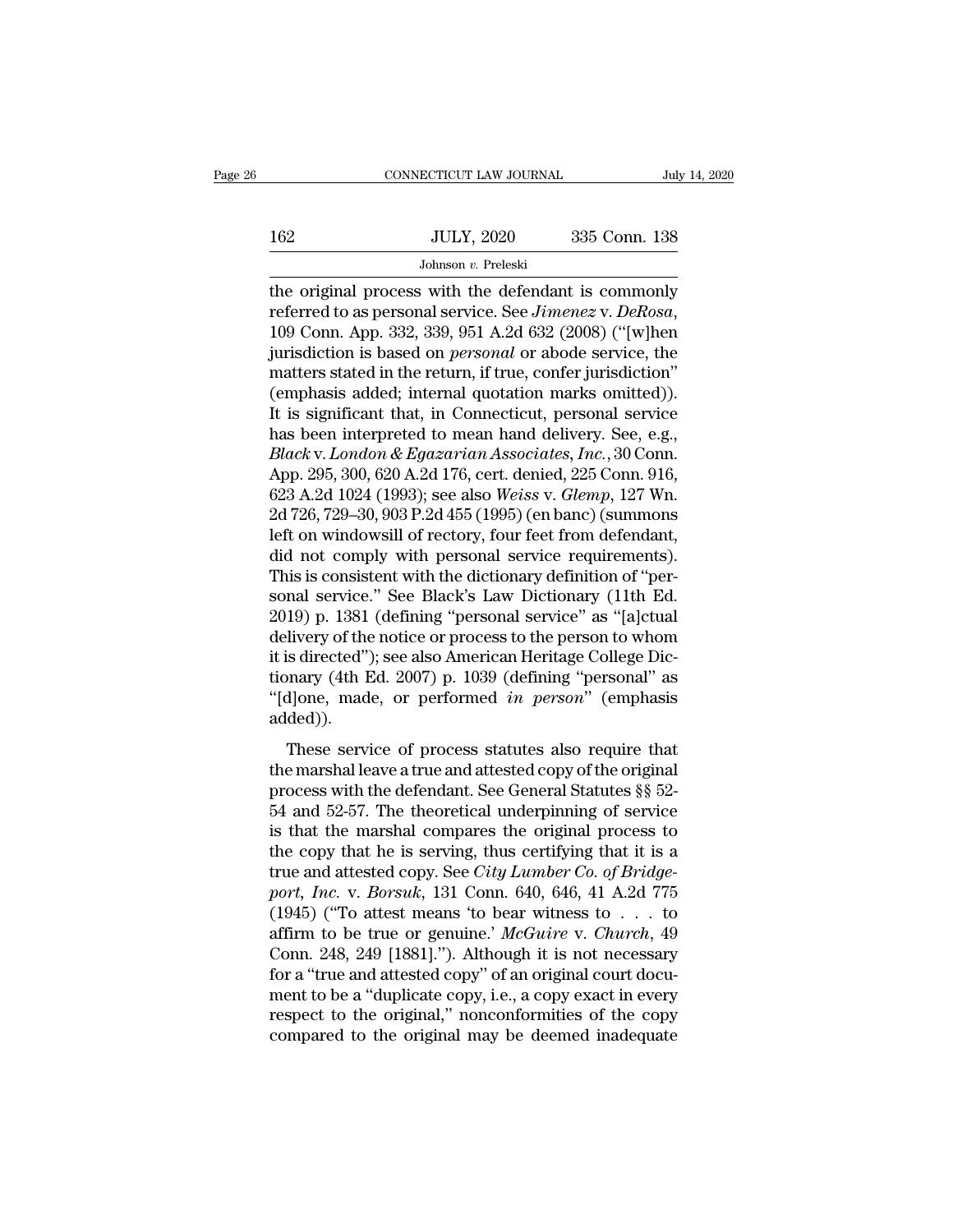Figure 27<br>
Samment Connecticut LAW JOURNAL Page 27<br>
Samment 2020<br> *Sohnson v. Preleski*<br>
Service. *Crossroads Development, Inc.* v. *Planning &*<br> *Zoning Commission*, 210 Conn. 1, 5, 553 A.2d 609<br>
(1090) As such the marsha *Zoning Commission*, 2020 *163*<br>*Johnson v. Preleski*<br>*Zoning Commission, 210 Conn. 1, 5, 553 A.2d 609*<br>*Zoning Commission, 210 Conn. 1, 5, 553 A.2d 609*<br>(1989). As such, the marshal must be able to compare the convention (1989). As such, the marshal must be able to compare 335 Conn. 138 JULY, 2020 163<br>Johnson v. Preleski<br>service. Crossroads Development, Inc. v. Planning &<br>Zoning Commission, 210 Conn. 1, 5, 553 A.2d 609<br>(1989). As such, the marshal must be able to compare<br>the copy that he is Johnson v. Preleski<br>
service. Crossroads Development, Inc. v. Planning &<br>
Zoning Commission, 210 Conn. 1, 5, 553 A.2d 609<br>
(1989). As such, the marshal must be able to compare<br>
the copy that he is serving to the original, Johnson v. Preleski<br>
service. Crossroads Development, Inc. v. Planning &<br>
Zoning Commission, 210 Conn. 1, 5, 553 A.2d 609<br>
(1989). As such, the marshal must be able to compare<br>
the copy that he is serving to the original, service. Crossroads Development, Inc. v. Planning &<br>Zoning Commission, 210 Conn. 1, 5, 553 A.2d 609<br>(1989). As such, the marshal must be able to compare<br>the copy that he is serving to the original, which, in<br>this case, was Zoning Commission, 210 Conn. 1, 5, 553 A.2d 609 (1989). As such, the marshal must be able to compare the copy that he is serving to the original, which, in this case, was not even being mailed to the marshal until sometime (1989). As such, the marshal must be able to compare<br>the copy that he is serving to the original, which, in<br>this case, was not even being mailed to the marshal<br>until sometime after August 5. Permitting personal<br>delivery t the copy that he is serving to the original, which, in<br>this case, was not even being mailed to the marshal<br>until sometime after August 5. Permitting personal<br>delivery to a marshal to be accomplished via fax does<br>not affor this case, was not even being mailed to the marshal<br>until sometime after August 5. Permitting personal<br>delivery to a marshal to be accomplished via fax does<br>not afford the marshal the ability to certify that the<br>document h until sometime after August 5. Permitting personal<br>delivery to a marshal to be accomplished via fax does<br>not afford the marshal the ability to certify that the<br>document he is serving is a true and attested copy of<br>the orig delivery to a marshal to be accomplished via fax does<br>
not afford the marshal the ability to certify that the<br>
document he is serving is a true and attested copy of<br>
the original because the document received via fax is<br> not afford the marshal the ability to certify that the<br>document he is serving is a true and attested copy of<br>the original because the document received via fax is<br>itself a copy. See, e.g., *Cox v. Mid-Minnesota Mutual*<br>*I* document he is serving is a true and attested copy of<br>the original because the document received via fax is<br>itself a copy. See, e.g., *Cox v. Mid-Minnesota Mutual*<br>Ins. *Co.*, 909 N.W.2d 540, 544 (Minn. 2018) (A "fax is<br>'[ the original because the document received via fax is<br>itself a copy. See, e.g., *Cox v. Mid-Minnesota Mutual*<br>*Ins. Co.*, 909 N.W.2d 540, 544 (Minn. 2018) (A "fax is<br>'[a] method of transmitting over telephone lines an<br>exac itself a copy. See, e.g., *Cox v. Mid-Minnesota Mu*<br>*Ins. Co.*, 909 N.W.2d 540, 544 (Minn. 2018) (A "fa"<br>
[a] method of transmitting over telephone lines<br>
exact *copy* of a printing.' Fax, Black's Law Diction<br>
[(10th Ed. 2 The Appellate Court's reasoning in *Gianetti* is also<br>
and *copy* of a printing.' Fax, Black's Law Dictionary<br>
10th Ed. 2014)  $p.726$ ]  $\ldots$  *The actual document*<br> *ing faxed is not brought to a particular person or*<br> *ac* exact copy of a printing.' Fax, Black's Law Dictionary<br>
[(10th Ed. 2014) p.726] . . . . The actual document<br>
being faxed is not brought to a particular person or<br>
place." (Citation omitted; emphasis added.)).<br>
The Appella

[(10th Ed. 2014) p.726] .... The actual document<br>being faxed is not brought to a particular person or<br>place." (Citation omitted; emphasis added.)).<br>The Appellate Court's reasoning in *Gianetti* is also<br>consistent with cas being faxed is not brought to a particular person or<br>place." (Citation omitted; emphasis added.)).<br>The Appellate Court's reasoning in *Gianetti* is also<br>consistent with case law from this court in which we<br>held that a fax *Burlington Coat Factory*, 263 Conn. 279, 291, 298, 819<br> *Burlington Coat Factory*, 263 Conn. 279, 291, 298, 819<br>
A. 2d 260 (2003). Specifically, we concluded that by fax-<br>
individuals a party's strengy, 263 Conn. 279, 291 The Appellate Court's reasoning in *Gianetti* is also<br>consistent with case law from this court in which we<br>held that a fax did not satisfy the personal delivery<br>requirement of General Statutes § 31-321. See *Hatt* v.<br>*Bur* The Appellate Court's reasoning in *Gianetti* is also consistent with case law from this court in which we held that a fax did not satisfy the personal delivery requirement of General Statutes  $\S 31-321$ . See *Hatt* v. *B* consistent with case law from this court in which we<br>held that a fax did not satisfy the personal delivery<br>requirement of General Statutes § 31-321. See *Hatt v.*<br>Burlington Coat Factory, 263 Conn. 279, 291, 298, 819<br>A.2d held that a fax did not satisfy the personal delivery<br>requirement of General Statutes § 31-321. See *Hatt* v.<br>*Burlington Coat Factory*, 263 Conn. 279, 291, 298, 819<br>A.2d 260 (2003). Specifically, we concluded that by fax requirement of General Statutes § 31-321. See *Hatt* v.<br> *Burlington Coat Factory*, 263 Conn. 279, 291, 298, 819<br>
A.2d 260 (2003). Specifically, we concluded that by fax-<br>
ing its decision to a party's attorney, the Worker Burlington Coat Factory, 263 Conn. 279, 291, 298, 819<br>A.2d 260 (2003). Specifically, we concluded that by fax-<br>ing its decision to a party's attorney, the Workers' Com-<br>pensation Commission did not comply with § 31-321,<br>wh A.2d 260 (2003). Specifically, we concluded that by faxing its decision to a party's attorney, the Workers' Compensation Commission did not comply with § 31-321, which requires notice to be given by "written or printed not ing its decision to a party's attorney, the Workers' Compensation Commission did not comply with § 31-321, which requires notice to be given by "written or printed notice, *service personally* or by registered or certified pensation Commission did not comply with § 31-321,<br>which requires notice to be given by "written or printed<br>notice, *service personally* or by registered or certified<br>mail . . . ." (Emphasis added.) See *Hatt* v. *Burling* which requires notice to be given by "written or printed<br>notice, *service personally* or by registered or certified<br>mail . . . ." (Emphasis added.) See *Hatt* v. *Burlington*<br>Coat *Factory*, supra, 291, 298. The majority' notice, *service personally* or by registered or certified<br>mail . . . ." (Emphasis added.) See *Hatt* v. *Burlington*<br>Coat Factory, supra, 291, 298. The majority's attempt<br>to distinguish *Hatt* from the present case on th mail . . . ." (Emphasis added.) See *Hatt* v. *Burlington*<br>Coat *Factory*, supra, 291, 298. The majority's attempt<br>to distinguish *Hatt* from the present case on the basis<br>that § 31-321 uses the phrase "service personally Coat Factory, supra, 291, 298. The majority's attempt<br>to distinguish *Hatt* from the present case on the basis<br>that § 31-321 uses the phrase "service personally,"<br>rather than "personally delivered" as in § 52-593a, is<br>unp to distinguish *Hatt* from the present case on the basis<br>that  $\S 31-321$  uses the phrase "service personally,"<br>rather than "personally delivered" as in  $\S 52-593a$ , is<br>unpersuasive and is undermined by the fact that we<br>us that  $\S 31-321$  uses the phrase "service personally,"<br>rather than "personally delivered" as in  $\S 52-593a$ , is<br>unpersuasive and is undermined by the fact that we<br>used the terms "service personally" and "personal deliv-<br>er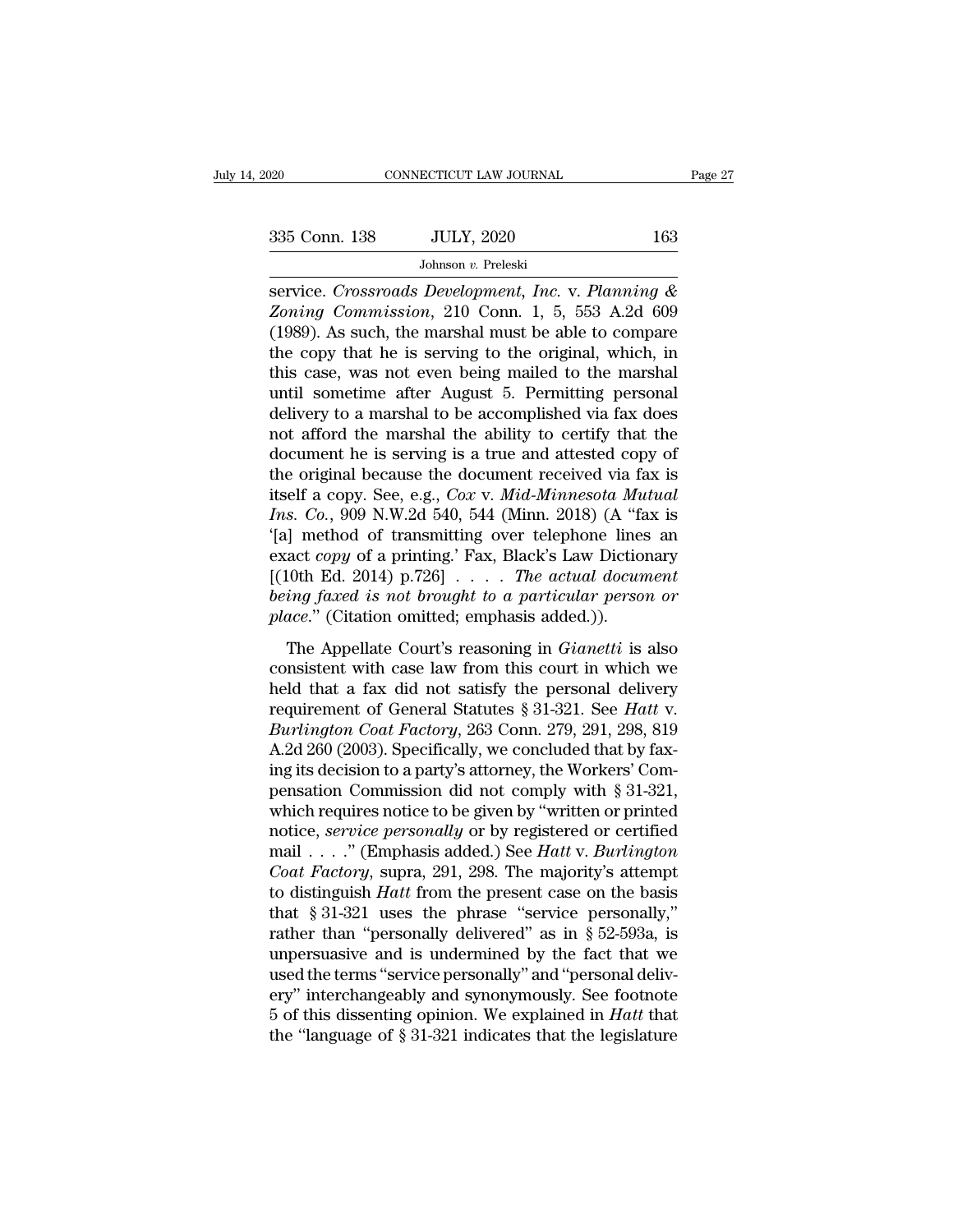|     | CONNECTICUT LAW JOURNAL | July 14, 2020 |  |
|-----|-------------------------|---------------|--|
|     |                         |               |  |
| 164 | <b>JULY, 2020</b>       | 335 Conn. 138 |  |
|     | Johnson v. Preleski     |               |  |

CONNECTICUT LAW JOURNAL July 14, 2020<br>
164 JULY, 2020 335 Conn. 138<br>
Johnson *v.* Preleski<br>
considered only *personal delivery* and registered or<br>
certified letters as acceptable methods of *service*."<br>
(Emphasia added) *H* 164 JULY, 2020 335 Conn. 138<br>
Johnson v. Preleski<br>
considered only *personal delivery* and registered or<br>
certified letters as acceptable methods of *service*."<br>
(Emphasis added.) *Hatt* v. *Burlington Coat Factory*, (Emphasis added.) *Hatt* v. *Burlington Coat Factory*, supra, 295.<br>
The trial court and courts from other jurisdictions<br>
The trial court and courts from other jurisdictions Johnson *v*. Preleski<br>
msidered only *personal delivery* and registered or<br>
rtified letters as acceptable methods of *service*."<br>
mphasis added.) *Hatt* v. *Burlington Coat Factory*,<br>
pra, 295.<br>
The trial court and courts considered only *personal delivery* and registered or<br>certified letters as acceptable methods of *service*."<br>(Emphasis added.) *Hatt* v. *Burlington Coat Factory*,<br>supra, 295.<br>The trial court and courts from other jurisdic

certified letters as acceptable methods of *service.*"<br>(Emphasis added.) *Hatt* v. *Burlington Coat Factory*,<br>supra, 295.<br>The trial court and courts from other jurisdictions<br>have considered similar language and specificall (Emphasis added.) *Hatt* v. *Burlington Coat Factory*,<br>supra, 295.<br>The trial court and courts from other jurisdictions<br>have considered similar language and specifically<br>rejected the argument that a fax transmission constisupra, 295.<br>
The trial court and courts from other jurisdictions<br>
have considered similar language and specifically<br>
rejected the argument that a fax transmission consti-<br>
tutes delivery. See, e.g., *Seibold v. Commissione* The trial court and courts from other jurisdictions<br>have considered similar language and specifically<br>rejected the argument that a fax transmission consti-<br>tutes delivery. See, e.g., *Seibold v. Commissioner of*<br>*Dept. of* The trial court and courts from other jurisdictions<br>have considered similar language and specifically<br>rejected the argument that a fax transmission consti-<br>tutes delivery. See, e.g., *Seibold* v. *Commissioner of*<br>*Dept.* have considered similar language and specifically<br>rejected the argument that a fax transmission consti-<br>tutes delivery. See, e.g., *Seibold* v. *Commissioner of*<br>*Dept. of Motor Vehicles*, Superior Court, judicial distric rejected the argument that a fax transmission constitutes delivery. See, e.g., *Seibold v. Commissioner of Dept. of Motor Vehicles*, Superior Court, judicial district of New Britain, Docket No. CV-13-6019840-S (January 9 tutes delivery. See, e.g., *Seibold v. Commissioner of*<br>*Dept. of Motor Vehicles*, Superior Court, judicial district<br>of New Britain, Docket No. CV-13-6019840-S (January<br>9, 2014) (faxing copy of administrative appeal did no Dept. of Motor Vehicles, Superior Court, judicial district<br>of New Britain, Docket No. CV-13-6019840-S (January<br>9, 2014) (faxing copy of administrative appeal did not<br>satisfy either personal service or certified mail requi of New Britain, Docket No. CV-13-6019840-S (January<br>9, 2014) (faxing copy of administrative appeal did not<br>satisfy either personal service or certified mail require-<br>ment of General Statutes § 4-183 (c) (1)); *Cox v. Mid-<br>* 9, 2014) (faxing copy of administrative appeal did not<br>satisfy either personal service or certified mail require-<br>ment of General Statutes § 4-183 (c) (1)); *Cox v. Mid-*<br>*Minnesota Mutual Ins. Co.*, supra, 909 N.W.2d 546 satisfy either personal service or certified mail require-<br>ment of General Statutes § 4-183 (c) (1)); *Cox v. Mid-*<br>*Minnesota Mutual Ins. Co.*, supra, 909 N.W.2d 546<br>("personal delivery" is not satisfied by delivery via f ment of General Statutes § 4-183 (c) (1)); *Cox v. Mid-*<br>*Minnesota Mutual Ins. Co.*, supra, 909 N.W.2d 546<br>("personal delivery" is not satisfied by delivery via fax);<br>*National Bank of Northern New York v. Grasso*, 79 App *Munnesota Mutual Ins. Co.*, supra, 909 N.W.2d 546<br>("personal delivery" is not satisfied by delivery via fax);<br>*National Bank of Northern New York v. Grasso*, 79 App.<br>Div. 2d 871, 871, 434 N.Y.S.2d 553 (1980) ("[p]ersonal<br> ("personal delivery" is not satisfied by delivery via fax);<br>National Bank of Northern New York v. Grasso, 79 App.<br>Div. 2d 871, 871, 434 N.Y.S.2d 553 (1980) ("[p]ersonal<br>delivery means 'in-hand delivery' "); see also Firef National Bank of Northern New York v. Grasso, 79 App.<br>Div. 2d 871, 871, 434 N.Y.S.2d 553 (1980) ("[p]ersonal<br>delivery means 'in-hand delivery' "); see also Firefight-<br>ers Institute for Racial Equality v. St. Louis, 220 F.3 Div. 2d 871, 871, 434 N.Y.S.2d 553 (1980) ("[p]ersonal<br>delivery means 'in-hand delivery' "); see also *Firefight-*<br>ers Institute for Racial Equality v. St. Louis, 220 F.3d<br>898, 903 (8th Cir. 2000) (transmitting subpoena by delivery means 'in-hand delivery'"); see also *Firefight-*<br>ers Institute for Racial Equality v. St. Louis, 220 F.3d<br>898, 903 (8th Cir. 2000) (transmitting subpoena by fax<br>is insufficient to satisfy rule 45 (b) (1) of Fede ers Institute for Racial Equality v. St. Louis, 220 F.3d<br>898, 903 (8th Cir. 2000) (transmitting subpoena by fax<br>is insufficient to satisfy rule 45 (b) (1) of Federal Rules<br>of Civil Procedure, which requires that service b 898, 903 (8th Cir. 2000) (transmitting subpoena by fax<br>is insufficient to satisfy rule 45 (b) (1) of Federal Rules<br>of Civil Procedure, which requires that service be made<br>by "delivering" subpoena to person, because method is insufficient to satisfy rule 45 (b) (1) of Federal Rules<br>of Civil Procedure, which requires that service be made<br>by "delivering" subpoena to person, because method<br>of service needs to be one that ensures that subpoena<br>w of Civil Procedure, which requires that service be made<br>by "delivering" subpoena to person, because method<br>of service needs to be one that ensures that subpoena<br>was "placed in the actual possession or control of the<br>person by "delivering" subpoena to person, because method<br>of service needs to be one that ensures that subpoena<br>was "placed in the actual possession or control of the<br>person to be served"), cert. denied, 532 U.S. 921, 121 S.<br>Ct. of service needs to be one that ensures that subpoena<br>was "placed in the actual possession or control of the<br>person to be served"), cert. denied, 532 U.S. 921, 121 S.<br>Ct. 1359, 149 L. Ed. 2d 288 (2001); *Mehrer v. Diagnost* was "placed in the actual possession or control of the<br>person to be served"), cert. denied, 532 U.S. 921, 121 S.<br>Ct. 1359, 149 L. Ed. 2d 288 (2001); *Mehrer v. Diagnostic<br>Imaging Center*, *P.C.*, 157 S.W.3d 315, 321 (Mo. A person to be served"), cert. denied, 532 U.S. 921, 121 S.<br>Ct. 1359, 149 L. Ed. 2d 288 (2001); *Mehrer v. Diagnostic*<br>*Imaging Center*, *P.C.*, 157 S.W.3d 315, 321 (Mo. App.<br>2005) (transmitting subpoena via fax to nonparty Ct. 1359, 149 L. Ed. 2d 288 (2001); Mehrer v. Dragnostic<br>Imaging Center, P.C., 157 S.W.3d 315, 321 (Mo. App.<br>2005) (transmitting subpoena via fax to nonparty was<br>insufficient to constitute "delivery" under state's<br>rules o *Imaging Center, P.C., 157 S.W.3d 315, 321 (Mo. App.* 2005) (transmitting subpoena via fax to nonparty was insufficient to constitute "'delivery'" under state's rules of civil procedure); 62B Am. Jur. 2d 760, Process § 18 2005) (transmitting subpoena via fax to nonparty was<br>insufficient to constitute "'delivery'" under state's<br>rules of civil procedure); 62B Am. Jur. 2d 760, Process<br>§ 187 (2005) ("The term 'personal service' has been<br>defined insufficient to constitute "delivery" under state's<br>rules of civil procedure); 62B Am. Jur. 2d 760, Process<br>§ 187 (2005) ("The term 'personal service' has been<br>defined as the actual or direct delivery of a summons<br>or a cop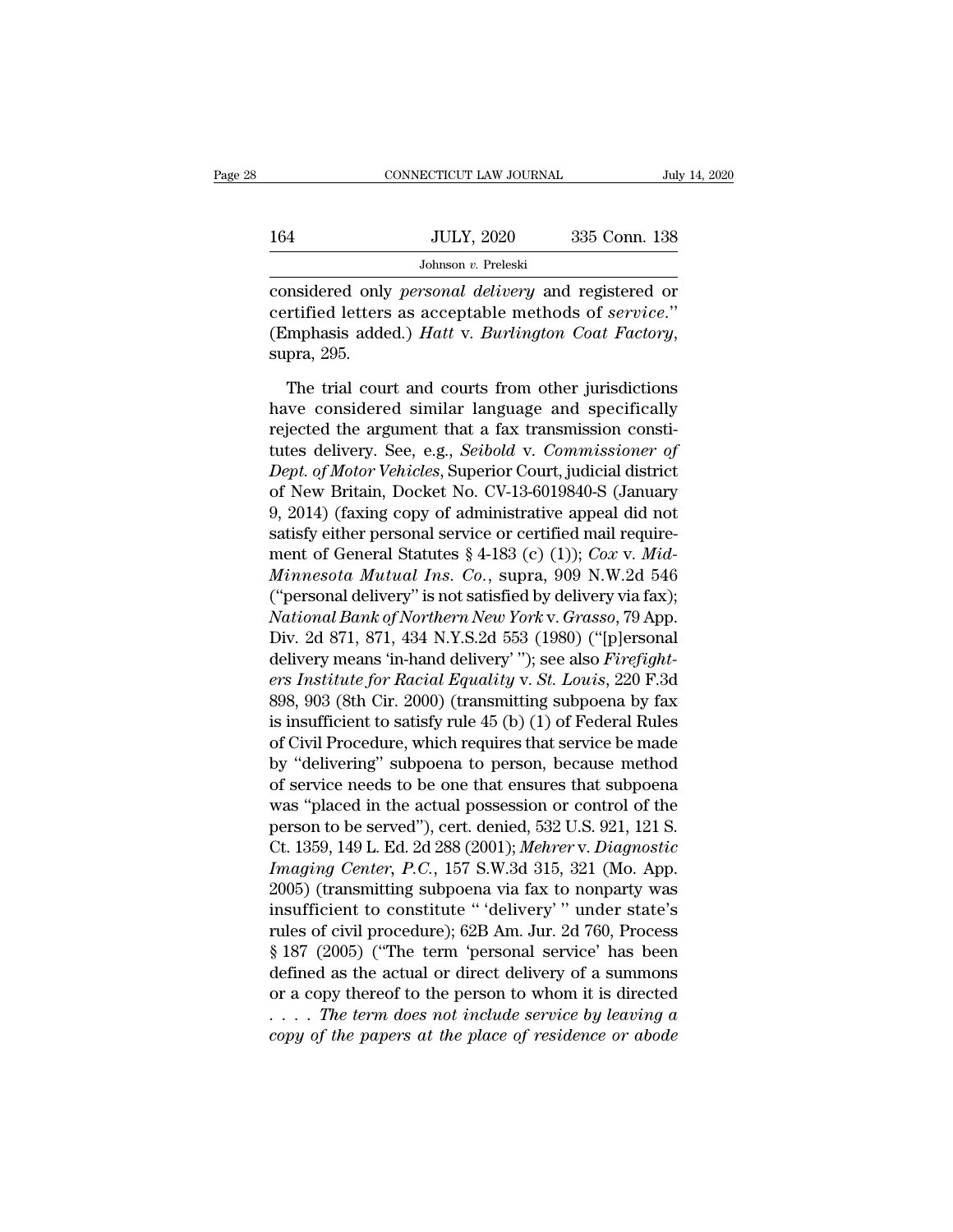| 2020          | CONNECTICUT LAW JOURNAL                                                                                                                                                       | Page 29 |
|---------------|-------------------------------------------------------------------------------------------------------------------------------------------------------------------------------|---------|
|               |                                                                                                                                                                               |         |
| 335 Conn. 138 | <b>JULY, 2020</b>                                                                                                                                                             | 165     |
|               | Johnson v. Preleski                                                                                                                                                           |         |
|               | of the defendant, nor does it include service by mail."<br>(Emphasis added; footnotes omitted.)).                                                                             |         |
|               | Moreover, courts recognize the significance of a legis-<br>lative body's inclusion and exclusion of "personal deliv-<br>ery" language from a statute. For example, the Nevada |         |

335 Conn. 138 JULY, 2020 165<br>Johnson v. Preleski<br>of the defendant, nor does it include service by mail."<br>(Emphasis added; footnotes omitted.)).<br>Moreover, courts recognize the significance of a legis-<br>lative body's inclusi Johnson v. Preleski<br>
of the defendant, nor does it include service by mail."<br>
(Emphasis added; footnotes omitted.)).<br>
Moreover, courts recognize the significance of a legis-<br>
lative body's inclusion and exclusion of "pers of the defendant, nor does it include service by mail."<br>(Emphasis added; footnotes omitted.)).<br>Moreover, courts recognize the significance of a legis-<br>lative body's inclusion and exclusion of "personal deliv-<br>ery" language of the defendant, nor does it include service by mail."<br>(Emphasis added; footnotes omitted.)).<br>Moreover, courts recognize the significance of a legis-<br>lative body's inclusion and exclusion of "personal deliv-<br>ery" language (Emphasis added; footnotes omitted.)).<br>
Moreover, courts recognize the significance of a legis-<br>
lative body's inclusion and exclusion of "personal deliv-<br>
ery" language from a statute. For example, the Nevada<br>
Supreme Co Moreover, courts recognize the significance of a legis-<br>lative body's inclusion and exclusion of "personal deliv-<br>ery" language from a statute. For example, the Nevada<br>Supreme Court concluded that a fax was adequate ser-<br>v lative body's inclusion and exclusion of "personal delivery" language from a statute. For example, the Nevada<br>Supreme Court concluded that a fax was adequate service in a case in which the relevant statute did not<br>require ery" language from a statute. For example, the Nevada<br>Supreme Court concluded that a fax was adequate service in a case in which the relevant statute did not<br>require personal service and, also, service via fax was<br>statutor Supreme Court concluded that a fax was adequate service in a case in which the relevant statute did not require personal service and, also, service via fax was statutorily permitted. See *Davis v. District Court*, 129 Nev vice in a case in which the relevant statute did not<br>require personal service and, also, service via fax was<br>statutorily permitted. See *Davis* v. *District Court*, 129<br>Nev. 116, 119–20, 294 P.3d 415 (2013). The court<br>expl require personal service and, also, service via fax was<br>statutorily permitted. See *Davis* v. *District Court*, 129<br>Nev. 116, 119–20, 294 P.3d 415 (2013). The court<br>explained that, "[i]n legal usage, 'personal service' has statutorily permitted. See *Davis v. District Court*, 129<br>Nev. 116, 119–20, 294 P.3d 415 (2013). The court<br>explained that, "[i]n legal usage, 'personal service' has<br>a distinct meaning—"[a]ctual delivery of the notice or<br>pr Nev. 116, 119–20, 294 P.3d 415 (2013). The court<br>explained that, "[i]n legal usage, 'personal service' has<br>a distinct meaning—'[a]ctual delivery of the notice or<br>process to the person to whom it is directed.' Black's<br>Law D explained that, "[i]n legal usage, 'personal service' has<br>a distinct meaning—'[a]ctual delivery of the notice or<br>process to the person to whom it is directed.' Black's<br>Law Dictionary [(7th Ed. Abridged 2000) p. 933]." *Dav* a distinct meaning—'[a]ctual delivery of the notice or<br>process to the person to whom it is directed.' Black's<br>Law Dictionary [(7th Ed. Abridged 2000) p. 933]." *Davis*<br>v. *District Court*, supra, 119. Significantly, the co process to the person to whom it is directed.' Black's Law Dictionary [(7th Ed. Abridged 2000) p. 933]." *Davis* v. *District Court*, supra, 119. Significantly, the court acknowledged that, "[h]ad the [l]egislature intende Law Dictionary [(7th Ed. 1)<br>v. *District Court*, supra,<br>acknowledged that, "[h]a<br>require personal service,<br>so as it has in other statu<br>declined to engraft a "pe<br>onto the statute. Id.<br>In the absence of a defi District Court, supra, 119. Significantly, the court<br>knowledged that, "[h]ad the [l]egislature intended to<br>quire personal service, it could have expressly done<br>as it has in other statutes," and, therefore, the court<br>clined acknowledged that, "[h]ad the [l]egislature intended to<br>require personal service, it could have expressly done<br>so as it has in other statutes," and, therefore, the court<br>declined to engraft a "personal delivery" requiremen

require personal service, it could have expressly done<br>so as it has in other statutes," and, therefore, the court<br>declined to engraft a "personal delivery" requirement<br>onto the statute. Id.<br>In the absence of a definition f so as it has in other statutes," and, therefore, the court<br>declined to engraft a "personal delivery" requirement<br>onto the statute. Id.<br>In the absence of a definition for "personal delivery,"<br>the legislature directs us to a declined to engraft a "personal delivery" requirement<br>onto the statute. Id.<br>In the absence of a definition for "personal delivery,"<br>the legislature directs us to apply the "commonly<br>approved usage" of the words at issue, o onto the statute. Id.<br>
In the absence of a definition for "personal delivery,"<br>
the legislature directs us to apply the "commonly<br>
approved usage" of the words at issue, or, if they are<br>
technical words that have "acquired In the absence of a definition for "personal delivery,"<br>the legislature directs us to apply the "commonly<br>approved usage" of the words at issue, or, if they are<br>technical words that have "acquired a peculiar and<br>appropriat the legislature directs us to apply the "commonly approved usage" of the words at issue, or, if they are technical words that have "acquired a peculiar and appropriate meaning in the law," they should be construed accordin approved usage" of the words at issue, or, if they are technical words that have "acquired a peculiar and appropriate meaning in the law," they should be construed according to that technical meaning. General Statutes § 1 technical words that have "acquired a peculiar and appropriate meaning in the law," they should be construed according to that technical meaning. General Statutes  $§ 1-1$  (a). Irrespective of whether we view "personal del appropriate meanii<br>strued according t<br>Statutes § 1-1 (a). In<br>sonal delivery" as hing, the result is t<br>by the recipient, n<br>of business.<sup>6</sup> being, the result is the same. It requires actual receipt<br>g, the result is the same. It requires actual receipt<br>g the recipient, not delivery to the recipient's place<br> $\frac{6 \text{ business}}{6}$ <br> $\frac{6 \text{ Indeed, the legislature enacted § } 52-593a \text{ as Public} Acts 1967, No.$ ing, the result is the same. It requires actual receipt<br>by the recipient, not delivery to the recipient's place<br>of business.<sup>6</sup><br> $\sqrt[6]{\text{Indeed, the legislature enacted § 52-593a as Public Acts 1967, No. 890}}$ , and the public act allowed for personal delivery t

by the recipient, not delivery to the recipient's place<br>of business.<sup>6</sup><br> $\frac{1}{6}$  Indeed, the legislature enacted § 52-593a as Public Acts 1967, No. 890,<br>and the public act allowed for personal delivery to "an officer aut by the Techperic, not derivery to the Techperic 5 prace<br>of business.<sup>6</sup><br> $\sqrt[6]{\text{Indeed, the legislature enacted § } 52-593a}$  as Public Acts 1967, No. 890,<br>and the public act allowed for personal delivery to "an officer authorized<br>to serve such pro The statute by the legislature interest of  $\frac{1}{6}$  findeed, the legislature enacted  $\frac{1}{6}$  52-593a as Public Acts 1967, No. 890, and the public act allowed for personal delivery to "an officer authorized to serve suc and the public act allowed for personal delivery to "an officer authorized to serve such process or . . . to the office of any sheriff . . . ." (Emphasis added.) The emphasized phrase, "the office of," was subsequently re and the public act allowed for personal delivery to "an officer authorized to serve such process or . . . to *the office of* any sheriff . . . ." (Emphasis added.) The emphasized phrase, "the office of," was subsequently to serve such process or . . . to the office of any sheriff . . . ." (Emphasis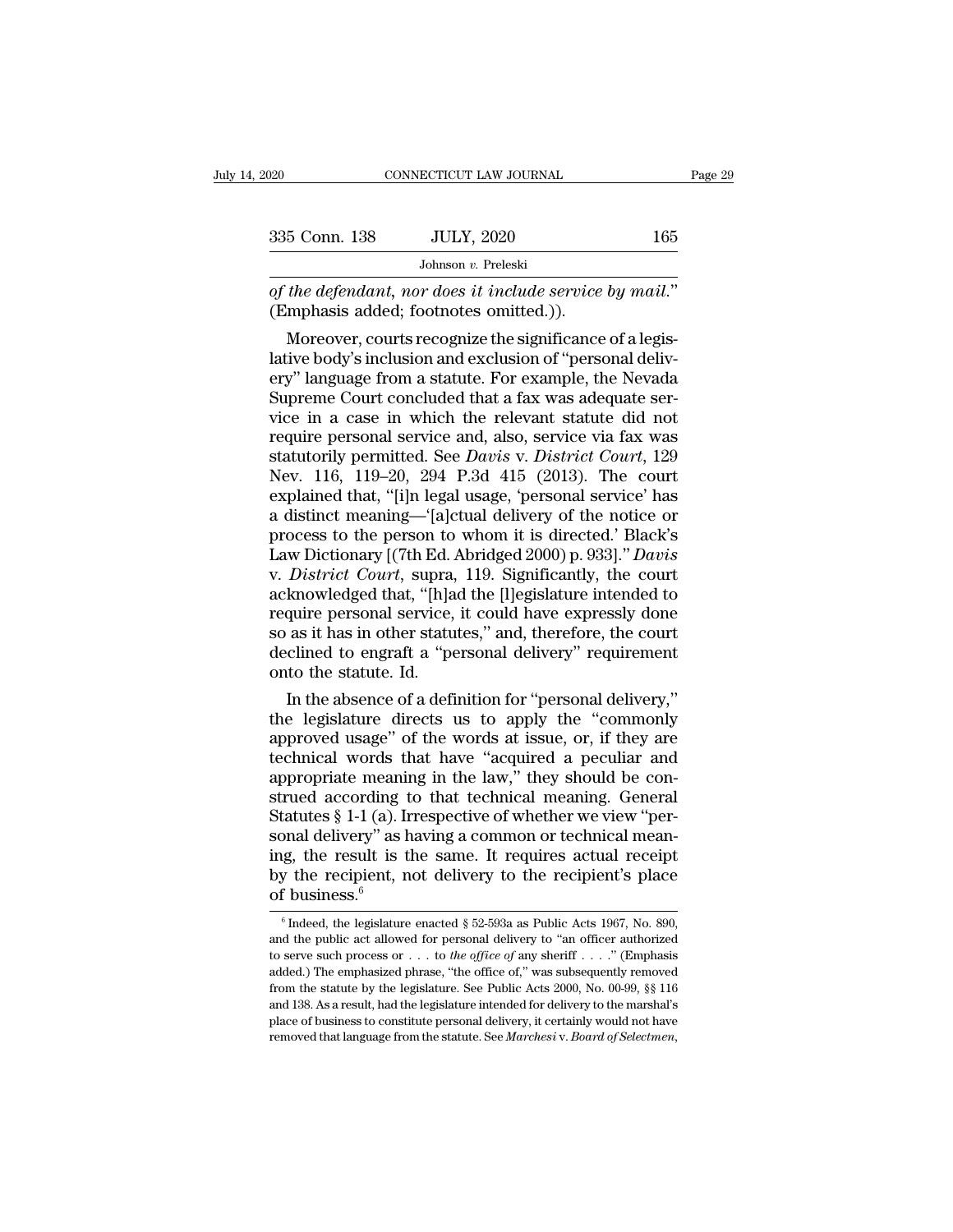# $\begin{tabular}{c} \multicolumn{1}{c|}{\text{COMNECTICUT LAW JOURNAL}} & July 14, 2020 \\ \hline \end{tabular}$   $\begin{tabular}{c} \multicolumn{1}{c|}{\text{JULY, 2020}}\\ \multicolumn{1}{c|}{\text{JOLX, 2020}}\\ \multicolumn{1}{c|}{\text{Johnson $v$. Preleski}} \end{tabular}$ Johnson *v.* Preleski

CONNECTICUT LAW JOURNAL July 14, 20<br>  $\begin{array}{r}\n 335 \text{ Conn. } 138 \\
 \hline\n \text{Johnson } v. \text{ Preleski}\n \end{array}$ <br>
I agree with the majority that § 52-593a is a remedial<br>
atute; see, e.g., *Nine State Street, LLC* v. *Planning &*<br>
major Commission Statute; see, e.g., *Nine State Street, LLC* v. *Planning &*<br> *Sohnson v. Preleski*<br> *Statute*; see, e.g., *Nine State Street, LLC* v. *Planning &*<br> *Zoning Commission,* 270 Conn. 42, 55, 850 A.2d 1032<br>
(2004): and that re *JOUX, 2020* 335 Conn. 138<br>*Johnson v. Preleski*<br>*Zoning Commission, 270 Conn. 42, 55, 850 A.2d 1032*<br>*Zoning Commission, 270 Conn. 42, 55, 850 A.2d 1032*<br>*(2004); and that remedial statutes "must be afforded a* 166 JULY, 2020 335 Conn. 138<br>Johnson v. Preleski<br>I agree with the majority that § 52-593a is a remedial<br>statute; see, e.g., *Nine State Street*, *LLC* v. *Planning &*<br>*Zoning Commission*, 270 Conn. 42, 55, 850 A.2d 1032<br>( Johnson v. Preleski<br>Jagree with the majority that § 52-593a is a remedial<br>statute; see, e.g., *Nine State Street, LLC v. Planning &*<br>Zoning Commission, 270 Conn. 42, 55, 850 A.2d 1032<br>(2004); and that remedial statutes "m Johnson *v.* Preleski<br>
I agree with the majority that § 52-593a is a remedial<br>
statute; see, e.g., *Nine State Street, LLC v. Planning &*<br>
Zoning Commission, 270 Conn. 42, 55, 850 A.2d 1032<br>
(2004); and that remedial stat I agree with the majority that  $\S$  52-593a is a remedial<br>statute; see, e.g., *Nine State Street*, *LLC* v. *Planning* &<br>*Zoning Commission*, 270 Conn. 42, 55, 850 A.2d 1032<br>(2004); and that remedial statutes "must be affo statute; see, e.g., *Nine State Street*, *LLC* v. *Planning &*<br> *Zoning Commission*, 270 Conn. 42, 55, 850 A.2d 1032<br>
(2004); and that remedial statutes "must be afforded a<br>
liberal construction in favor of those whom the Zoning Commission, 270 Conn. 42, 55, 850 A.2d 1032 (2004); and that remedial statutes "must be afforded a liberal construction in favor of those whom the legislature intended to benefit . . . . " (Citation omitted; intern (2004); and that remedial statutes "must be afforded a<br>liberal construction in favor of those whom the legisla-<br>ture intended to benefit . . . . " (Citation omitted; inter-<br>nal quotation marks omitted.) *Dorry* v. *Garden* liberal construction in favor of those whom the legislature intended to benefit . . . ." (Citation omitted; internal quotation marks omitted.) *Dorry* v. *Garden*, 313 Conn. 516, 530, 98 A.3d 55 (2014). The legislative hi ture intended to benefit . . . ." (Citation omitted; inter-<br>nal quotation marks omitted.) *Dorry* v. *Garden*, 313<br>Conn. 516, 530, 98 A.3d 55 (2014). The legislative history<br>makes clear that § 52-593a was intended to help mal quotation marks omitted.) *Dorry* v. *Garden*, 313<br>Conn. 516, 530, 98 A.3d 55 (2014). The legislative history<br>makes clear that § 52-593a was intended to help a plain-<br>tiff preserve a cause of action by affording the m Conn. 516, 530, 98 A.3d 55 (2014). The legislative history<br>makes clear that § 52-593a was intended to help a plain-<br>tiff preserve a cause of action by affording the marshal<br>additional time to serve the process, not to aff makes clear that  $\S$  52-593a was intended to help a plain-<br>tiff preserve a cause of action by affording the marshal<br>additional time to serve the process, not to afford the<br>plaintiff additional time to deliver the process tiff preserve a cause of action by affording the marshal<br>additional time to serve the process, not to afford the<br>plaintiff additional time to deliver the process to the<br>marshal. See 12 H.R. Proc., Pt. 7, 1967 Sess., p. 279 additional time to serve the process, not to afford the plaintiff additional time to deliver the process to the marshal. See 12 H.R. Proc., Pt. 7, 1967 Sess., p. 2798, remarks of Representative John W. Boyd ("[T]his bill i plaintiff additional time to deliver the process to the<br>marshal. See 12 H.R. Proc., Pt. 7, 1967 Sess., p. 2798,<br>remarks of Representative John W. Boyd ("[T]his bill<br>is for the purpose of, in a small way, extending the<br>stat marshal. See 12 H.R. Proc., Pt. 7, 1967 Sess., p. 2798,<br>remarks of Representative John W. Boyd ("[T]his bill<br>is for the purpose of, in a small way, extending the<br>statute of limitations of causes of action. It does so by<br>pr remarks of Representative John W. Boyd ("[T]his bill<br>is for the purpose of, in a small way, extending the<br>statute of limitations of causes of action. It does so by<br>providing that, in the event that the complaint or other<br> is for the purpose of, in a small way, extending the<br>statute of limitations of causes of action. It does so by<br>providing that, in the event that the complaint or other<br>process, *is personally delivered to the officer who Tayco Corp.* It does so by<br>providing that, in the event that the complaint or other<br>process, *is personally delivered to the officer who will*<br>*make service within the time limited by law*, that the<br>period will be extende providing that, in the event that the complaint or other<br>process, *is personally delivered to the officer who will*<br>make service within the time limited by law, that the<br>period will be extended for [fifteen] days for the o process, *is personally delivered to the officer who will*<br>make service within the time limited by law, that the<br>period will be extended for [fifteen] days for the officer<br>to make such service." (Emphasis added.)); see als make service within the time limited by law, that the<br>period will be extended for [fifteen] days for the officer<br>to make such service." (Emphasis added.)); see also<br>Tayco Corp. v. Planning & Zoning Commission, 294<br>Conn. 6 period will be extended for [fifteen] days for the officer<br>to make such service." (Emphasis added.)); see also<br>Tayco Corp. v. Planning & Zoning Commission, 294<br>Conn. 673, 682, 986 A.2d 290 (2010) (§ 52-593a "intended<br>to pr to make such service." (Emphasis added.)); see also  $Tayco \; Corp.$  v. Planning & Zoning Commission, 294 Conn. 673, 682, 986 A.2d 290 (2010) (§ 52-593a "intended to prevent a party from losing the right to a cause of action bec Tayco Corp. v. Planning & Zoning Commission, 294<br>
Conn. 673, 682, 986 A.2d 290 (2010) (§ 52-593a "intended<br>
to prevent a party from losing the right to a cause of<br>
action because of untimely service on the part of the<br>
ma Conn. 673, 682, 986 A.2d 290 (2010) (§ 52-593a "intended<br>to prevent a party from losing the right to a cause of<br>action because of untimely service on the part of the<br>*marshal* by giving the marshal additional time in whic to prevent a party from losing the right to a cause of<br>action because of untimely service on the part of the<br>*marshal* by giving the marshal additional time in which<br>to effect proper service on the party in question"<br>(emp action because of untimely service on the part of the *marshal* by giving the marshal additional time in which to effect proper service on the party in question" (emphasis in original)). In the present case, because the pe marshal by giving the marshal acto effect proper service on the (emphasis in original)). In the the petitioner failed to timely dilley personally, he is not entited of § 52-593a, which was not intendent from his own tardy mphasis in original)). In the present case, because<br>e petitioner failed to timely deliver the process to<br>lley personally, he is not entitled to the protections<br>§ 52-593a, which was not intended to save the plaintiff<br>pm his the petitioner failed to timely deliver the process to<br>Lilley personally, he is not entitled to the protections<br>of § 52-593a, which was not intended to save the plaintiff<br>from his own tardy action.<br>Moreover, a statutory i

from his own tardy action.<br>
Moreover, a statutory interpretation that frustrates<br>
the evident intent of the legislature is not permitted<br>  $\frac{309 \text{ Conn. }608, \text{ }618, \text{ }72 \text{ A.3d }394 \text{ (}2013) \text{ ("''it is a well settled principle of  
statatory construction that the legislature knows how to convey its intent$ 

Moreover, a statutory interpretation that frustrates<br>the evident intent of the legislature is not permitted<br>309 Conn. 608, 618, 72 A.3d 394 (2013) (" "it is a well settled principle of<br>statutory construction that the legis Moreov<br>the evide<br>309 Conn. 60<br>statutory con<br>expressly' ").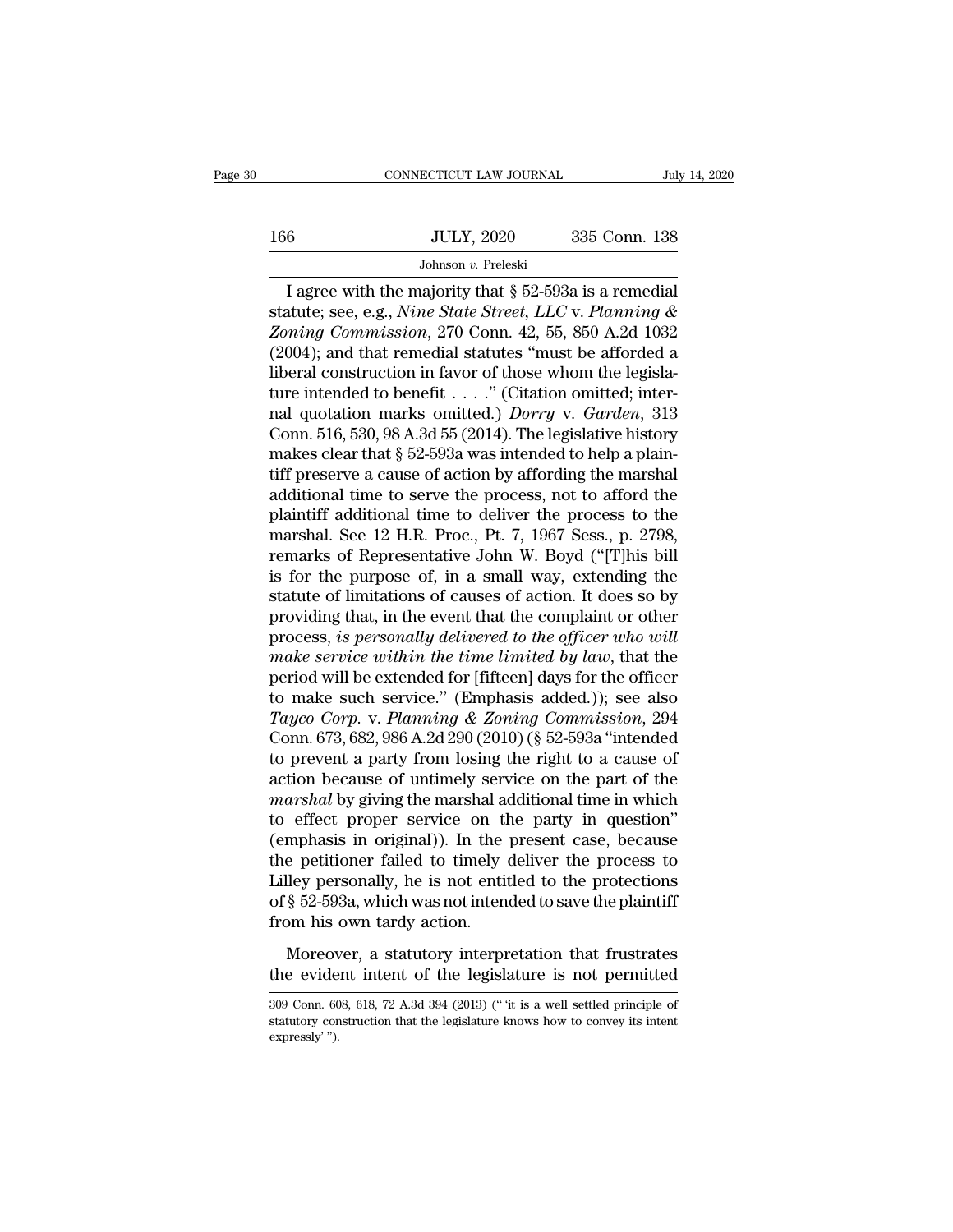Fage 31<br>
Simply because we afford a liberal interpretation to<br>
simply because we afford a liberal interpretation to<br>
remedial legislation. *Dorry* v. *Garden*, supra, 313 Conn.<br>
531-32. The evidence everythelmingly indicat 138 JULY, 2020 167<br>
Johnson v. Preleski<br>
5 Simply because we afford a liberal interpretation to<br>
167<br>
531–32. The evidence overwhelmingly indicates that the<br>
16 Sidelpture did not intend for electronic transmission 335 Conn. 138 JULY, 2020 167<br>Johnson v. Preleski<br>simply because we afford a liberal interpretation to<br>remedial legislation. *Dorry* v. *Garden*, supra, 313 Conn.<br>531–32. The evidence overwhelmingly indicates that the<br>legi 335 Conn. 138 JULY, 2020 167<br>Johnson v. Preleski<br>simply because we afford a liberal interpretation to<br>remedial legislation. *Dorry* v. *Garden*, supra, 313 Conn.<br>531–32. The evidence overwhelmingly indicates that the<br>legi Johnson v. Preleski<br>
simply because we afford a liberal interpretation to<br>
remedial legislation. *Dorry* v. *Garden*, supra, 313 Conn.<br>
531–32. The evidence overwhelmingly indicates that the<br>
legislature did not intend fo Johnson *v.* Preleski<br>
simply because we afford a liberal interpretation to<br>
remedial legislation. *Dorry* v. *Garden*, supra, 313 Conn.<br>
531–32. The evidence overwhelmingly indicates that the<br>
legislature did not intend simply because we afford a liberal interpretation to<br>remedial legislation. *Dorry* v. *Garden*, supra, 313 Conn.<br>531–32. The evidence overwhelmingly indicates that the<br>legislature did not intend for electronic transmission remedial legislation. *Dorry* v. *Garden*, supra, 313 Conn.<br>531–32. The evidence overwhelmingly indicates that the<br>legislature did not intend for electronic transmission<br>alone to constitute "personally delivered" process. 531–32. The evidence overwhelmingly indicates that the legislature did not intend for electronic transmission<br>alone to constitute "personally delivered" process. Per-<br>mitting a petitioner to satisfy the "personal delivery" legislature did not intend for electronic transmission<br>alone to constitute "personally delivered" process. Per-<br>mitting a petitioner to satisfy the "personal delivery"<br>requirement of the statute, without establishing that alone to constitute "personally delivered" process. Permitting a petitioner to satisfy the "personal delivery"<br>requirement of the statute, without establishing that the<br>marshal personally received it, would undermine the<br>l mitting a petitioner to satisfy the "personal delivery"<br>requirement of the statute, without establishing that the<br>marshal personally received it, would undermine the<br>legislative intent by rendering the word "personally"<br>su requirement of the statute, without establishing that the<br>marshal personally received it, would undermine the<br>legislative intent by rendering the word "personally"<br>superfluous in violation of the "basic tenet of statutory<br> marshal personally received it, would undermine the<br>legislative intent by rendering the word "personally"<br>superfluous in violation of the "basic tenet of statutory<br>construction that the legislature [does] not intend to<br>ena legislative intent by rendering the word "personally"<br>superfluous in violation of the "basic tenet of statutory<br>construction that the legislature [does] not intend to<br>enact meaningless provisions. . . . . [I]n construing<br> superfluous in violation of the "basic tenet of statutory<br>construction that the legislature [does] not intend to<br>enact meaningless provisions. . . . [I]n construing<br>statutes, we presume that there is a purpose behind<br>every construction that the legislature [does] not intend to<br>enact meaningless provisions. . . . [I]n construing<br>statutes, we presume that there is a purpose behind<br>every sentence, clause, or phrase used in an act and<br>that no p enact meaningless provisions. . . . . [I]n construing<br>statutes, we presume that there is a purpose behind<br>every sentence, clause, or phrase used in an act and<br>that no part of a statute is superfluous. . . . Because<br>[e]ver statutes, we presume that there is a purpose behind<br>every sentence, clause, or phrase used in an act and<br>that no part of a statute is superfluous.... Because<br>[e]very word and phrase [of a statute] is presumed to<br>have mean every sentence, clause, or phrase used in an act and<br>that no part of a statute is superfluous. . . . Because<br>[e]very word and phrase [of a statute] is presumed to<br>have meaning . . . [a statute] must be construed, if<br>possib Although evidence of timely delivery of process to a<br>arisible, such that no clause, sentence or word shall be<br>perfluous, void or insignificant." (Internal quotation<br>arks omitted.)  $Lopa$  v. Brinker International, Inc.,<br>6 Co mare meaning  $\therefore$   $\therefore$  [a statute] mast be constraint, if possible, such that no clause, sentence or word shall be superfluous, void or insignificant." (International, Inc., 296 Conn. 426, 433, 994 A.2d 1265 (2010).<br>Alt

superfluous, void or insignificant." (Internal quotation<br>marks omitted.) *Lopa* v. *Brinker International, Inc.*,<br>296 Conn. 426, 433, 994 A.2d 1265 (2010).<br>Although evidence of timely delivery of process to a<br>marshal need marks omitted.) *Lopa* v. *Brinker International, Inc.*, 296 Conn. 426, 433, 994 A.2d 1265 (2010).<br>Although evidence of timely delivery of process to a marshal need not be by the statutorily directed endorsement, the plai The points of this court of the points of the points of the points of the points of the point of the statutorily directed endorsement, the plaintiff must establish by some other evidence that the marshal personally receive *Although evidence of timely delivery of process to a*<br>*marshal need not be by the statutorily directed endorse-*<br>ment, the plaintiff must establish by some other evi-<br>dence that the marshal personally received the process Although evidence of timely delivery of process to a<br>marshal need not be by the statutorily directed endorse-<br>ment, the plaintiff must establish by some other evi-<br>dence that the marshal personally received the process.<br>Th marshal need not be by the statutorily directed endorsement, the plaintiff must establish by some other evidence that the marshal personally received the process.<br>This is precisely the point made by this court in *Doe* v.<br> ment, the plaintiff must establish by some other evi-<br>dence that the marshal personally received the process.<br>This is precisely the point made by this court in *Doe* v.<br>West Hartford, 328 Conn. 172, 177 A.3d 1128 (2018). I dence that the marshal personally received the process.<br>This is precisely the point made by this court in *Doe* v.<br>West Hartford, 328 Conn. 172, 177 A.3d 1128 (2018). In<br>*Doe*, we explained that, "permitting a plaintiff to This is precisely the point made by this court in *Doe v.*<br>*West Hartford*, 328 Conn. 172, 177 A.3d 1128 (2018). In<br>*Doe*, we explained that, "permitting a plaintiff to prove<br>timely delivery of process to a marshal by mean West Hartford, 328 Conn. 172, 177 A.3d 1128 (2018). In *Doe*, we explained that, "permitting a plaintiff to prove timely delivery of process to a marshal by means other than the statutorily directed endorsement would not Doe, we explained that, "permitting a plaintiff to prove<br>timely delivery of process to a marshal by means other<br>than the statutorily directed endorsement would not<br>result in an unjust windfall but, rather, assuming that<br>t timely delivery of process to a marshal by means other<br>than the statutorily directed endorsement would not<br>result in an unjust windfall but, rather, *assuming that*<br>timeliness could be shown by other evidence, simply<br>woul than the statutorily directed endorsement would not<br>result in an unjust windfall but, rather, assuming that<br>timeliness could be shown by other evidence, simply<br>would enable the plaintiff to take advantage of a protec-<br>tio result in an unjust windfall but, rather, assuming that<br>timeliness could be shown by other evidence, simply<br>would enable the plaintiff to take advantage of a protec-<br>tion that the legislature sought to provide to him  $\dots$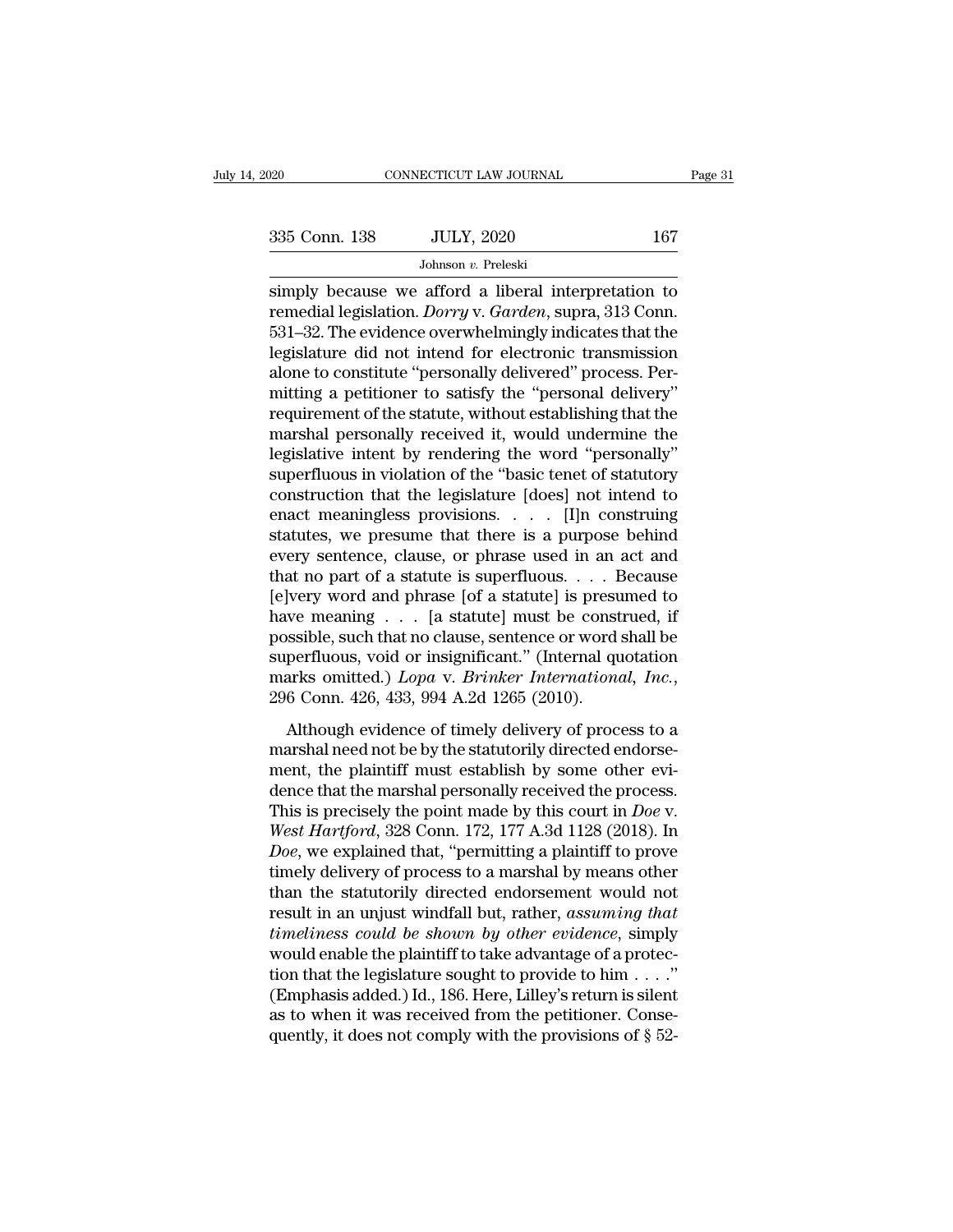|     | CONNECTICUT LAW JOURNAL | July 14, 2020 |
|-----|-------------------------|---------------|
|     |                         |               |
| 168 | <b>JULY, 2020</b>       | 335 Conn. 138 |
|     | Johnson v. Preleski     |               |

 $\begin{array}{r|l} \text{CONPECTICUT LAW JOURNAL} & \text{July 14, 2020} \ \text{168} & \text{JULY, 2020} & \text{335 Conn. 138} \ \hline \text{Johnson } v. \text{ Preleski} \ \hline \text{593a (b).}^7 \text{ Moreover, the performance failed to demonstrate by other evidence that Lilley had personally received the original process prior to the lapse of the statue of the data.} \end{array}$  $\frac{JULY, 2020}{Johnson v. Preleski}$ <br>  $\frac{Johnson v. Preleski}{593a (b).7}$  Moreover, the petitioner failed to demonstrate<br>
by other evidence that Lilley had personally received<br>
the original process prior to the lapse of the statute of<br>
limitat 168 JULY, 2020 335 Conn. 138<br>Johnson v. Preleski<br>593a (b).<sup>7</sup> Moreover, the petitioner failed to demonstrate<br>by other evidence that Lilley had personally received<br>the original process prior to the lapse of the statute of<br> JULY, 2020 335 Conn. 138<br>
Johnson *v.* Preleski<br>
593a (b).<sup>7</sup> Moreover, the petitioner failed to demonstrate<br>
by other evidence that Lilley had personally received<br>
the original process prior to the lapse of the statute of Johnson v. Preleski<br>Johnson v. Preleski<br>593a (b).<sup>7</sup> Moreover, the petitioner failed to demonstrate<br>by other evidence that Lilley had personally received<br>the original process prior to the lapse of the statute of<br>limitatio Johnson *v*. Preleski<br>593a (b).<sup>7</sup> Moreover, the petitioner failed to demonstrate<br>by other evidence that Lilley had personally received<br>the original process prior to the lapse of the statute of<br>limitations.<sup>8</sup> Unlike in 593a (b).<sup>7</sup> Moreover, the petitioner failed to demonstrate<br>by other evidence that Lilley had personally received<br>the original process prior to the lapse of the statute of<br>limitations.<sup>8</sup> Unlike in *Doe*, in which deposit by other evidence that Lilley had personally received<br>the original process prior to the lapse of the statute of<br>limitations.<sup>8</sup> Unlike in *Doe*, in which deposition testi-<br>mony from the plaintiff's attorney established th the original process prior to the lapse of the statute of limitations.<sup>8</sup> Unlike in *Doe*, in which deposition testimony from the plaintiff's attorney established that the attorney spoke with the marshal the day that proc limitations.<sup>8</sup> Unlike in *Doe*, in which deposition testi-<br>mony from the plaintiff's attorney established that the<br>attorney spoke with the marshal the day that process<br>was retrieved from his office and that the marshal<br>r limitations.<sup>8</sup> Unlike in *Doe*, in which deposition testi-<br>mony from the plaintiff's attorney established that the<br>attorney spoke with the marshal the day that process<br>was retrieved from his office and that the marshal<br>r mental process was retrieved from his office and that the marshal retrieved the process the day the statute of limitations expired, there is no such evidence in this case that Lilley actually received the process on Augus xpired, there is no such evidence in this case that<br>illey actually received the process on August 5, 2014.<br>ee id., 189–91.<sup>9</sup> As such, Lilley did not have the docu-<br>eents necessary to make proper service by August 5.<br><sup>7</sup> Lilley actually received the process on August 5, 2014.<br>See id., 189–91.<sup>9</sup> As such, Lilley did not have the documents necessary to make proper service by August 5.<br><sup>7</sup> General Statutes § 52-593a (b) provides: "In any suc

making service shall endorse under oath on such officer's return the date of delivery of the process to such officer for service in accordance with this section."<br>
<sup>8</sup> The majority asserts that delivery via fax is disting of delivery of the process to such officer for service in accordance with<br>this section."<br><sup>8</sup> The majority asserts that delivery via fax is distinguishable from delivery<br>via mail because "the time, date, and success of a fa this section."<br>
<sup>8</sup> The majority asserts that delivery via fax is distinguishable from delivery<br>
via mail because "the time, date, and success of a fax transmission are<br>
confirmed near instantaneously . . . . " This disti <sup>8</sup> The majority asserts that delivery via fax is distinguishable from delivery<br>via mail because "the time, date, and success of a fax transmission are<br>confirmed near instantaneously  $\ldots$ ." This distinction misses the ma *Commercial/Feist & Feist Realty Corp.* v. *Blancke P.W., L.L.C.*, 368 N.J. Super. 382, 393, 846 A.2d 633 (App. Div. 2004) ("Faxes do not afford the last than the confirmed mean in the fax was received by the machine, it d Confirmed near instantaneously  $\ldots$ ." This distinction misses the mark.<br>Although it is true that the confirmation contained in the fax transmission<br>report indicates when the fax was received by the machine, it does not<br>i Although it is true that the confirmation contained in the fax transmission<br>report indicates when the fax was received by the machine, it does not<br>indicate when the recipient personally received it. See *Coldwell Banker*<br> report indicates when the fax was received by the machine, it does not indicate when the recipient personally received it. See *Coldwell Banker Commercial/Feist & Feist Realty Corp.* v. *Blancke P.W.*, *L.L.C.*, 368 N.J recipient of a fax is always a machine, not an individual.''). Bugadent of the same certainty of delivery as certified mail or personal service, and do not provide a means to determine the actual recipient of the fax. . . Super. 382, 393, 846 A.2d 633 (App. Div. 2004) ("Faxes do not afford the same certainty of delivery as certified mail or personal service, and do not provide a means to determine the actual recipient of the fax. . . . . [

same certainty of delivery as certified mail or personal service, and do not provide a means to determine the actual recipient of the fax. . . . . [T]he recipient of a fax is always a machine, not an individual."). <br><sup>9</sup> I provide a means to determine the actual recipient of the fax.  $\ldots$  [T] he recipient of a fax is always a machine, not an individual.").<br>
<sup>9</sup> I also note that the majority's conclusion that constructive possession of proc Frequient of a fax is always a machine, not an individual.").<br>
<sup>9</sup> I also note that the majority's conclusion that constructive possession<br>
of process by a serving officer is a sufficient substitute for actual possession, <sup>1</sup> I also note that the majority's conclusion that constructive possession of process by a serving officer is a sufficient substitute for actual possession, for purposes of saving late service, frustrates the intent of t <sup>9</sup> I also note that the majority's conclusion that constructive possession of process by a serving officer is a sufficient substitute for actual possession, for purposes of saving late service, frustrates the intent of t For purposes of saving late service, frustrates the intent of the legislature.<br>The majority provides no support for this proposition and I can find none.<br>Had the legislature intended for constructive possession to be the The majority provides no support for this proposition and I can find none.<br>Had the legislature intended for constructive possession to be the standard, it could have expressly done so as it has in other statutes. See, e.g Had the legislature intended for constructive possession to be the standard, it could have expressly done so as it has in other statutes. See, e.g., General Statutes § 12-392 (b) (4) (statutory language providing for "act it could have expressly done so as it has in other statutes. See, e.g., General Statutes § 12-392 (b) (4) (statutory language providing for "actual or constructive possession" of property); General Statutes § 54-33a (e) ( internal quotation marks omitted.) *Aarchesi* v. *Board* of Selectmen. Statutes § 12-392 (b) (4) (statutory language providing for "actual or constructive possession" of property); General Statutes § 54-33a (e) (same). As Structive possession" of property); Generative possession" of property); Generative have explained, "it is a well settled plant the legislature knows how to convuse broader or limiting terms when it chinder of limiting ter Fractive explained, "it is a well settled principle of statutory construction<br>at the legislature knows how to convey its intent expressly . . . or to<br>e broader or limiting terms when it chooses to do so." (Citation omitte that the legislature knows how to convey its intent expressly . . . . or to use broader or limiting terms when it chooses to do so." (Citation omitted; internal quotation marks omitted.) *Marchesi* v. *Board of Selectmen* internal quotation marks omitted.) Marchesi v. Board of Selectmen, 309

the possession of the process of the process of the production of the production of the pince of the process of the process of the process on August 5, 2014, because there is no evidence that the marshal was in constructi

See id., 189–91.<sup>9</sup> As such, Lilley did not have the documents necessary to make proper service by August 5.<br>
<sup>7</sup> General Statutes § 52-593a (b) provides: "In any such case, the officer making service shall endorse under the majority section.'' The state of the majority and the majority and the majority of the making service shall endorse under oath on such officer's return the date of delivery of the process to such officer for service i <sup>7</sup> General Statutes § 52-593a (b) provides: "In any such case, the officer making service shall endorse under oath on such officer's return the date of delivery of the process to such officer for service in accordance wi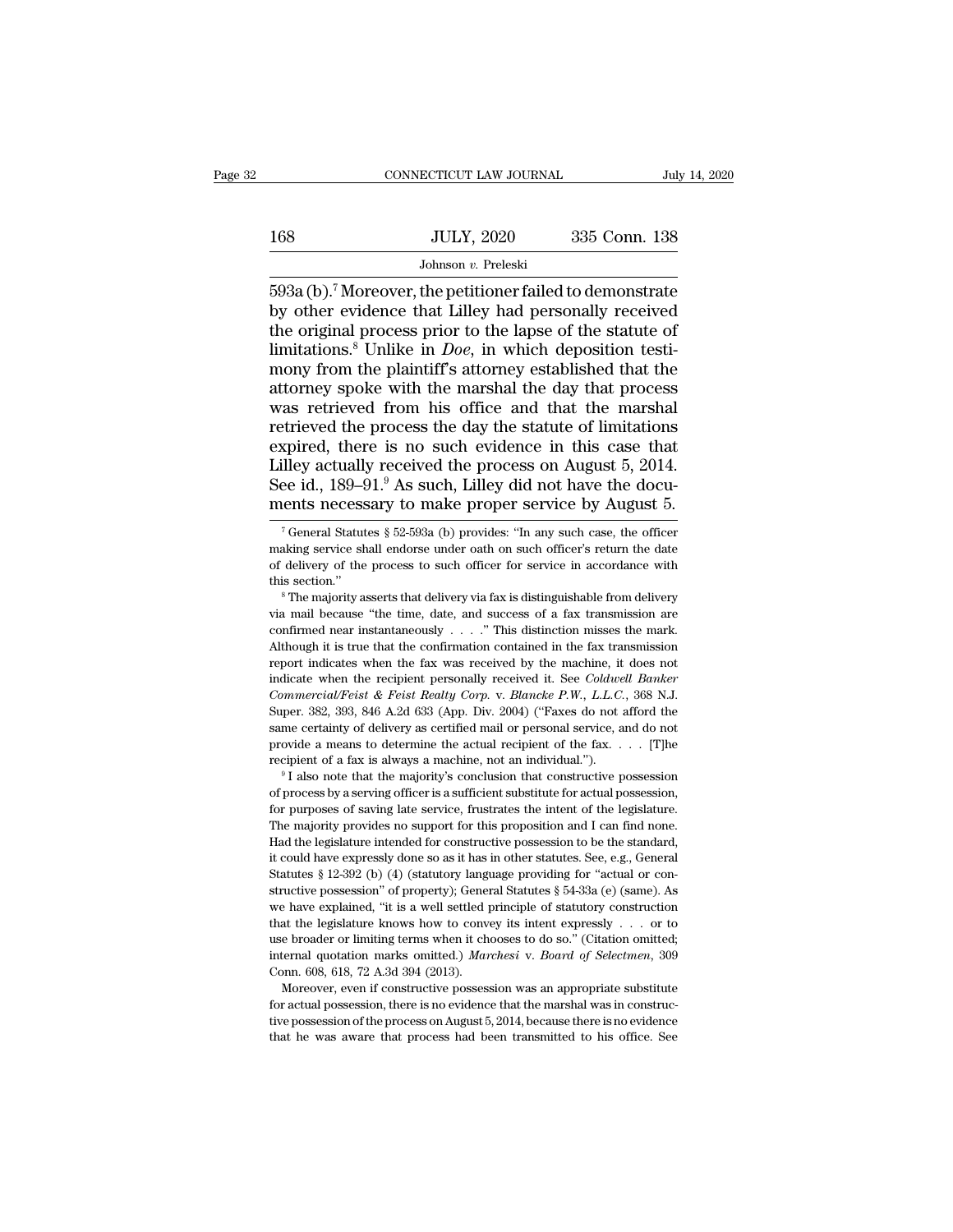| 2020          | CONNECTICUT LAW JOURNAL                                                                                                                                              | Page 33 |
|---------------|----------------------------------------------------------------------------------------------------------------------------------------------------------------------|---------|
|               |                                                                                                                                                                      |         |
| 335 Conn. 138 | <b>JULY, 2020</b>                                                                                                                                                    | 169     |
|               | Johnson $v$ . Preleski                                                                                                                                               |         |
|               | Permitting delivery via fax opens the door to all man-<br>ner of electronic delivery—including social media—<br>bocauso there is no rational way to draw the line at |         |

335 Conn. 138 JULY, 2020 169<br>Johnson v. Preleski<br>Permitting delivery via fax opens the door to all man-<br>ner of electronic delivery—including social media—<br>because there is no rational way to draw the line at<br>what electron  $\begin{array}{c|c} \text{335} \text{ Conn. } 138 & \text{JULY, } 2020 & 169 \\ \hline \text{Johnson } v. \text{ Preleski} \\ \hline \text{Permitting delivery via fax opens the door to all manner of electronic delivery—including social media—because there is no rational way to draw the line at what electronic means are acceptable and which are not. This concern finds support in case law from other.} \end{array}$  $335$  Conn. 138 JULY, 2020 169<br>Johnson v. Preleski<br>Permitting delivery via fax opens the door to all man-<br>ner of electronic delivery—including social media—<br>because there is no rational way to draw the line at<br>what electr Johnson v. Preleski<br>Johnson v. Preleski<br>Permitting delivery via fax opens the door to all man-<br>ner of electronic delivery—including social media—<br>because there is no rational way to draw the line at<br>what electronic means Johnson v. Preleski<br>
Permitting delivery via fax opens the door to all man-<br>
ner of electronic delivery—including social media—<br>
because there is no rational way to draw the line at<br>
what electronic means are acceptable a Permitting delivery via fax opens the door to all man-<br>ner of electronic delivery—including social media—<br>because there is no rational way to draw the line at<br>what electronic means are acceptable and which are<br>not. This co ner of electronic delivery—including social media—<br>because there is no rational way to draw the line at<br>what electronic means are acceptable and which are<br>not. This concern finds support in case law from other<br>jurisdiction because there is no rational way to draw the line at<br>what electronic means are acceptable and which are<br>not. This concern finds support in case law from other<br>jurisdictions. When there is no statute or rule imposing<br>a simi what electronic means are acceptable and which are<br>not. This concern finds support in case law from other<br>jurisdictions. When there is no statute or rule imposing<br>a similar "personal delivery" requirement, courts have<br>grap not. This concern finds support in case law from other<br>jurisdictions. When there is no statute or rule imposing<br>a similar "personal delivery" requirement, courts have<br>grappled with this issue in the context of e-mail and<br>s jurisdictions. When there is no statute or rule imposing<br>a similar "personal delivery" requirement, courts have<br>grappled with this issue in the context of e-mail and<br>social media, including Facebook and Twitter postings.<br>T a similar "personal delivery" requirement, courts have<br>grappled with this issue in the context of e-mail and<br>social media, including Facebook and Twitter postings.<br>Typically, such methods of electronic delivery have<br>been p grappled with this issue in the context of e-mail and<br>social media, including Facebook and Twitter postings.<br>Typically, such methods of electronic delivery have<br>been permitted when traditional methods of process<br>have been social media, including Facebook and Twitter postings.<br>Typically, such methods of electronic delivery have<br>been permitted when traditional methods of process<br>have been exhausted without success, with special per-<br>mission, Typically, such methods of electronic delivery have<br>been permitted when traditional methods of process<br>have been exhausted without success, with special per-<br>mission, or for international delivery. See *St. Francis*<br>Assisi been permitted when traditional methods of process<br>have been exhausted without success, with special per-<br>mission, or for international delivery. See *St. Francis*<br>Assisi v. *Kuwait Finance House*, United States District<br>C mission, or for international delivery. See *St. Francis*<br>Assisi v. Kuwait Finance House, United States District<br>Court, Docket No. 3:16-CV-3240-LB (N.D. Cal. Septem-<br>ber 30, 2016) (allowing service of process on interna-<br>t Assisi v. Kuwait Finance House, United States District<br>Court, Docket No. 3:16-CV-3240-LB (N.D. Cal. Septem-<br>ber 30, 2016) (allowing service of process on interna-<br>tional defendant via Twitter); F.T.C. v. PCCare247 Inc.,<br>Un Court, Docket No. 3:16-CV-3240-LB (N.D. Cal. Septem-<br>ber 30, 2016) (allowing service of process on interna-<br>tional defendant via Twitter); *F.T.C.* v. *PCCare247 Inc.*,<br>United States District Court, Docket No. 12 Civ. 7189 ber 30, 2016) (allowing service of process on international defendant via Twitter); *F.T.C.* v. *PCCare247 Inc.*, United States District Court, Docket No. 12 Civ. 7189 (PAE) (S.D.N.Y. March 7, 2013) (for sake of thoroughne tional defendant via Twitter); *F.T.C.* v. *PCCare247 Inc.*,<br>United States District Court, Docket No. 12 Civ. 7189<br>(PAE) (S.D.N.Y. March 7, 2013) (for sake of thorough-<br>ness, court authorized service of process via Faceboo United States District Court, Docket No. 12 Civ. 7189<br>(PAE) (S.D.N.Y. March 7, 2013) (for sake of thorough-<br>ness, court authorized service of process via Facebook<br>in addition to e-mail when all attempts to accomplish<br>tradi (PAE) (S.D.N.Y. March 7, 2013) (for sake of thoroughness, court authorized service of process via Facebook<br>in addition to e-mail when all attempts to accomplish<br>traditional service of process failed); *D.R.I., Inc. v. Den* ress, court authorized service of process via Facebook<br>in addition to e-mail when all attempts to accomplish<br>traditional service of process failed); *D.R.I.*, *Inc.* v. *Den-<br>nis*, United States District Court, Docket No. in addition to e-mail when all attempts to accomplish<br>traditional service of process failed); *D.R.I., Inc.* v. *Dennis*, United States District Court, Docket No. 03 Civ.<br>10026 (PKL) (S.D.N.Y. June 3, 2004) (permitting se traditional service of process failed); *D.R.I., Inc.* v. *Dennis*, United States District Court, Docket No. 03 Civ.<br>10026 (PKL) (S.D.N.Y. June 3, 2004) (permitting service<br>by e-mail on defendant whose whereabouts unknown) mis, United States District Court, Docket No. 03 Civ.<br>10026 (PKL) (S.D.N.Y. June 3, 2004) (permitting service<br>by e-mail on defendant whose whereabouts unknown);<br>Baidoo v. Blood-Dzraku, 48 Misc. 3d 309, 315–17, 5<br>N.Y.S.3d 7 10026 (PKL) (S.D.N.Y. June 3, 2004) (permitting service<br>by e-mail on defendant whose whereabouts unknown);<br>Baidoo v. Blood-Dzraku, 48 Misc. 3d 309, 315–17, 5<br>N.Y.S.3d 709 (2015) (held that divorce summons can be<br>served sol by e-mail on defendant whose whereabouts unknown);<br>Baidoo v. Blood-Dzraku, 48 Misc. 3d 309, 315–17, 5<br>N.Y.S.3d 709 (2015) (held that divorce summons can be<br>served solely by private Facebook message to spouse's<br>account); se Baidoo v. Blood-Dzraku, 48 Misc. 3d 309, 315–17, 5<br>N.Y.S.3d 709 (2015) (held that divorce summons can be<br>served solely by private Facebook message to spouse's<br>account); see also D. Stewart & A. Conley, "E-mail Ser-<br>vice on N.Y.S.3d 709 (2015) (held that divorce<br>served solely by private Facebook m<br>account); see also D. Stewart & A. Co<br>vice on Foreign Defendants: Time for<br>Approach?," 38 Geo. J. Intl. L. 755, 764<br>ining common threads in case la vice on Foreign Defendants: Time for an International<br>Approach?," 38 Geo. J. Intl. L. 755, 764–72 (2007) (exam-<br>ining common threads in case law that permits e-mail<br>service on foreign defendants).<br>*Connecticut National Ban* Approach?," 38 Geo. J. Intl. L. 755, 764–72 (2007) (examining common threads in case law that permits e-mail<br>service on foreign defendants).<br>Connecticut National Bank v. Douglas, 221 Conn. 530, 538–39, 606 A.2d<br>684 (1992)

intention at given threads in case law that permits e-mail service on foreign defendants).<br> *Connecticut National Bank v. Douglas*, 221 Conn. 530, 538–39, 606 A.2d 684 (1992) (describing constructive possession as knowing Service on foreign defendants).<br>
Connecticut National Bank v. Douglas, 221 Conn. 530, 538–39, 606 A.2d<br>
684 (1992) (describing constructive possession as knowingly having power<br>
and intention at given time to exercise domi **Connecticut National Bank v. Douglas, 221 Conn.** 530, 538–39, 606 A.2d 684 (1992) (describing constructive possession as knowingly having power and intention at given time to exercise dominion or control over something). Connecticut National Bank v. Douglas, 221 Conn. 530, 538–39, 606 A.2d 684 (1992) (describing constructive possession as knowingly having power and intention at given time to exercise dominion or control over something). I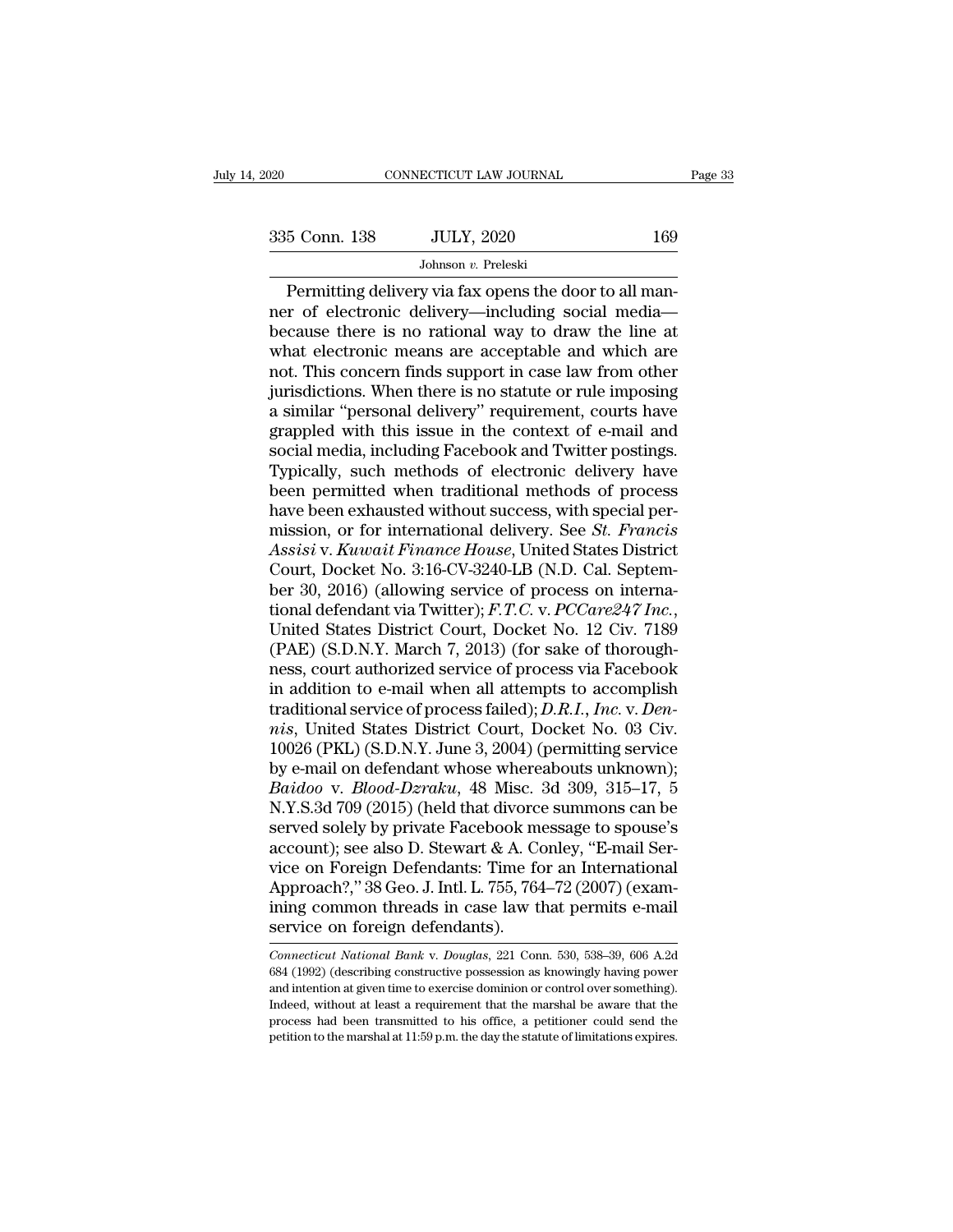# $\begin{tabular}{c} \multicolumn{1}{c|}{\text{CONNECTICUT LAW JOURNAL}} & July 14, 2020 \\ \hline \end{tabular}$  170 JULY, 2020 335 Conn. 138<br>Johnson v. Preleski Johnson *v.* Preleski

CONNECTICUT LAW JOURNAL July 14, 20<br>
Other courts have rejected the use of e-mail and social<br>
other courts have rejected the use of e-mail and social<br>
edia for service of process. See, e.g., *Fortunato* v. media for service of process. See, e.g., *Fortunato* v.<br>
The courts have rejected the use of e-mail and social<br>
media for service of process. See, e.g., *Fortunato* v.<br>
Chase Bank USA, N.A., United States District Court,<br> JULY, 2020 335 Conn. 138<br>Johnson v. Preleski<br>Other courts have rejected the use of e-mail and social<br>media for service of process. See, e.g., *Fortunato* v.<br>Chase Bank USA, N.A., United States District Court,<br>Docket No. 11 Johnson v. Preleski<br>Johnson v. Preleski<br>media for service of process. See, e.g., *Fortunato* v.<br>*Chase Bank USA*, *N.A.*, United States District Court,<br>Docket No. 11 Civ. 6608 (S.D.N.Y. June 7, 2012)<br>(rejecting defendant' Johnson *v.* Preleski<br>
Other courts have rejected the use of e-mail and social<br>
media for service of process. See, e.g., *Fortunato* v.<br>
Chase Bank USA, N.A., United States District Court,<br>
Docket No. 11 Civ. 6608 (S.D.N.Y Other courts have rejected the use of e-mail and social<br>media for service of process. See, e.g., *Fortunato* v.<br>*Chase Bank USA*, *N.A.*, United States District Court,<br>Docket No. 11 Civ. 6608 (S.D.N.Y. June 7, 2012)<br>(rejec media for service of process. See, e.g., *Fortunato* v.<br>Chase Bank USA, N.A., United States District Court,<br>Docket No. 11 Civ. 6608 (S.D.N.Y. June 7, 2012)<br>(rejecting defendant's request to effectuate service of<br>process vi Chase Bank USA, N.A., United States District Court,<br>Docket No. 11 Civ. 6608 (S.D.N.Y. June 7, 2012)<br>(rejecting defendant's request to effectuate service of<br>process via Facebook); *Lim* v. No*jiri*, United States<br>District C Docket No. 11 Civ. 6608 (S.D.N.Y. June 7, 2012)<br>(rejecting defendant's request to effectuate service of<br>process via Facebook); *Lim* v. *Nojiri*, United States<br>District Court, Docket No. 10-CV-14080 (E.D. Mich. June<br>27, 20 (rejecting defendant's request to effectuate service of<br>process via Facebook); *Lim* v. *Nojiri*, United States<br>District Court, Docket No. 10-CV-14080 (E.D. Mich. June<br>27, 2011) ("neither service by fax or e-mail is suffic process via Facebook);  $Lim$  v. Nojiri, United States<br>District Court, Docket No. 10-CV-14080 (E.D. Mich. June<br>27, 2011) ("neither service by fax or e-mail is sufficient<br>to effect service of process under [rule 4 of the Fede District Court, Docket No. 10-CV-14080 (E.D. Mich. June<br>27, 2011) ("neither service by fax or e-mail is sufficient<br>to effect service of process under [rule 4 of the Federal<br>Rules of Civil Procedure] or under Michigan state 27, 2011) ("neither service by fax or e-mail is sufficient<br>to effect service of process under [rule 4 of the Federal<br>Rules of Civil Procedure] or under Michigan state law").<br>It is important to note that several courts and to effect service of process under [rule 4 of the Federal<br>*Rules of Civil Procedure] or under Michigan state law")*.<br>*It is important to note that several courts and scholars*<br>*have raised various concerns about electronic* Rules of Civil Procedure] or under Michigan state law").<br>It is important to note that several courts and scholars<br>have raised various concerns about electronic service,<br>including the problem of verifying whether and when<br>s It is important to note that several courts and scholars<br>have raised various concerns about electronic service,<br>including the problem of verifying whether and when<br>such communications were opened or viewed. See, e.g.,<br>*Rio* have raised various concerns about electronic service,<br>including the problem of verifying whether and when<br>such communications were opened or viewed. See, e.g.,<br>*Rio Properties, Inc.* v. *Rio International Interlink*, 284<br> including the problem of verifying whether and when<br>such communications were opened or viewed. See, e.g.,<br>*Rio Properties, Inc.* v. *Rio International Interlink*, 284<br>F.3d 1007, 1018 (9th Cir. 2002) ("Despite our endorse-<br> such communications were opened or viewed. See, e.g.,<br> *Rio Properties, Inc.* v. *Rio International Interlink*, 284<br>
F.3d 1007, 1018 (9th Cir. 2002) ("Despite our endorse-<br>
ment of service of process by [e-mail] in this ca Rio Properties, Inc. v. Rio International Interlink, 284<br>F.3d 1007, 1018 (9th Cir. 2002) ("Despite our endorse-<br>ment of service of process by [e-mail] in this case, we<br>are cognizant of its limitations. In most instances, t F.3d 1007, 1018 (9th Cir. 2002) ("Despite our endorse-<br>ment of service of process by [e-mail] in this case, we<br>are cognizant of its limitations. In most instances, there<br>is no way to confirm receipt of an [e-mail] message. ment of service of process by [e-mail] in this case, we<br>are cognizant of its limitations. In most instances, there<br>is no way to confirm receipt of an [e-mail] message.");<br>M. Schreck, "Preventing 'You've Got Mail'< from Mea are cognizant of its limitations. In most instances, there<br>is no way to confirm receipt of an [e-mail] message.");<br>M. Schreck, "Preventing 'You've Got Mail'<sup>,</sup> from Mean-<br>ing 'You've Been Served': How Service of Process by is no way to confirm receipt of an [e-mail] message.");<br>M. Schreck, "Preventing 'You've Got Mail'< from Mean-<br>ing 'You've Been Served': How Service of Process by<br>E-mail Does Not Meet Constitutional Procedural Due<br>Process R M. Schreck, "Preventing 'You've Got Mail'<sub>'</sub> from Meaning 'You've Been Served': How Service of Process by E-mail Does Not Meet Constitutional Procedural Due<br>Process Requirements," 38 J. Marshall L. Rev. 1121,<br>1140 (2005) ( ing 'You've Been Served': How Service of Process by<br>E-mail Does Not Meet Constitutional Procedural Due<br>Process Requirements," 38 J. Marshall L. Rev. 1121,<br>1140 (2005) (Footnote omitted.) (listing "a multitude of<br>other prob E-mail Does Not Meet Constitutional Procedural Due<br>Process Requirements," 38 J. Marshall L. Rev. 1121,<br>1140 (2005) (Footnote omitted.) (listing "a multitude of<br>other problems with permitting service of process by<br>e-mail th Process Requirements," 38 J. Marshall L. Rev. 1121,<br>1140 (2005) (Footnote omitted.) (listing "a multitude of<br>other problems with permitting service of process by<br>e-mail that contribute to the problem of confirming<br>whether 1140 (2005) (Footnote omitted.) (listing "a multitude of<br>other problems with permitting service of process by<br>e-mail that contribute to the problem of confirming<br>whether an e-mail was delivered or opened"); A. Shultz,<br>comm other problems with permitting service of process by<br>e-mail that contribute to the problem of confirming<br>whether an e-mail was delivered or opened"); A. Shultz,<br>comment, "Superpoked and Served: Service of Process<br>via Socia e-mail that contribute to the problem of confirming<br>whether an e-mail was delivered or opened"); A. Shultz,<br>comment, "Superpoked and Served: Service of Process<br>via Social Networking Sites," 43 U. Rich. L. Rev. 1497,<br>1525–2 whether an e-mail was delivered or opened"); A. Shultz,<br>comment, "Superpoked and Served: Service of Process<br>via Social Networking Sites," 43 U. Rich. L. Rev. 1497,<br>1525–26 (2009) ("the limitations [on service of process<br>vi comment, "Superpoked and Served: Service of Process<br>via Social Networking Sites," 43 U. Rich. L. Rev. 1497,<br>1525–26 (2009) ("the limitations [on service of process<br>via Facebook] are more severe than those associated<br>with e via Social Networking Sites," 43 U. Rich. L. Rev. 1497,<br>1525–26 (2009) ("the limitations [on service of process<br>via Facebook] are more severe than those associated<br>with e-mail," including proving that "the person behind<br>th 1525–26 (2009) ("the limitations [on service of process<br>via Facebook] are more severe than those associated<br>with e-mail," including proving that "the person behind<br>the profile contacted is actually the defendant"); C.<br>Spec via Facebook] are more severe than those associated<br>with e-mail," including proving that "the person behind<br>the profile contacted is actually the defendant"); C.<br>Specht, "Text Message Service of Process—No LOL<br>Matter: Does message).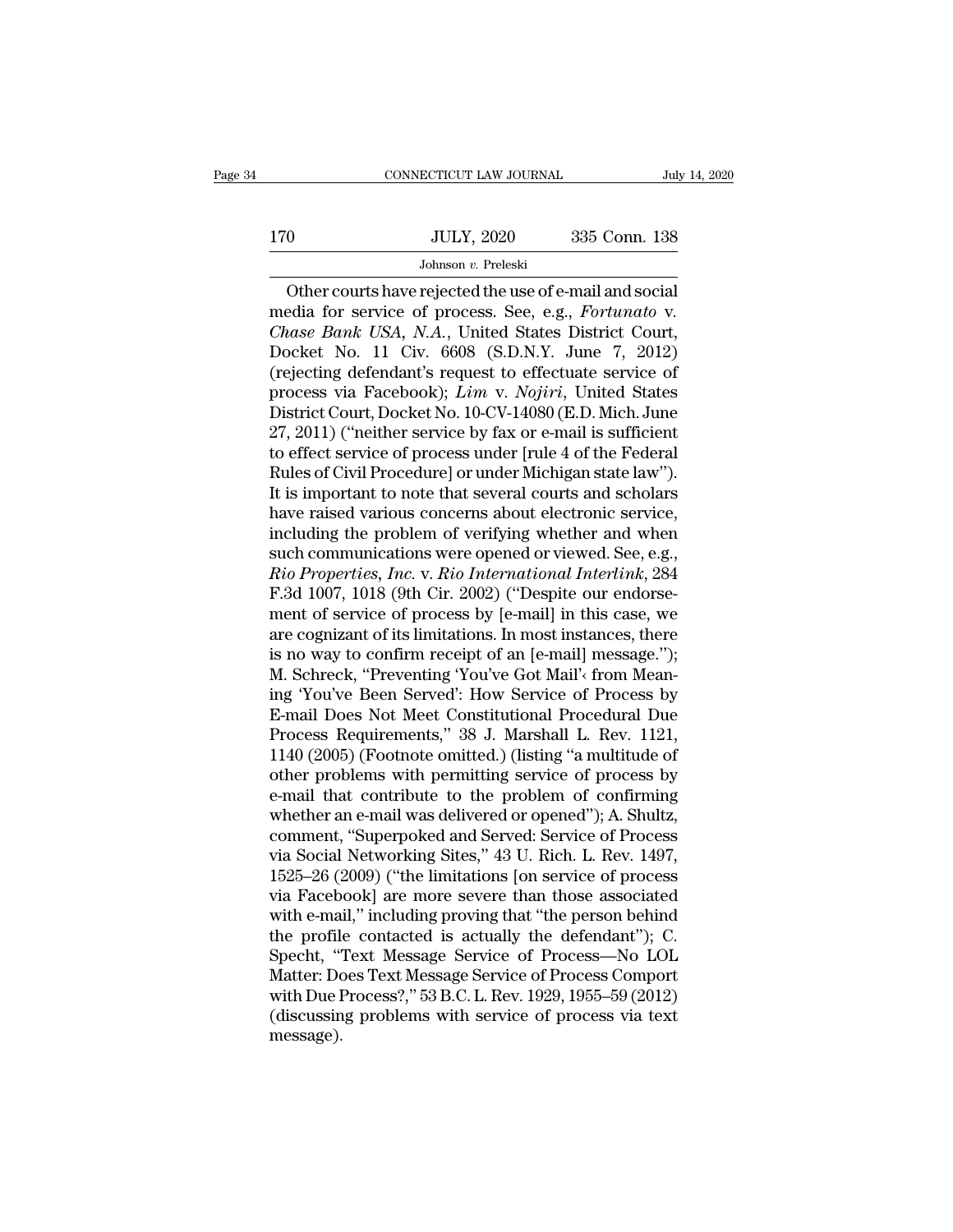CONNECTICUT LAW JOURNAL Page 35<br>
5 Conn. 138 JULY, 2020 171<br>
Johnson v. Preleski<br>
The numerous concerns arising in this context and<br>
e limitations to be imposed to protect both parties<br>
a properly left to the legislature. 335 Conn. 138 JULY, 2020 171<br>Johnson v. Preleski<br>The numerous concerns arising in this context and<br>the limitations to be imposed to protect both parties<br>are properly left to the legislature. See *State v. White-<br>man* 204 are properly left to the legislature. See *State* v. *White-<br>
The numerous concerns arising in this context and*<br>
the limitations to be imposed to protect both parties<br>
are properly left to the legislature. See *State* v. <sup>335</sup> Conn. 138 JULY, 2020 171<br>
Johnson v. Preleski<br>
The numerous concerns arising in this context and<br>
the limitations to be imposed to protect both parties<br>
are properly left to the legislature. See *State* v. White-<br> *m* The numerous concerns arising in this context and<br>the limitations to be imposed to protect both parties<br>are properly left to the legislature. See *State* v. White-<br>man, 204 Conn. 98, 103, 526 A.2d 869 (1987) ("[i]n areas<br> Johnson *v*. Preleski<br>The numerous concerns arising in this context and<br>the limitations to be imposed to protect both parties<br>are properly left to the legislature. See *State* v. White-<br>man, 204 Conn. 98, 103, 526 A.2d 86 The numerous concerns arising in this context and<br>the limitations to be imposed to protect both parties<br>are properly left to the legislature. See *State* v. White-<br> $man$ , 204 Conn. 98, 103, 526 A.2d 869 (1987) ("[i]n areas<br> the limitations to be imposed to protect both parties<br>are properly left to the legislature. See *State* v. White-<br>man, 204 Conn. 98, 103, 526 A.2d 869 (1987) ("[i]n areas<br>where the legislature has spoken  $\ldots$  the primary are properly left to the legislature. See *State* v. White-<br>man, 204 Conn. 98, 103, 526 A.2d 869 (1987) ("[i]n areas<br>where the legislature has spoken . . . the primary<br>responsibility for formulating public policy must rem man, 204 Conn. 98, 103, 526 A.2d 869 (1987) ("[i]n areas<br>where the legislature has spoken  $\ldots$  the primary<br>responsibility for formulating public policy must remain<br>with the legislature"). When the legislature has chosen<br> where the legislature has spoken  $\ldots$  the primary<br>responsibility for formulating public policy must remain<br>with the legislature"). When the legislature has chosen<br>to adopt alternative means for the delivery of legal<br>proc responsibility for formulating public policy must remain<br>with the legislature"). When the legislature has chosen<br>to adopt alternative means for the delivery of legal<br>process, it has demonstrated its ability to craft legisl with the legislature"). When the legislature has chosen<br>to adopt alternative means for the delivery of legal<br>process, it has demonstrated its ability to craft legisla-<br>tion that accomplishes that objective. See, e.g., Gene to adopt alternative means for the delivery of legal<br>process, it has demonstrated its ability to craft legisla-<br>tion that accomplishes that objective. See, e.g., General<br>Statutes § 52-52 (b) (publication of orders of noti process, it has demonstrated its ability to craft legislation that accomplishes that objective. See, e.g., General<br>Statutes § 52-52 (b) (publication of orders of notice of<br>legal or judicial proceedings may be left with new tion that accomplishes that objective. See, e.g., General<br>Statutes § 52-52 (b) (publication of orders of notice of<br>legal or judicial proceedings may be left with newspa-<br>per); General Statutes § 52-57 (e) (service of proce Statutes § 52-52 (b) (publication of orders of notice of<br>legal or judicial proceedings may be left with newspa-<br>per); General Statutes § 52-57 (e) (service of process<br>on voluntary association made by, inter alia, mailing<br>i legal or judicial proceedings may be left with newspa-<br>per); General Statutes § 52-57 (e) (service of process<br>on voluntary association made by, inter alia, mailing<br>it by registered or certified mail, postage prepaid, to<br>d per); General Statutes § 52-57 (e) (service of process<br>on voluntary association made by, inter alia, mailing<br>it by registered or certified mail, postage prepaid, to<br>defendant's last known address); General Statutes § 52-<br>5 on voluntary association made by, inter alia, mailing<br>it by registered or certified mail, postage prepaid, to<br>defendant's last known address); General Statutes § 52-<br>59d (b) (service of process outside of the United State it by registered or certified mail, postage prepaid, to<br>defendant's last known address); General Statutes § 52-<br>59d (b) (service of process outside of the United States<br>may be made "upon such terms as the court deems<br>reaso defendant's last known address); General Statutes § 52-<br>59d (b) (service of process outside of the United States<br>may be made "upon such terms as the court deems<br>reasonably calculated to give the defendant actual<br>notice"); 59d (b) (service of process outside of the United States<br>may be made "upon such terms as the court deems<br>reasonably calculated to give the defendant actual<br>notice"); General Statutes  $\S 52-62$  (c) (service of pro-<br>cess on may be made "upon such terms as the court deems<br>reasonably calculated to give the defendant actual<br>notice"); General Statutes  $\S 52-62$  (c) (service of pro-<br>cess on a nonresident in action for negligent operation<br>of motor reasonably calculated to give the defendant actual<br>notice"); General Statutes  $\S 52-62$  (c) (service of pro-<br>cess on a nonresident in action for negligent operation<br>of motor vehicle may be made by, inter alia, mailing it<br> notice"); General Statutes § 52-62 (c) (service of process on a nonresident in action for negligent operation<br>of motor vehicle may be made by, inter alia, mailing it<br>registered or certified mail, postage prepaid, to defen cess on a nonresident in action for negligent operation<br>of motor vehicle may be made by, inter alia, mailing it<br>registered or certified mail, postage prepaid, to defen-<br>dant's last known address); General Statutes § 52-64 of motor vehicle may be made by, inter alia, mailing it<br>registered or certified mail, postage prepaid, to defen-<br>dant's last known address); General Statutes  $\S$  52-64<br>(service of process in action against state may be ma registered or certified mail, postage prepaid, to defendant's last known address); General Statutes § 52-64 (service of process in action against state may be made by sending process by certified mail, return receipt requ by sending process by certified mail, return receipt<br>requested, to attorney general).<sup>10</sup> The decision to permit<br>electronic delivery is one that requires the evaluation<br>of various public policy considerations given the se requested, to attorney general).<sup>10</sup> The decision to permit<br>electronic delivery is one that requires the evaluation<br>of various public policy considerations given the seem-<br><sup>10</sup> We note that states that have permitted elec

electronic delivery is one that requires the evaluation<br>of various public policy considerations given the seem-<br><sup>10</sup>We note that states that have permitted electronic delivery of process<br>have done so by explicit statutory partnerships, and unincorporated associations); S.C. Code Ann. § 26-6-190 (C) (2007) (providing for e-mail service of process on corporations, partnerships, and unincorporated associations); S.C. Code Ann. § 26-6-195 (Sup (Supp. 2019) (allowing government agency to effect service of process have done so by explicit statutory provisions. See, e.g., S.C. Code Ann. § 26-6-190 (C) (2007) (providing for e-mail service of process on corporations <sup>10</sup> We note that states that have permitted electronic delivery of process have done so by explicit statutory provisions. See, e.g., S.C. Code Ann. § 26-6-190 (C) (2007) (providing for e-mail service of process on corpor have done so by explicit statutory provisions. See, e.g., S.C. Code Ann. § 26-6-190 (C) (2007) (providing for e-mail service of process on corporations, partnerships, and unincorporated associations); S.C. Code Ann. § 26-6 6-190 (C) (2007) (providing for e-mail service of process on corporations, partnerships, and unincorporated associations); S.C. Code Ann. § 26-6-195 (Supp. 2019) (allowing government agency to effect service of process by partnerships, and unincorporated associations); S.C. Code Ann. § 26-6-195 (Supp. 2019) (allowing government agency to effect service of process by e-mail on any vendor, entity, or individual that governmental agency regula defendant).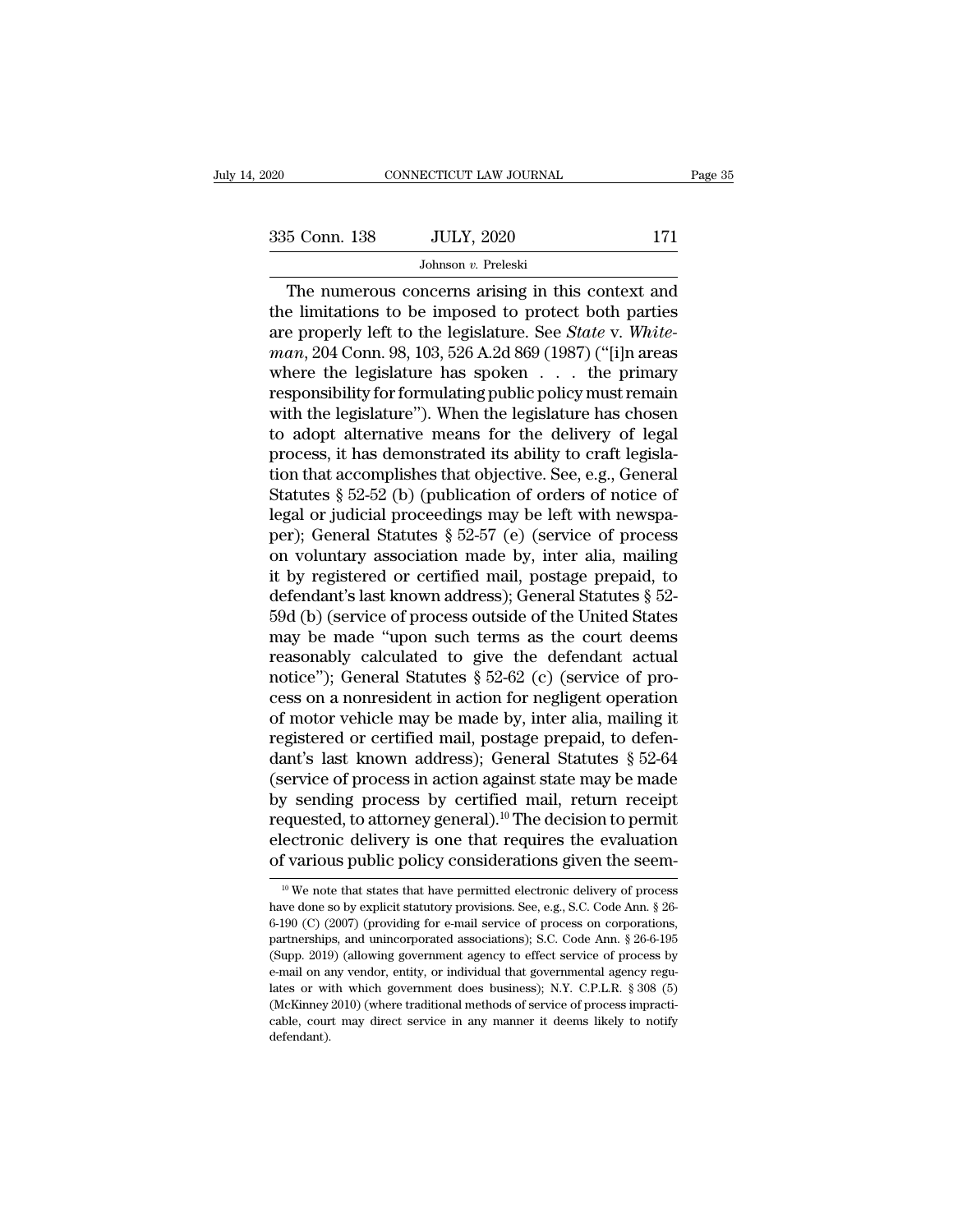|     | CONNECTICUT LAW JOURNAL | July 14, 2020 |  |
|-----|-------------------------|---------------|--|
|     |                         |               |  |
| 172 | <b>JULY, 2020</b>       | 335 Conn. 138 |  |
|     | Johnson v. Preleski     |               |  |

CONNECTICUT LAW JOURNAL July 14, 2020<br>
JULY, 2020 335 Conn. 138<br>
Johnson v. Preleski<br>
ingly infinite possible electronic means of transmitting<br>
information such as e-mail, text, and social media plat-<br>
forms or application IT2 JULY, 2020 335 Conn. 138<br>
Johnson v. Preleski<br>
ingly infinite possible electronic means of transmitting<br>
information such as e-mail, text, and social media plat-<br>
forms or applications. Our legislature could have, but<br>  $f(172)$  JULY, 2020 335 Conn. 138<br>Johnson v. Preleski<br>ingly infinite possible electronic means of transmitting<br>information such as e-mail, text, and social media plat-<br>forms or applications. Our legislature could have, bu 172 JULY, 2020 335 Conn. 138<br>Johnson v. Preleski<br>ingly infinite possible electronic means of transmitting<br>information such as e-mail, text, and social media plat-<br>forms or applications. Our legislature could have, but<br>cho Johnson *v*. Preleski<br>
ingly infinite possible electronic means of transmitting<br>
information such as e-mail, text, and social media plat-<br>
forms or applications. Our legislature could have, but<br>
chose not to, use open-ende Johnson *v*. Preleski<br>
ingly infinite possible electronic means of transmitting<br>
information such as e-mail, text, and social media plat-<br>
forms or applications. Our legislature could have, but<br>
chose not to, use open-ende ingly infinite possible electronic means of transmitting<br>information such as e-mail, text, and social media plat-<br>forms or applications. Our legislature could have, but<br>chose not to, use open-ended language that would have information such as e-mail, text, and social media plat-<br>forms or applications. Our legislature could have, but<br>chose not to, use open-ended language that would have<br>left the matter to the courts to interpret. See *Marche* forms or applications. Our legislature could have, but<br>chose not to, use open-ended language that would have<br>left the matter to the courts to interpret. See *Marchesi*<br>v. *Board of Selectmen*, 309 Conn. 608, 618, 72 A.3d<br> chose not to, use open-ended language that would have<br>left the matter to the courts to interpret. See *Marchesi*<br>v. *Board of Selectmen*, 309 Conn. 608, 618, 72 A.3d<br>394 (2013) ("it is a well settled principle of statutor left the matter to the courts to interpret. See *Marchesi*<br>v. *Board of Selectmen*, 309 Conn. 608, 618, 72 A.3d<br>394 (2013) ("it is a well settled principle of statutory<br>construction that the legislature knows how to convey *Inc. Board of Selectmen,* 309 Conn. 608, 618, 72 A.3d 394 (2013) ("it is a well settled principle of statutory construction that the legislature knows how to convey its intent expressly . . . or to use broader or limiting 394 (2013) ("it is a well settled principle of statutory<br>construction that the legislature knows how to convey<br>its intent expressly . . . or to use broader or limiting<br>terms when it chooses to do so" (citation omitted; in construction that the legislature knows how to convey<br>its intent expressly . . . or to use broader or limiting<br>terms when it chooses to do so" (citation omitted; inter-<br>nal quotation marks omitted)); see also *Rio Propert* its intent expressly  $\ldots$  or to use broader or limiting<br>terms when it chooses to do so" (citation omitted; inter-<br>nal quotation marks omitted)); see also *Rio Properties*,<br>*Inc.* v. *Rio International Interlink*, supra, terms when it chooses to do so" (citation omitted; internal quotation marks omitted)); see also *Rio Properties*, *Inc.* v. *Rio International Interlink*, supra, 284 F.3d 1018 (explaining that e-mail service was properly o nal quotation marks om<br> *Inc.* v. *Rio Internationa*<br>
(explaining that e-mail s<br>
District Court using its<br>
of Federal Rules of Civ<br>
service by *other mear*<br>
tional agreement).<br>
In the present case, E. V. He merhational merrim, sapid, 2041.50100<br>
splaining that e-mail service was properly ordered by<br>
strict Court using its discretion under rule 4 (f) (3)<br>
Federal Rules of Civil Procedure, which allows for<br>
rvice by *o* District Court using its discretion under rule 4 (f) (3)<br>of Federal Rules of Civil Procedure, which allows for<br>service by *other means* not prohibited by interna-<br>tional agreement).<br>In the present case, there is no eviden

bisinct court using its uiscretion under rule  $\pm$  (1) (o)<br>of Federal Rules of Civil Procedure, which allows for<br>service by *other means* not prohibited by interna-<br>tional agreement).<br>In the present case, there is no evid or Federal Rates of OWI Frocedare, which allows for<br>service by *other means* not prohibited by interna-<br>tional agreement).<br>In the present case, there is no evidence of when<br>Lilley or anyone in his office actually received service by oner means not promoted by interna-<br>tional agreement).<br>In the present case, there is no evidence of when<br>Lilley or anyone in his office actually received the fax,<br>only that it had been received by the fax machin In the present case, there is no evidence of when<br>Lilley or anyone in his office actually received the fax,<br>only that it had been received by the fax machine in<br>Lilley's office at 5:01 p.m. on August 5, 2014.<sup>11</sup> See *Sal* In the present case, there is no evidence of when<br>Lilley or anyone in his office actually received the fax,<br>only that it had been received by the fax machine in<br>Lilley's office at 5:01 p.m. on August 5, 2014.<sup>11</sup> See *Sal* Lilley or anyone in his office actually received the fax,<br>only that it had been received by the fax machine in<br>Lilley's office at 5:01 p.m. on August 5, 2014.<sup>11</sup> See *Salley*<br>v. *Board of Governors*, 136 F.R.D. 417, 419 only that it had been received by the fax machine in<br>Lilley's office at 5:01 p.m. on August 5, 2014.<sup>11</sup> See *Salley*<br>v. *Board of Governors*, 136 F.R.D. 417, 419 (M.D.N.C.<br>1991) (Facsimile transmission is a "process of el Lilley's office at 5:01 p.m. on August 5, 2014.<sup>11</sup> See *Salley*<br>v. *Board of Governors*, 136 F.R.D. 417, 419 (M.D.N.C.<br>1991) (Facsimile transmission is a "process of electroni-<br>cally sending an exact copy of an image, thr v. *Board of Governors*, 136 F.R.D. 417, 419 (M.D.N.C.<br>1991) (Facsimile transmission is a "process of electroni-<br>cally sending an exact copy of an image, through tele-<br>communications, between copying machines. There is<br>no 1991) (Facsimile transmission is a "process of electronically sending an exact copy of an image, through tele-<br>communications, between copying machines. There is<br>no need for an operator to be continuously on duty at<br>the p cally sending an exact copy of an image, through tele-<br>communications, between copying machines. There is<br>no need for an operator to be continuously on duty at<br>the place of reception."). Specifically, Lilley's return<br>does communications, between copying machines. There is<br>no need for an operator to be continuously on duty at<br>the place of reception."). Specifically, Lilley's return<br>does not indicate when he received the process, and he<br>does bes not malcate when he received the process, and he<br>poses not recall whether he physically held the process<br>his hand or even whether he was at work on August<br>2014. Peat attempted to call Lilley on August 5, but<br><sup>11</sup> I not does not recall whether he physically held the process<br>in his hand or even whether he was at work on August<br>5, 2014. Peat attempted to call Lilley on August 5, but<br> $\frac{11}{10}$  note that, unlike in *Doe*, in which depositi

in his hand or even whether he was at work on August  $5$ ,  $2014$ . Peat attempted to call Lilley on August  $5$ , but  $\frac{1}{1}$  I note that, unlike in *Doe*, in which deposition testimony from the plaintiff's attorney establ b, 2014. I eat attempted to Call Liftey Off August 5, Out<br>
<sup>11</sup> I note that, unlike in *Doe*, in which deposition testimony from the plain-<br>
tiff's attorney established that the attorney actually spoke with the marshal<br>
t <sup>11</sup> I note that, unlike in *Doe*, in which deposition testimony from the plaintiff's attorney established that the attorney actually spoke with the marshal the day that process was retrieved from his office; *Doe* v. *We* tiff's attorney established that the attorney actually spoke with the marshal<br>the day that process was retrieved from his office; *Doe* v. *West Hartford*,<br>supra, 328 Conn. 189–91; the only evidence in the present case re